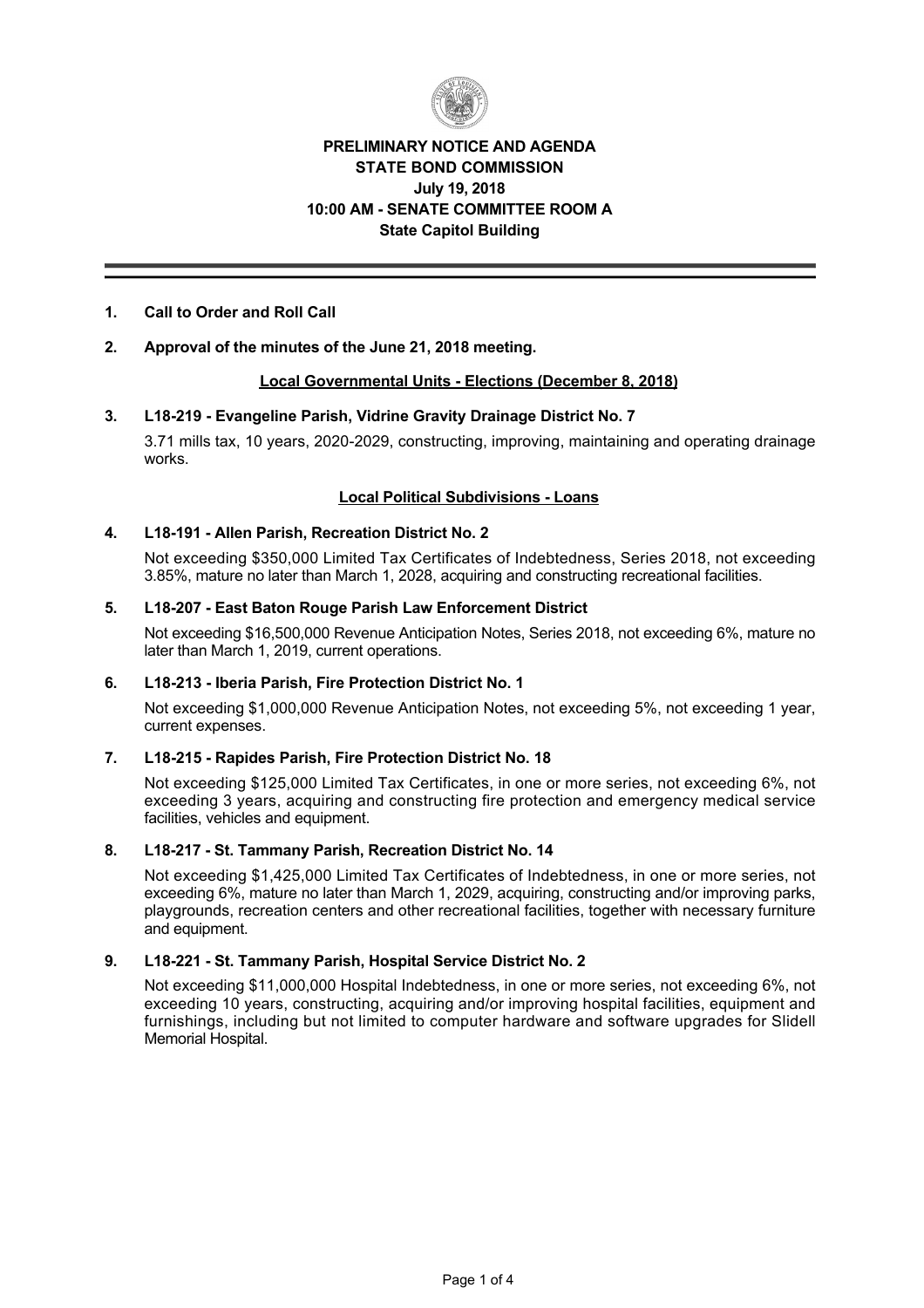## **Local Political Subdivisions - Bonds - Final Approval**

## **10. L18212 Allen Parish, Southwest Allen Parish Waterworks District No. 2 (LDH Program)**

Not exceeding \$4,000,000 Taxable Water Revenue Bonds, in one or more series, not exceeding 2.45 %, not exceeding 22 years, constructing and acquiring improvements and replacements to the drinking water system, including equipment and fixtures therefor.

## **11. L18167 Caddo Parish, Fire District No. 5**

Not exceeding \$855,000 Fire District Revenue Refunding Bonds, in one more series, not exceeding 3.85%, not exceeding 10 years, refunding General Obligation Bonds, Series 2008.

### **12. L18218 Iberia and Vermilion Parishes, Town of Delcambre**

**(1)** Not exceeding \$2,013,000 Water Revenue Bonds, not exceeding 3.125%, not exceeding 40 years, constructing and acquiring improvements and replacements to the drinking water system, including appurtenant equipment and fixtures; **(2)** Not exceeding \$2,013,000 Taxable Bond Anticipation Notes, not exceeding 2.45%, not exceeding 2 years, interim financing.

## **13. L18208 Lafayette Parish, Waterworks District South**

Not exceeding \$1,500,000 Water Revenue Bonds, Series 2018, not exceeding 3.5%, not exceeding 13 years, constructing and acquiring improvements, extensions and replacements to the waterworks system including appurtenant equipment and fixtures.

## **14. L18210 Sabine Parish School Board, Sales Tax District No. 1**

Not exceeding \$1,500,000 Sales Tax Bonds, Series 2018, not exceeding 4%, mature no later than August 1, 2028, constructing and improving public school buildings and facilities, including acquiring equipment and furnishings.

## 15. L18-017A - Vermilion Parish, Village of Maurice

**(1)** Not exceeding \$8,214,000 Sewer Revenue Bonds, not exceeding 3.5%, not exceeding 40 years, construct and acquire improvements and extensions to the sewerage system, including appurtenant equipment, fixtures and accessories; **(2)** Not exceeding \$8,214,000 Bond Anticipation Notes, not exceeding 5%, not exceeding 2 years, interim financing.

# **16. L18216 Winn Parish, City of Winnfield (LDH Program)**

Not exceeding \$800,000 Taxable Water Revenue Bonds, or other evidences of indebtedness, in one or more series, not exceeding 2.45%, not exceeding 22 years, constructing and acquiring improvements, and replacements to the drinking water system, including equipment and fixtures.

## **Political Subdivisions - Bonds**

## **17. S18017 Louisiana Community Development Authority (Bossier Parish Public Improvement Projects)**

Not exceeding \$50,000,000 Revenue and Refunding Bonds, in one or more series, taxable and/or tax-exempt, not exceeding 6%, not exceeding 30 years, (1) approximately \$8,235,000 Revenue Refunding Bonds, refunding a portion of Sales Tax Refunding Bonds, Series 2016B and **(2)** approximately \$41,765,000 Revenue Bonds, capital improvements.

## **Public Trust - Final Approval**

## **18. S18016 Louisiana Public Facilities Authority (Young Audiences Charter School Project)**

Not exceeding \$27,000,000 Revenue Bonds, in one or more series, taxable and/or tax-exempt, not exceeding 8%, not exceeding 38 years, **(1)** acquisition, construction, renovation and equipping of a kindergarten through twelfth grade, tuition free, public charter school in Gretna, including the acquisition of land, **(2)** paying capitalized interest and **(3)** funding a reserve fund.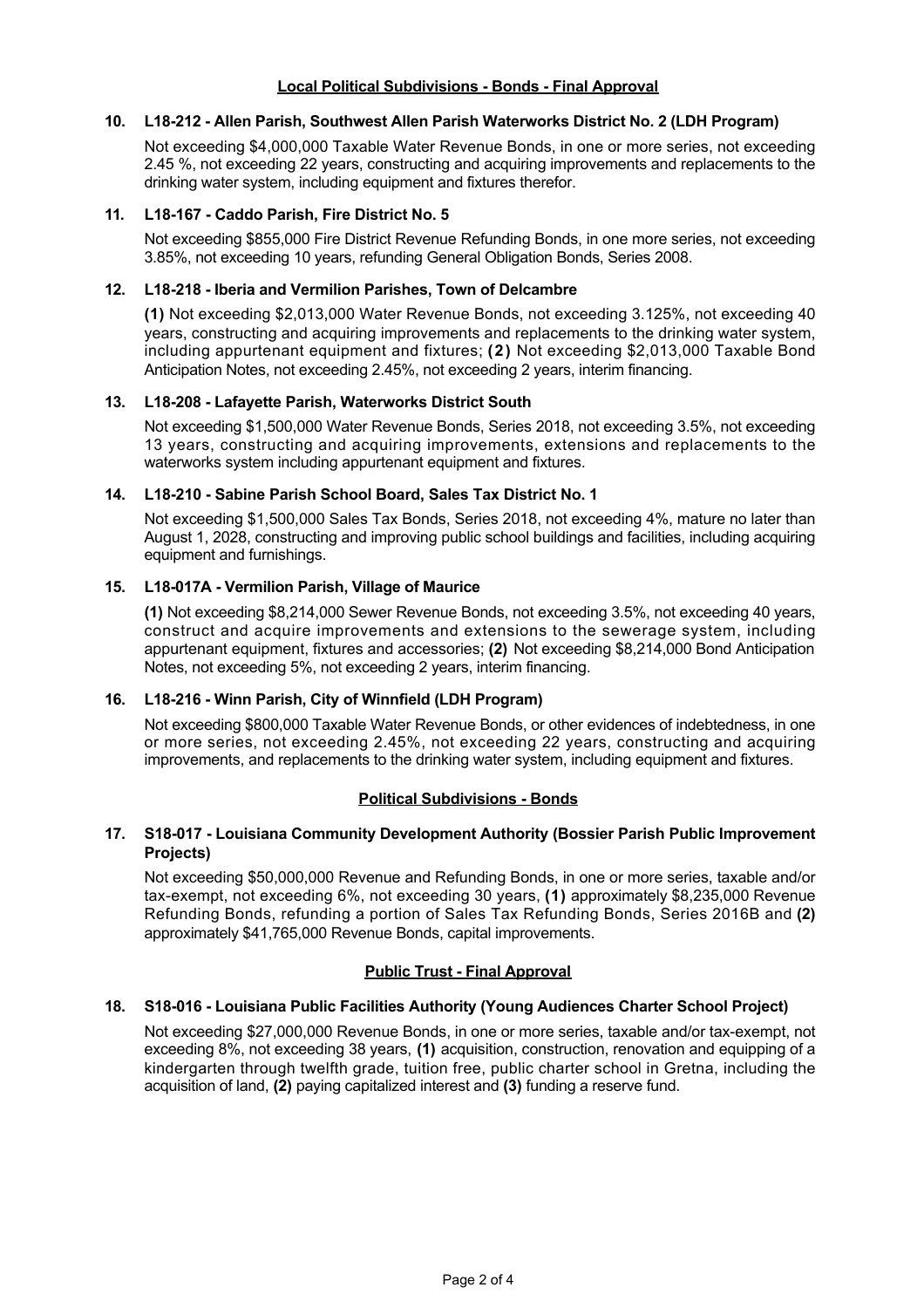## **Ratifications and or Amendments to Prior Approvals**

## **19. L16056A Ascension Parish School Board, Parishwide School District**

Amendment of a prior approval granted on February 18, 2016, to reflect change in structure and associated cost of issuance and professionals.

## **20. L16368B West Baton Rouge Parish School Board, School District No. 3**

Amendment of prior approvals granted on October 20, 2016 and May 18, 2017, to reflect change in cost of issuance and professionals.

## **Lines of Credit**

## **21.** Priority 1 - Cash - State Projects

Resolution setting forth the official intent by the State Bond Commission to reimburse Lines of Credit expenditures with proceeds of General Obligation Bonds for requests submitted by the Office of the Commissioner, Division of Administration, Office of the Governor, for granting of line of credit and authorization to issue General Obligation Bonds in the amount of \$460,979,800 for State projects contained in Priority 1 of the current Capital Outlay Act (Act 29 of the 2018 Regular Session) and listed in the attached exhibit.

## **22. Priority 1 - Cash - Non-State Projects - Local Governments**

Resolution setting forth the official intent by the State Bond Commission to reimburse Lines of Credit expenditures with proceeds of General Obligation Bonds for requests submitted by the Office of the Commissioner, Division of Administration, Office of the Governor, for granting of line of credit and authorization to issue General Obligation Bonds in the amount of \$142,304,000 for Non-State Local Government projects contained in Priority 1 of the current Capital Outlay Act (Act 29 of the 2018 Regular Session) and listed in the attached exhibit.

## **23. Priority 1 Cash NonState Projects NonGovernment Organizations**

Resolution setting forth the official intent by the State Bond Commission to reimburse Lines of Credit expenditures with proceeds of General Obligation Bonds for requests submitted by the Office of the Commissioner, Division of Administration, Office of the Governor, for granting of line of credit and authorization to issue General Obligation Bonds in the amount of \$51,398,200 for Non-Government Organization projects contained in Priority 1 of the current Capital Outlay Act (Act 29 of the 2018 Regular Session) and listed in the attached exhibit.

### **24. Priority 5 NonCash State Projects**

Request submitted by the Office of the Commissioner, Division of Administration, Office of the Governor, for granting of lines of credit for which no cash expenditures will be made this fiscal year in the amount of \$441,493,900 for State projects contained in Priority 5 of the current Capital Outlay Act (Act 29 of the 2018 Regular Session) and listed in the attached exhibit.

### **25. Priority 5 NonCash NonState Projects Local Governments**

Request submitted by the Office of the Commissioner, Division of Administration, Office of the Governor, for granting of lines of credit for which no cash expenditures will be made this fiscal year in the amount of \$261,128,400 for Non-State Local Government projects contained in Priority 5 of the current Capital Outlay Act (Act 29 of the 2018 Regular Session) and listed in the attached exhibit.

### 26. Priority 5 - Non-Cash - Non-State Projects - Non-Government Organizations

Request submitted by the Office of the Commissioner, Division of Administration, Office of the Governor, for granting of lines of credit for which no cash expenditures will be made this fiscal year in the amount of \$62,987,500 for Non-Government Organization projects contained in Priority 5 of the current Capital Outlay Act (Act 29 of the 2018 Regular Session) and listed in the attached exhibit.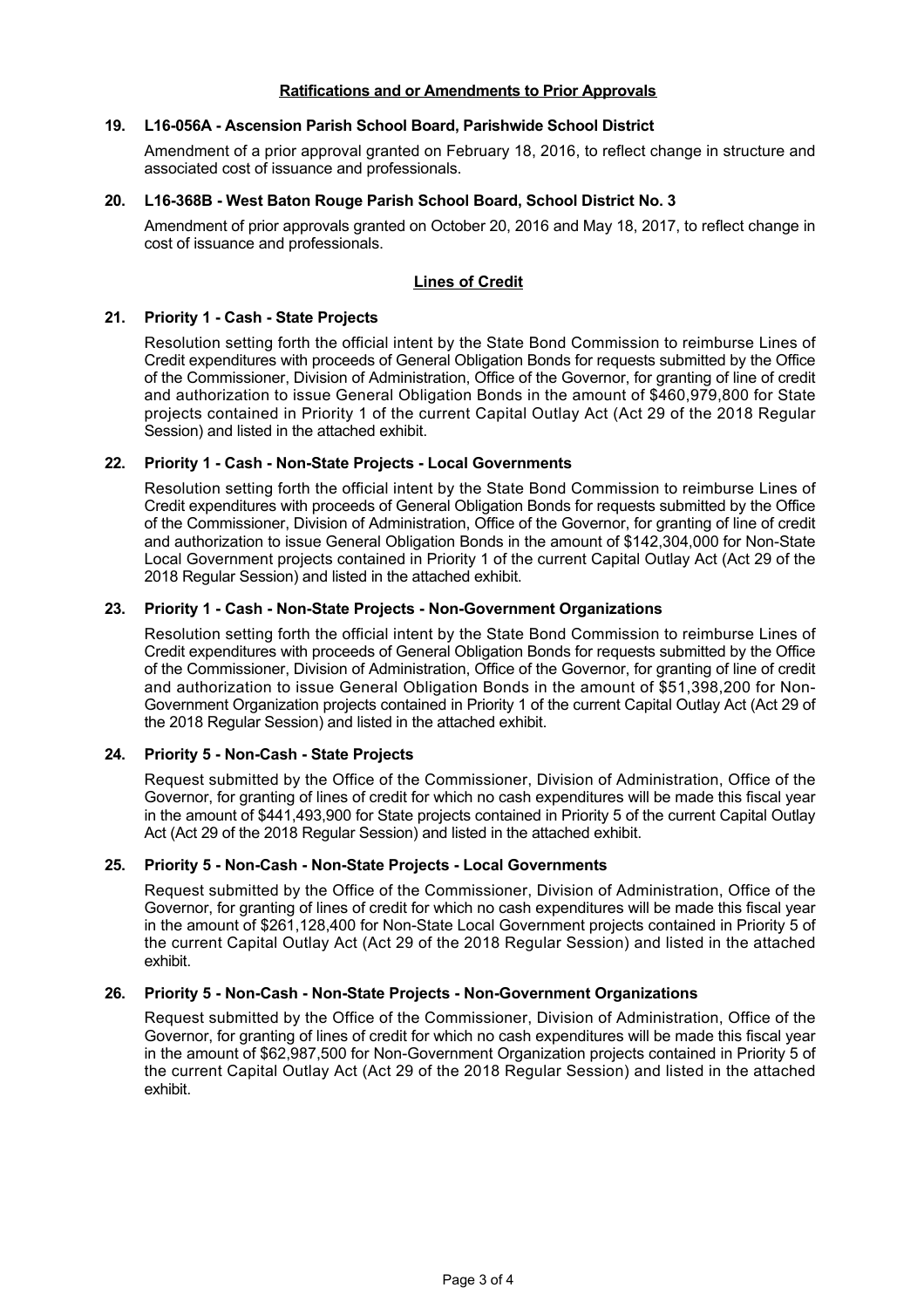## 27. S18-010B - GARVEE Reimbursement Resolution

Resolution setting forth the official intent by the State Bond Commission to reimburse certain expenditures not to exceed \$45,000,000 made by the Department of Transportation associated with the construction and maintenance of public highways, roads and other transportation infrastructure from unencumbered funds on deposit in the Transportation Trust Fund or the Capital Outlay Escrow Fund from proceeds of tax-exempt debt.

## **28. Presentation**

Presentation of Net State Tax Supported Debt and Capital Outlay.

## **Other Business**

*Notice is hereby further provided that the Commission may vote to hold an Executive Session on any agenda or other duly approved item that is exempted from discussion at an open meeting pursuant to La.R.S. 42:17.*  In compliance with Americans with Disabilities Act, contact Tyra Guthrie at (225) 342-0067 *To advise special assistance is needed and describe the type of assistance necessary.*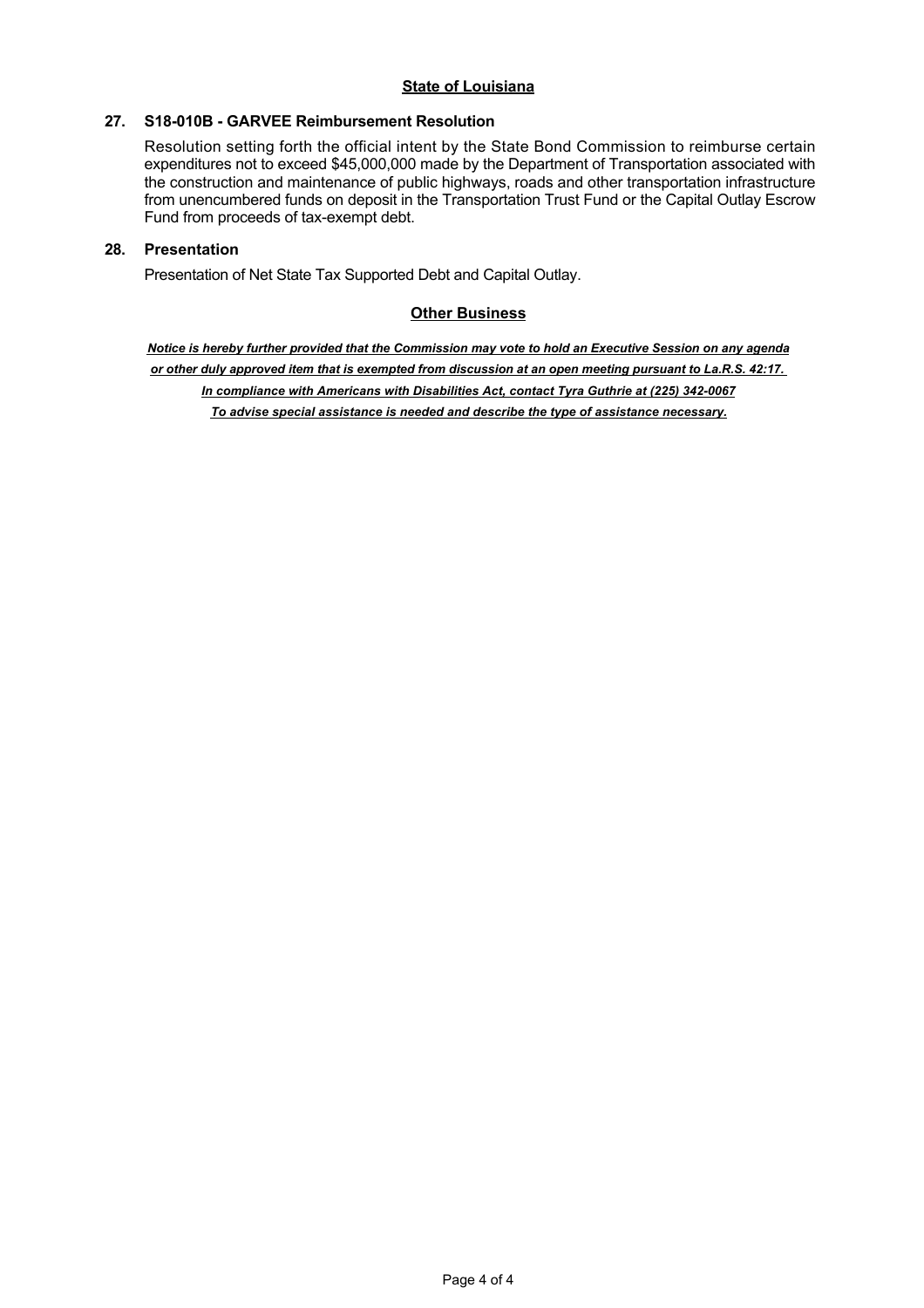July 2018 Meeting of the State Bond Commission

| <b>FY19</b><br><b>BDS</b> | <b>Schedule</b> | <b>Agency Name</b>         | <b>Project Title</b>                                                                                                                        | Parish(es) | Priority 1<br>in Act 29 | Recommended          |
|---------------------------|-----------------|----------------------------|---------------------------------------------------------------------------------------------------------------------------------------------|------------|-------------------------|----------------------|
| 1194                      | 01-107          | Division of Administration | State Office Buildings Major Repairs, Equipment                                                                                             | Statewide  | 1,402,300               | P1 CLOC<br>1,402,300 |
|                           |                 |                            | Replacement, and Renovations, Planning and Construction                                                                                     |            |                         |                      |
| 1209                      | 01-107          | Division of Administration | Repair, Restoration and Replacement for Hurricanes<br>Katrina, Rita, Gustav and Ike, Planning, Construction,<br>Renovation, and Acquisition | Statewide  | 100,024,800             | 100,024,800          |
| 1210                      | 01-107          | Division of Administration | Outpatient Clinics in Rapides Parish, Planning and<br>Construction                                                                          | Rapides    | 6,923,700               | 6,923,700            |
| 1211                      | 01-107          | Division of Administration | Statewide Roofing, Waterproofing, and Related Repairs and<br><b>Equipment Replacement Program</b>                                           | Statewide  | 1,600,400               | 1,600,400            |
| 1212                      | 01-107          | Division of Administration | Mold Remediation and Indoor Air Quality, Planning and<br>Construction                                                                       | Statewide  | 197,500                 | 197,500              |
| 1214                      | 01-107          | Division of Administration | Americans With Disabilities Act Implementation for State<br>Facilities, Planning and Construction                                           | Statewide  | 1,818,600               | 1,818,600            |
| 1372                      | 01-107          | Division of Administration | Local Government Assistance Program                                                                                                         | Statewide  | 6,469,800               | 6,469,800            |
| 1375                      | 01-107          | Division of Administration | <b>Community Water Enrichment Program</b>                                                                                                   | Statewide  | 12,326,300              | 12,326,300           |

**130,763,400 Division of Administration** 

| 154 | 01-109 | Coastal Protection and       | Morganza to Gulf of Mexico Flood Control Feasibility Study, Ascension, Assumption,       |                               | 16,300,000 | 16,300,000 |
|-----|--------|------------------------------|------------------------------------------------------------------------------------------|-------------------------------|------------|------------|
|     |        | <b>Restoration Authority</b> | Planning, Design, Right of Way and Construction of Levees,                               | Iberia, Iberville, Lafourche, |            |            |
|     |        |                              | Floodgates and Other Flood Control Systems (\$100,000,000 Pointe Coupee, St. Martin, St. |                               |            |            |
|     |        |                              | Local Match)                                                                             | Mary, Terrebonne, West        |            |            |
|     |        |                              |                                                                                          | <b>Baton Rouge</b>            |            |            |
|     |        |                              |                                                                                          |                               |            |            |
| 155 | 01-109 | Coastal Protection and       | Westbank Hurricane Protection Project, Planning,                                         | Jefferson, Orleans,           | 535.300    | 535,300    |
|     |        | <b>Restoration Authority</b> | Construction, Right of Way and Utilities (\$199,000,000                                  | Plaquemines, St. Charles      |            |            |
|     |        |                              | Federal Match and \$52,800,000 Local Match)                                              |                               |            |            |
|     |        |                              |                                                                                          |                               |            |            |
| 156 | 01-109 | Coastal Protection and       | Lafitte Area Tidal Protection, Planning and Construction                                 | Jefferson                     | 2,373,500  | 2,373,500  |
|     |        | <b>Restoration Authority</b> |                                                                                          |                               |            |            |
|     |        |                              |                                                                                          |                               |            |            |

**19,208,800 Coastal Protection and Restoration Authority** 

| 697 | 01-112 | Department of Military                   | Statewide Backlog of Maintenance and Repair (BMAR),                                | Statewide          | 2,855,900 | 2,855,900 |
|-----|--------|------------------------------------------|------------------------------------------------------------------------------------|--------------------|-----------|-----------|
|     |        | <b>Affairs</b>                           | Phase 3, and Statewide Infrastructure Rehabilitation, Phase                        |                    |           |           |
| 698 | 01-112 | Department of Military<br><b>Affairs</b> | Camp Minden, Infrastructure, Rehabilitation, Phase 2,<br>Planning and Construction | Webster            | 1,614,100 | 1,614,100 |
| 953 | 01-112 | Department of Military<br><b>Affairs</b> | Readiness Center Replacement, Franklinton, LA, Planning<br>and Construction        | Washington         | 214.200   | 214,200   |
| 954 | 01-112 | Department of Military<br><b>Affairs</b> | State Emergency Warehouse at Camp Villere, Planning and<br>Construction            | <b>St. Tammany</b> | 3,290,000 | 3.290.000 |
|     |        |                                          |                                                                                    |                    |           |           |

**7,974,200 Department of Military Affairs**

| 1337 | 01-124 | Louisiana Stadium and<br><b>Exposition District</b>        | Improvements to TPC Louisiana, Planning and Construction IJ efferson              |           | 3,471,200 | 3,471,200 |
|------|--------|------------------------------------------------------------|-----------------------------------------------------------------------------------|-----------|-----------|-----------|
| 1349 |        | 01-124 Louisiana Stadium and<br><b>Exposition District</b> | Bayou Segnette Recreation Complex, Land Acquisition,<br>Planning and Construction | Jefferson | 4,241,700 | 4.241.700 |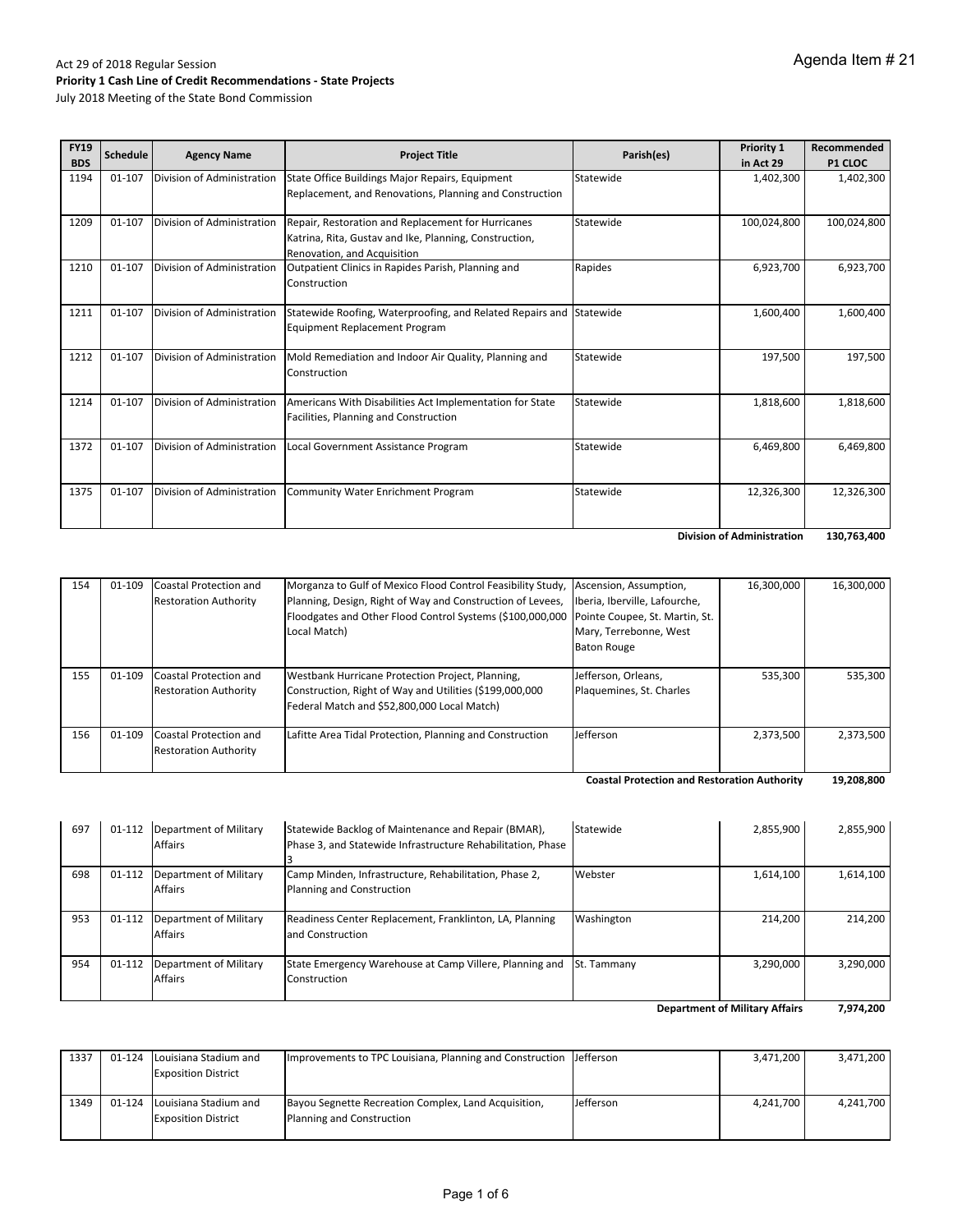July 2018 Meeting of the State Bond Commission

| <b>FY19</b><br><b>BDS</b> | Schedule   | <b>Agency Name</b>                                  | <b>Project Title</b>                                                                                 | Parish(es)     | Priority 1<br>in Act 29 | Recommended<br><b>P1 CLOC</b> |
|---------------------------|------------|-----------------------------------------------------|------------------------------------------------------------------------------------------------------|----------------|-------------------------|-------------------------------|
| 1411                      | 01-124     | Louisiana Stadium and<br><b>Exposition District</b> | Bayou Segnette Sports Complex Improvements, Including<br>Hall B Expansion, Planning and Construction | Jefferson      | 2,681,100               | 2,681,100                     |
| 1412                      | $01 - 124$ | Louisiana Stadium and<br><b>Exposition District</b> | Improvements to the Superdome                                                                        | <b>Orleans</b> | 4.247.600               | 4,247,600                     |

**14,641,600 Louisiana Stadium and Exposition District**

| 941 | 05-252 | <b>Office of Business</b> | Economic Development Award Program for Infrastructure | Statewide | 8,038,600 | 8,038,600 |
|-----|--------|---------------------------|-------------------------------------------------------|-----------|-----------|-----------|
|     |        | Development               | Assistance                                            |           |           |           |
|     |        |                           |                                                       |           |           |           |

**8,038,600 Departmet of Economic Development**

| 949  | 06-263 | Office of State Museum        | Old U.S. Mint Museum Exhibit                                                                                                            | Orleans               | 211,700   | 211,700   |
|------|--------|-------------------------------|-----------------------------------------------------------------------------------------------------------------------------------------|-----------------------|-----------|-----------|
| 1060 | 06-263 | <b>Office of State Museum</b> | Presbytere Exterior Restoration and Repair, Planning and<br>Construction                                                                | Orleans               | 227,200   | 227,200   |
| 406  | 06-264 | <b>Office of State Parks</b>  | Preventive Maintenance/Major Repairs and Improvements                                                                                   | Statewide             | 3,963,400 | 3,963,400 |
| 407  | 06-264 | <b>Office of State Parks</b>  | Bayou Segnette State Park, Land Acquisition, Additional<br>Cabins, Planning and Construction                                            | Jefferson             | 1,321,400 | 1,321,400 |
| 408  | 06-264 | <b>Office of State Parks</b>  | Poverty Point Reservoir State Park Group Camp, Conference Richland<br>Center, Site Amenities, Acquisition, Planning and<br>Construction |                       | 3,930,800 | 3,930,800 |
| 409  | 06-264 | <b>Office of State Parks</b>  | Tunica Hills State Preservation Area, Acquisition, Planning<br>and Construction                                                         | <b>West Feliciana</b> | 161,200   | 161,200   |
| 501  | 06-267 | <b>Office of Tourism</b>      | I-10 Vinton Welcome Center                                                                                                              | Calcasieu             | 928,500   | 928,500   |
| 248  | 06-A20 | New Orleans City Park         | City Park Maintenance Complex Improvements, Planning<br>and Construction                                                                | Orleans               | 1,000,000 | 1,000,000 |
| 286  | 06-A20 | New Orleans City Park         | Splash Park, Planning and Construction                                                                                                  | Orleans               | 189,000   | 189,000   |
| 341  | 06-A20 | New Orleans City Park         | City Park Golf Complex Improvements, Planning and<br>Construction                                                                       | Orleans               | 401,900   | 401,900   |

**12,335,100 Department of Culture, Recreation and Tourism**

| 121 | 07-270 | DOTD - Administration | LA 38 and Avenue F Railroad Safety Improvements,<br>Planning and Construction                                      | Tangipahoa              | 500,000    | 500,000    |
|-----|--------|-----------------------|--------------------------------------------------------------------------------------------------------------------|-------------------------|------------|------------|
| 122 | 07-270 | DOTD - Administration | Improvements on LA 3038, Including Patching, Repairing<br>and Overlaying of the Highway, Planning and Construction | Ascension               | 791,300    | 791,300    |
| 366 | 07-270 | DOTD - Administration | LA 42 (US 61 to LA 44) Widening                                                                                    | Ascension               | 19,757,200 | 19,757,200 |
| 375 | 07-270 | DOTD - Administration | Harding Boulevard Improvements and Southern University<br><b>Information Center</b>                                | <b>East Baton Rouge</b> | 825,000    | 825,000    |
| 376 | 07-270 | DOTD - Administration | Essen Lane Widening, I-10 to Perkins Road, Planning,<br>Utilities, Right of Way and Construction                   | <b>East Baton Rouge</b> | 1,595,600  | 1.595.600  |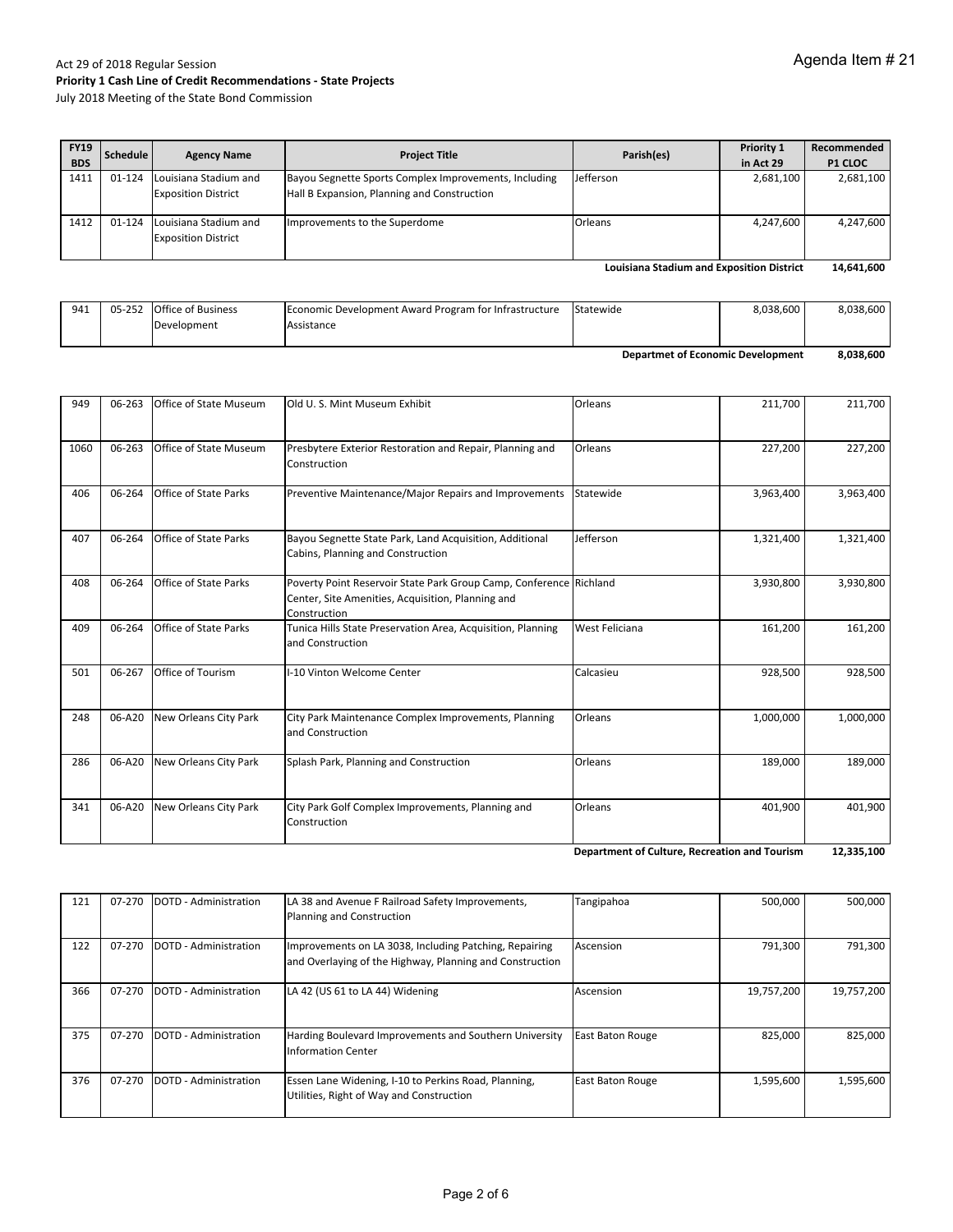July 2018 Meeting of the State Bond Commission

| <b>FY19</b><br><b>BDS</b> | <b>Schedule</b> | <b>Agency Name</b>            | <b>Project Title</b>                                                                                                                                                                | Parish(es)                                                               | Priority 1<br>in Act 29 | Recommended<br><b>P1 CLOC</b> |
|---------------------------|-----------------|-------------------------------|-------------------------------------------------------------------------------------------------------------------------------------------------------------------------------------|--------------------------------------------------------------------------|-------------------------|-------------------------------|
| 380                       | 07-270          | DOTD - Administration         | Jimmie Davis Bridge Rehabilitation and Lighting, or Design,<br>Engineering, Planning and Construction                                                                               | <b>Bossier</b>                                                           | 9,203,200               | 9,203,200                     |
| 381                       | 07-270          | DOTD - Administration         | Loyola/I-10 Interchange Improvements, Feasibility Study,<br>Interchange Modification Report, Environmental<br>Assessment, Engineering, Right of Ways, Utilities and<br>Construction | Jefferson, Orleans                                                       | 5,314,900               | 5,314,900                     |
| 382                       | 07-270          | DOTD - Administration         | LA 3034 Improvements                                                                                                                                                                | East Baton Rouge                                                         | 1,884,000               | 1,884,000                     |
| 383                       | 07-270          | DOTD - Administration         | LA 1 Improvements, Phase 2, Planning, Engineering, Right of Lafourche<br>Way, Utilities and Construction                                                                            |                                                                          | 5,000,000               | 5,000,000                     |
| 384                       | 07-270          | DOTD - Administration         | Juban Road (LA 1026) Widening (I-12 to US 190)                                                                                                                                      | Livingston                                                               | 7,184,000               | 7,184,000                     |
| 385                       | 07-270          | DOTD - Administration         | Widening of Highway 447 and I-12 Overpass Improvements, Livingston<br>Environmental Phase Commencement, Planning and<br>Construction                                                |                                                                          | 150,800                 | 150,800                       |
| 386                       | 07-270          | DOTD - Administration         | Pecue Lane/I-10 Interchange, Planning, Design, Rights of<br>Way, Utilities and Construction                                                                                         | <b>East Baton Rouge</b>                                                  | 3,547,600               | 3,547,600                     |
| 387                       | 07-270          | DOTD - Administration         | Hooper Road Widening and Sewer Improvements<br>(Blackwater Bayou to Sullivan Road) Planning, Engineering,<br>Utilities and Construction                                             | East Baton Rouge                                                         | 2,690,000               | $\overline{2,690,000}$        |
| 388                       | 07-270          | DOTD - Administration         | LA 44 Widening, I-10 to LA 22, Planning, Utilities, Right of<br>Way and Construction                                                                                                | Ascension                                                                | 1,500,000               | 1,500,000                     |
| 389                       | 07-270          | DOTD - Administration         | Evaluation of Regional Freeway System Expansion                                                                                                                                     | East Baton Rouge, West<br><b>Baton Rouge</b>                             | 299,700                 | 299,700                       |
| 391                       | 07-270          | DOTD - Administration         | Peters Road Bridge and Extension, Planning and<br>Construction                                                                                                                      | Plaquemines                                                              | 4,000,000               | 4,000,000                     |
| 392                       | 07-270          | DOTD - Administration         | City of Gonzales - GO Program LA Highway 30 Corridor,<br>Planning and Construction                                                                                                  | Ascension                                                                | 1,440,000               | 1,440,000                     |
| 393                       | 07-270          | DOTD - Administration         | Hooper Road Extension and Widening, Environmental,<br>Planning, Engineering, Right of Way, Utilities and<br>Construction                                                            | East Baton Rouge, Livingston                                             | 1,353,000               | 1,353,000                     |
| 444                       | 07-270          | DOTD - Administration         | Highway Program (Up to \$4,000,000 for Secretary's<br>Emergency Fund)                                                                                                               | Statewide                                                                | 74,661,900              | 74,661,900                    |
| 183                       | 07-274          | DOTD - Public<br>Improvements | Houma Navigational Canal Deepening Project, Planning,<br>Design, Construction, Rights-of-Ways, Relocations and<br>Utilities (Federal Match \$191,000,000)                           | Terrebonne                                                               | 498,600                 | 498,600                       |
| 185                       | 07-274          | DOTD - Public<br>Improvements | Acadiana Gulf of Mexico Access Channel (AGMAC), Port of<br>Iberia, Planning, Design, Construction, Rights-of-Way,<br>Relocations and Utilities (Federal 4 Match \$100,000,000)      | Iberia, Vermilion                                                        | 1,500,000               | 1,500,000                     |
| 255                       | 07-274          | DOTD - Public<br>Improvements | Mississippi River Levee Raising, Arkansas to Old River,<br>Planning and Construction                                                                                                | Avoyelles, Concordia, East<br>Carroll, Madison, Pointe<br>Coupee, Tensas | 500,000                 | 500,000                       |
| 277                       | 07-274          | DOTD - Public<br>Improvements | Comite River Diversion Canal Planning, Right of Way,<br>Utilities and Construction                                                                                                  | Ascension, East Baton Rouge,<br>Livingston                               | 15,000,000              | 15,000,000                    |
| 365                       | 07-274          | DOTD - Public<br>Improvements | Bayou Dechene Reservoir, Planning, Land Acquisition and<br>Construction                                                                                                             | Caldwell                                                                 | 6,347,700               | 6,347,700                     |
|                           |                 |                               |                                                                                                                                                                                     |                                                                          |                         |                               |

**Department of Transportation and Development 165,544,500**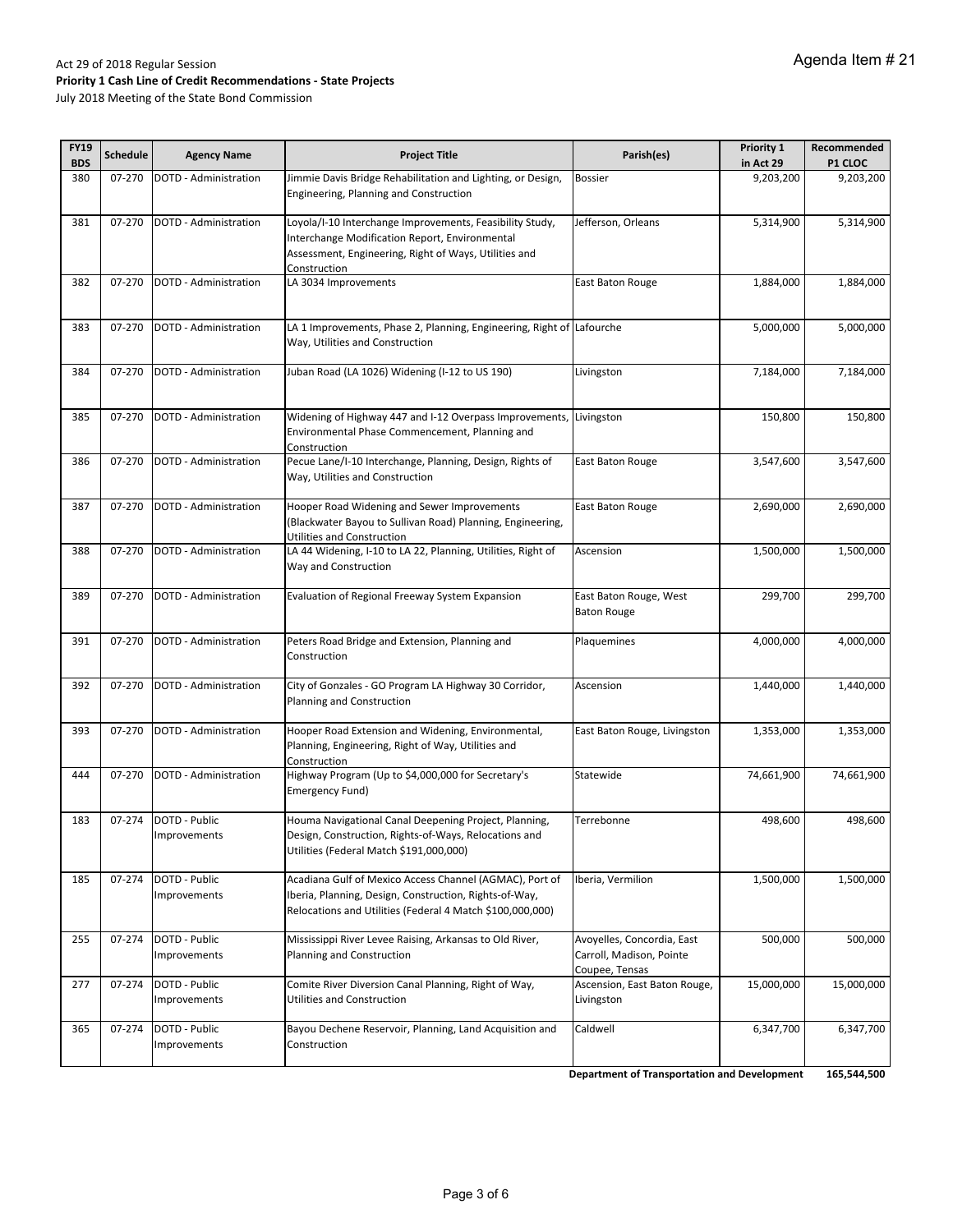| <b>FY19</b><br><b>BDS</b> | Schedule | <b>Agency Name</b>              | <b>Project Title</b>                                                                                                         | Parish(es)     | Priority 1<br>in Act 29 | Recommended<br><b>P1 CLOC</b> |
|---------------------------|----------|---------------------------------|------------------------------------------------------------------------------------------------------------------------------|----------------|-------------------------|-------------------------------|
| 211                       | 08-402   | Louisiana State<br>Penitentiary | Main Prison Shower and Cellblock Plumbing Upgrade,<br>Planning and Construction                                              | West Feliciana | 43,400                  | 43,400                        |
| 212                       | 08-402   | Louisiana State<br>Penitentiary | Electrical Distribution System Upgrade, Planning and<br>Construction                                                         | West Feliciana | 68,500                  | 68,500                        |
| 804                       | 08-403   | Office of Juvenile Justice      | Community Based Program, Juvenile Justice Improvements,<br>Planning, Construction, Renovation, Acquisition, and<br>Equipment | Statewide      | 2,135,000               | 2,135,000                     |
| 805                       | 08-403   | Office of Juvenile Justice      | Bridge City Center for Youth, Sewer System Renovation,<br>Planning and Construction                                          | Jefferson      | 235,000                 | 235,000                       |
| 807                       | 08-403   | Office of Juvenile Justice      | HVAC System Replacement at Columbia, Planning and<br>Construction                                                            | Ouachita       | 171,600                 | 171,600                       |
| 171                       | 08-416   | Rayburn Correctional<br>Center  | Security Perimeter Fence, Planning and Construction                                                                          | Washington     | 61,900                  | 61,900                        |

**2,715,400 Department of Public Safety and Corrections**

| 343  | 09-320 | <b>Office of Aging and Adult</b><br><b>Services</b> | Repair and Upgrade to Sewer System, Planning and<br>Construction                                         | East Feliciana | 265,000                               | 265,000   |
|------|--------|-----------------------------------------------------|----------------------------------------------------------------------------------------------------------|----------------|---------------------------------------|-----------|
|      |        |                                                     |                                                                                                          |                |                                       |           |
| 1016 | 09-320 | <b>Office of Aging and Adult</b>                    | Replace Roof and Storm Drains on all Patient Buildings,                                                  | East Feliciana | 493,200                               | 493,200   |
|      |        | <b>Services</b>                                     | Planning and Construction                                                                                |                |                                       |           |
| 249  | 09-330 |                                                     | Office of Behavioral Health Central Louisiana State Hospital Relocation to Pinecrest,                    | Rapides        | 800,500                               | 800,500   |
|      |        |                                                     | Planning and Construction                                                                                |                |                                       |           |
| 651  | 09-330 |                                                     | Office of Behavioral Health Center Building and Fire Alarm System Renovation and                         | East Feliciana | 66,700                                | 66,700    |
|      |        |                                                     | Restoration, East Louisiana State Hospital, Planning and                                                 |                |                                       |           |
|      |        |                                                     | Construction                                                                                             |                |                                       |           |
| 652  | 09-330 |                                                     | Office of Behavioral Health   Fire Alarm System Replacement for Ten Buildings, Planning   East Feliciana |                | 95,600                                | 95,600    |
|      |        |                                                     | and Construction                                                                                         |                |                                       |           |
| 872  | 09-330 |                                                     | <b>Office of Behavioral Health New South Louisiana Human Services Authority</b>                          | Terrebonne     | 946,000                               | 946,000   |
|      |        |                                                     | Administrative Building, Land Acquisition, Planning and                                                  |                |                                       |           |
|      |        |                                                     | Construction                                                                                             |                |                                       |           |
|      |        |                                                     |                                                                                                          |                | <b>Louisiana Department of Health</b> | 2,667,000 |

|      |                                |                                                       | Landry, St. Martin, St. Mary   |           |           |
|------|--------------------------------|-------------------------------------------------------|--------------------------------|-----------|-----------|
|      |                                | Match and Local/Sponsor Match)                        | Iberville, Pointe Coupee, St.  |           |           |
| 1134 | 11-431 Office of the Secretary | Atchafalaya Basin Protection and Enhancement (Federal | Assumption, Avoyelles, Iberia, | 8.481.500 | 8.481.500 |

**8,481,500 Department of Natural Resources**

| 287                                  |  | 16-513 Office of Wildlife | Region 5/Lake Charles Office, Planning and Construction | Calcasieu | 234.400 | 234.400 |
|--------------------------------------|--|---------------------------|---------------------------------------------------------|-----------|---------|---------|
|                                      |  |                           |                                                         |           |         |         |
|                                      |  |                           |                                                         |           |         |         |
|                                      |  |                           |                                                         |           |         |         |
| 288                                  |  | 16-513 Office of Wildlife | Woodworth Central Office Complex                        | Rapides   | 288.900 | 288,900 |
|                                      |  |                           |                                                         |           |         |         |
|                                      |  |                           |                                                         |           |         |         |
| Department of Wildlife and Fisheries |  |                           |                                                         |           | 523.300 |         |

52 | 19‐600 | LSU Board of Supervisors | Major Repairs and Deferred Maintenance of Buildings and Facilities, Planning and Construction Acadia, Caddo, East Baton Rouge, Orleans, Rapides 4,917,400 4,917,400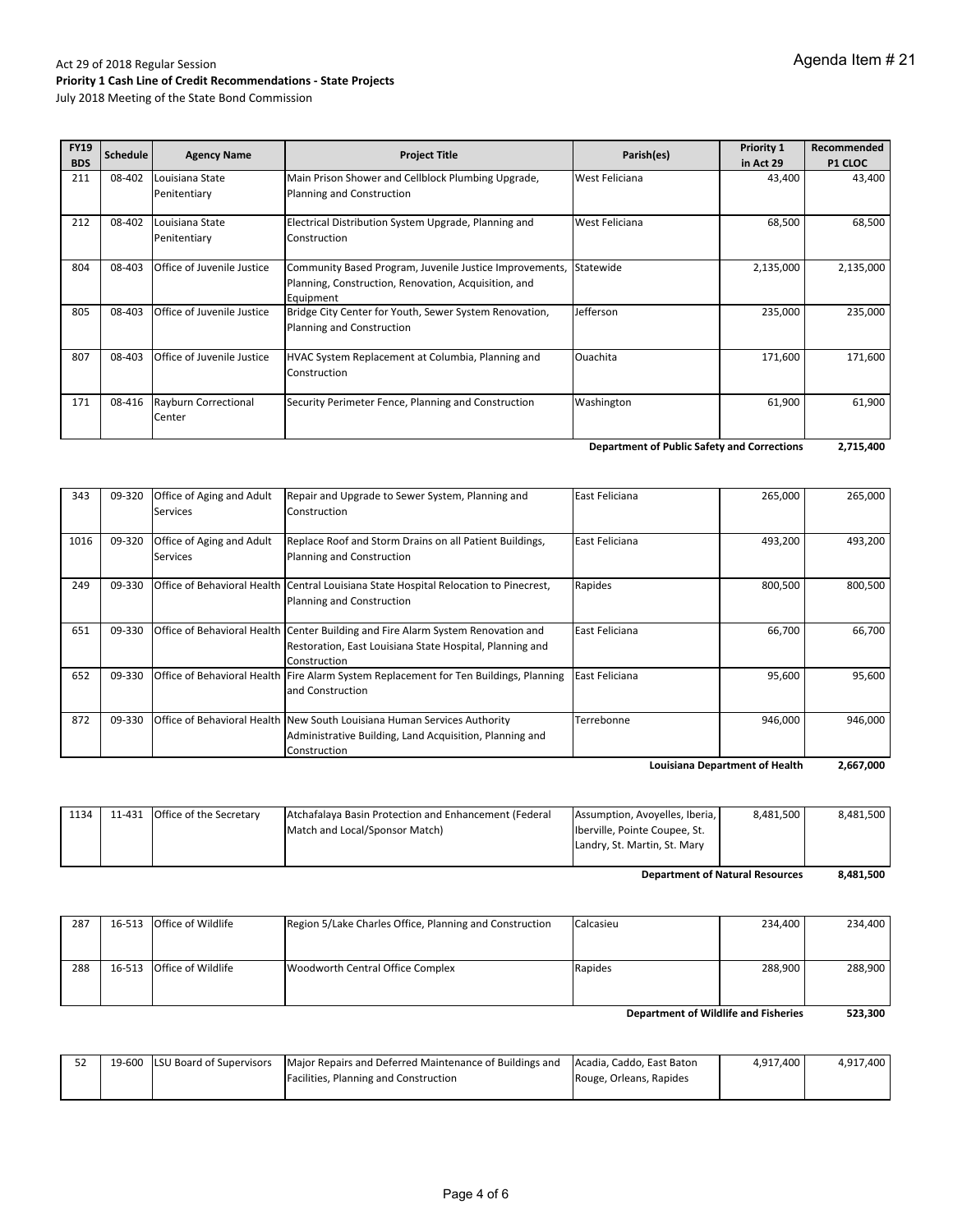| <b>FY19</b><br><b>BDS</b> | <b>Schedule</b> | <b>Agency Name</b>                              | <b>Project Title</b>                                                                                                                         | Parish(es)                          | Priority 1<br>in Act 29 | Recommended<br><b>P1 CLOC</b> |
|---------------------------|-----------------|-------------------------------------------------|----------------------------------------------------------------------------------------------------------------------------------------------|-------------------------------------|-------------------------|-------------------------------|
| 14                        | 19-601          | LSU Baton Rouge                                 | <b>LSU Memorial Tower Renovations</b>                                                                                                        | East Baton Rouge                    | 2,000,000               | 2,000,000                     |
| 23                        | 19-601          | <b>LSU Baton Rouge</b>                          | Renovate Old Engineering Shops for Art Department,<br>Planning and Construction                                                              | East Baton Rouge                    | 1,848,400               | 1,848,400                     |
| 25                        | 19-601          | LSU Baton Rouge                                 | Nicholson Gateway: Infrastructure Improvements, Planning<br>and Construction                                                                 | East Baton Rouge                    | 653,100                 | 653,100                       |
| 225                       | 19-603          | University of New Orleans                       | Library Fourth Floor Completion Information Resource<br>Center                                                                               | Orleans                             | 833,300                 | 833,300                       |
| 226                       | 19-603          | University of New Orleans                       | Science Building Mechanical Renovations, Planning and<br>Construction                                                                        | Orleans                             | 880,500                 | 880,500                       |
| 31                        | 19-604N         | New Orleans                                     | LSU Health Sciences Center Health Science Center Facility Renovations - Dental School<br><b>Simulation Facility</b>                          | Orleans                             | 589,100                 | 589,100                       |
| 34                        | 19-604N         | New Orleans                                     | LSU Health Sciences Center Human Development Center, Planning and Construction                                                               | Orleans                             | 353,900                 | 353,900                       |
| 6                         | 19-604S         | Shreveport                                      | LSU Health Sciences Center Capital Improvement Projects, Design and Engineering                                                              | Caddo                               | 1,067,400               | 1,067,400                     |
| 8                         | 19-604S         | Shreveport                                      | LSU Health Sciences Center Inpatient Critical Care Renovation, Planning and<br>Construction                                                  | Caddo                               | 143,900                 | 143,900                       |
| 9                         | 19-604S         | Shreveport                                      | LSU Health Sciences Center Patient Care HVAC Replacement, Planning and Construction Caddo                                                    |                                     | 1,085,100               | 1,085,100                     |
| 46                        | 19-607          | LSU Agricultural Center                         | Animal and Food Science Facilities Renovations and<br>Modernizations, Phase II, Planning and Construction                                    | East Baton Rouge                    | 792,400                 | 792,400                       |
| 36                        | 19-609          | Pennington Biomedical<br><b>Research Center</b> | Pennington Biomedical Clinical Research Building, Imaging<br>Center and High Tech Research Instrumentation Equipment                         | East Baton Rouge                    | 1,000,000               | 1,000,000                     |
| 57                        | 19-610          | <b>LSU Health Care Services</b><br>Division     | Emergency Room Expansion, University Medical Center,<br>Planning and Construction                                                            | Lafayette                           | 170,900                 | 170,900                       |
| 332                       | 19-615          | of Supervisors                                  | Southern University Board   Major Repairs and Deferred Maintenance of Buildings and<br>Facilities, Including HVAC, Planning and Construction | Caddo, East Baton Rouge,<br>Orleans | 2,821,800               | 2,821,800                     |
| 323                       | 19-616          | Southern University -<br><b>Baton Rouge</b>     | A.O. Williams Hall Renovations                                                                                                               | East Baton Rouge                    | 160,400                 | 160,400                       |
| 327                       | 19-616          | Southern University -<br><b>Baton Rouge</b>     | T.T. Allain Hall, Americans with Disabilities Act Compliance<br>Upgrades, Planning and Construction                                          | East Baton Rouge                    | 1,010,000               | 1,010,000                     |
| 333                       | 19-616          | Southern University -<br><b>Baton Rouge</b>     | F.G. Clark Activity Center, Americans with Disabilities Act<br>Compliance and Upgrades, Planning and Construction                            | East Baton Rouge                    | 7,450,000               | 7,450,000                     |
| 334                       | 19-616          | Southern University -<br><b>Baton Rouge</b>     | A.W. Mumford, Americans with Disabilities Act Compliance<br>and Upgrades, Planning and Construction                                          | East Baton Rouge                    | 7,900,000               | 7,900,000                     |
| 492                       | 19-616          | Southern University -<br><b>Baton Rouge</b>     | Southern University Laboratory School Addition and<br>Upgrades, Planning and Construction                                                    | East Baton Rouge                    | 22,800                  | 22,800                        |
| 493                       | 19-616          | Southern University -<br><b>Baton Rouge</b>     | Repair of Sloughing Off of Ravine, Planning and<br>Construction                                                                              | East Baton Rouge                    | 6,900                   | 6,900                         |
| 1430                      | 19-618          | Southern University -<br>Shreveport             | New Classroom Building, Southern University - Shreveport,<br>Planning and Construction                                                       | Caddo                               | 546,100                 | 546,100                       |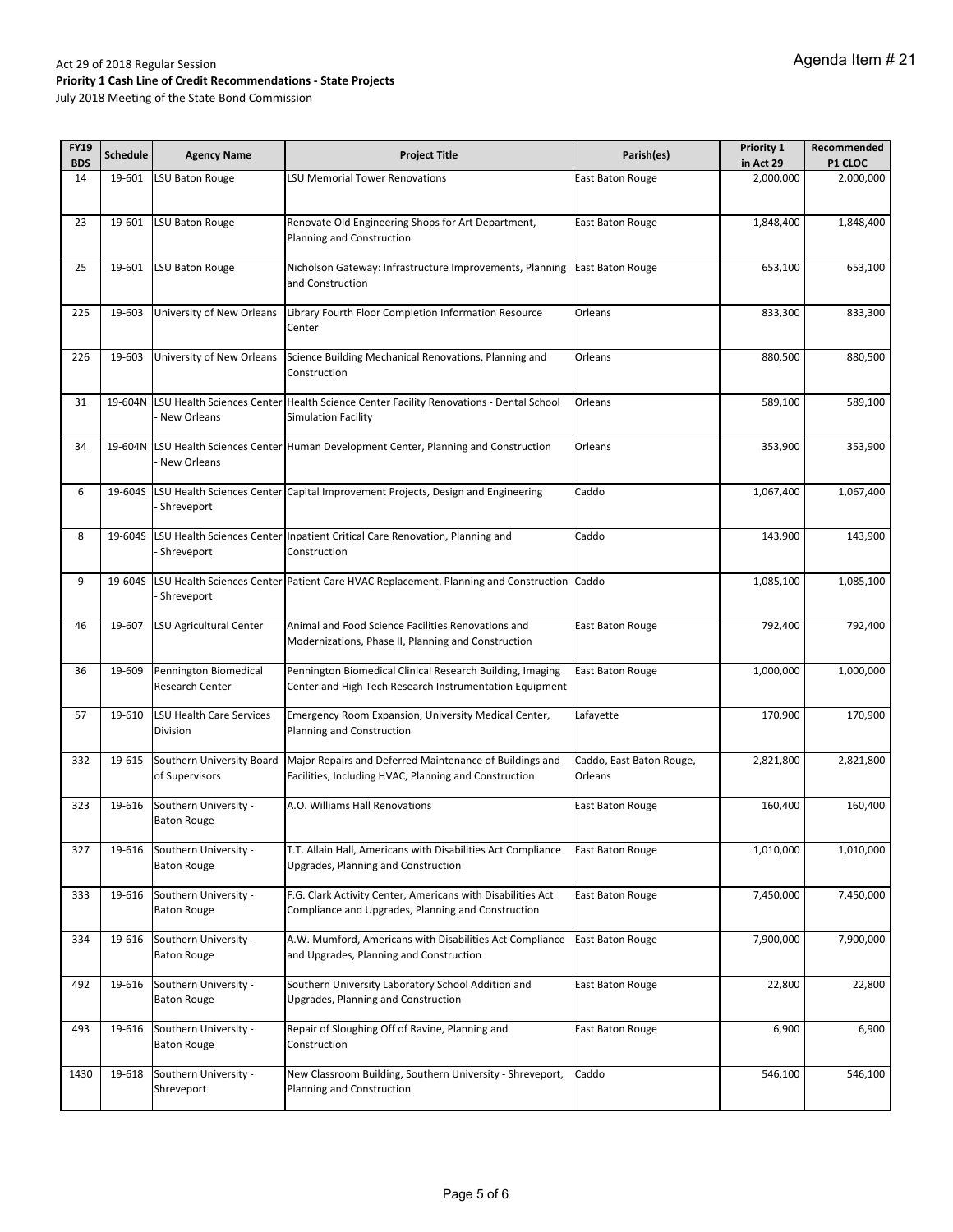| July 2018 Meeting of the State Bond Commission |  |
|------------------------------------------------|--|
|------------------------------------------------|--|

| <b>FY19</b><br><b>BDS</b> | <b>Schedule</b> | <b>Agency Name</b>                                        | <b>Project Title</b>                                                                                             | Parish(es)                                                                                                                                                                                                                                                                                      | Priority 1<br>in Act 29 | Recommended<br>P1 CLOC |
|---------------------------|-----------------|-----------------------------------------------------------|------------------------------------------------------------------------------------------------------------------|-------------------------------------------------------------------------------------------------------------------------------------------------------------------------------------------------------------------------------------------------------------------------------------------------|-------------------------|------------------------|
| 1356                      | 19-620          | University of Louisiana<br>System Board of<br>Supervisors | Major Repairs and Deferred Maintenance of Buildings and<br>Facilities, Including HVAC, Planning and Construction | Calcasieu, Lafayette,<br>Lafourche, Lincoln,<br>Natchitoches, Orleans,<br>Ouachita, Tangipahoa                                                                                                                                                                                                  | 2,464,700               | 2,464,700              |
| 12                        | 19-621          | Nicholls State University                                 | Athletic Facilities - Didier Field, Renovation, Planning and<br>Construction                                     | Lafourche                                                                                                                                                                                                                                                                                       | 194,100                 | 194,100                |
| 1416                      | 19-621          | <b>Nicholls State University</b>                          | Renovation of Athletic Training and Meeting Facility,<br>Planning and Construction                               | Lafourche                                                                                                                                                                                                                                                                                       | 2,204,500               | 2,204,500              |
| 723                       | 19-623          | <b>Grambling State University</b>                         | Library Replacement, Planning and Construction                                                                   | Lincoln                                                                                                                                                                                                                                                                                         | 893,300                 | 893,300                |
| 126                       | 19-625          | Louisiana Tech University                                 | Integrated Engineering and Science Building                                                                      | Lincoln                                                                                                                                                                                                                                                                                         | 24,069,600              | 24,069,600             |
| 1413                      | 19-625          | Louisiana Tech University                                 | Business Building Replacement and Addition, Planning and<br>Construction                                         | Lincoln                                                                                                                                                                                                                                                                                         | 875,400                 | 875,400                |
| 198                       | 19-627          | <b>McNeese State University</b>                           | Shearman Fine Arts Building Renovation and Addition,<br>Planning and Construction                                | Calcasieu                                                                                                                                                                                                                                                                                       | 1,025,000               | 1,025,000              |
| 199                       | 19-627          | <b>McNeese State University</b>                           | Contraband Bayou Erosion Retaining Wall Phase II, Planning Calcasieu<br>and Construction                         |                                                                                                                                                                                                                                                                                                 | 1,729,800               | 1,729,800              |
| 1020                      | 19-627          | <b>McNeese State University</b>                           | ADA Upgrades Campus-Wide, Planning and Construction                                                              | Calcasieu                                                                                                                                                                                                                                                                                       | 1,484,600               | 1,484,600              |
| 175                       | 19-640          | University of Louisiana -<br>Lafayette                    | Fletcher Hall Exterior Repairs, Planning and Construction                                                        | Lafayette                                                                                                                                                                                                                                                                                       | 187,700                 | 187,700                |
| 1355                      | 19-649          | Louisiana Community and<br>Technical College System       | Major Repairs and Deferred Maintenance of Buildings and<br>Facilities, Planning and Construction                 | Acadia, Ascension, Bossier,<br>Calcasieu, De Soto, East Baton<br>Rouge, East Carroll, Iberia,<br>Jackson, Jefferson Davis,<br>Lafayette, Lafourche, Lincoln,<br>Madison, Orleans, Ouachita,<br>Rapides, St. Bernard, St.<br>Helena, St. Tammany,<br>Tangipahoa, Terrebonne,<br>Union, Vermilion | 2,846,000               | 2,846,000              |
| 1390                      | 19-649          | Louisiana Community and<br>Technical College System       | Automotive Training Facility, Planning and Construction                                                          | East Baton Rouge                                                                                                                                                                                                                                                                                | 5,478,300               | 5,478,300              |
| 1219                      | 19-657          | Louisiana School for Math,<br>Science and the Arts        | New Dormitory Building, Planning and Construction                                                                | Natchitoches                                                                                                                                                                                                                                                                                    | 2,795,500               | 2,795,500              |
| 1352                      | 19-671          | <b>Board of Regents</b>                                   | Land Acquisition for Post Secondary Educational Institutions Statewide                                           |                                                                                                                                                                                                                                                                                                 | 2,000,000               | 2,000,000              |
| 1353                      | 19-671          | <b>Board of Regents</b>                                   | System-Wide Telecommunications Wiring and Equipment,<br>Planning and Construction                                | Statewide                                                                                                                                                                                                                                                                                       | 3,315,800               | 3,315,800              |

**87,817,700 Department of Education**

|      |                            |                                                             |           | <b>Judicial Expenses</b> | 268.700 |
|------|----------------------------|-------------------------------------------------------------|-----------|--------------------------|---------|
|      |                            | Courthouse for the Louisiana Court of Appeal, Third Circuit |           |                          |         |
| 1056 | 23-949 Louisiana Judiciary | Land Acquisition, Planning, and Construction of New         | Calcasieu | 268.700                  | 268.700 |

**460,979,800 Total State P1 CLOL Recommended**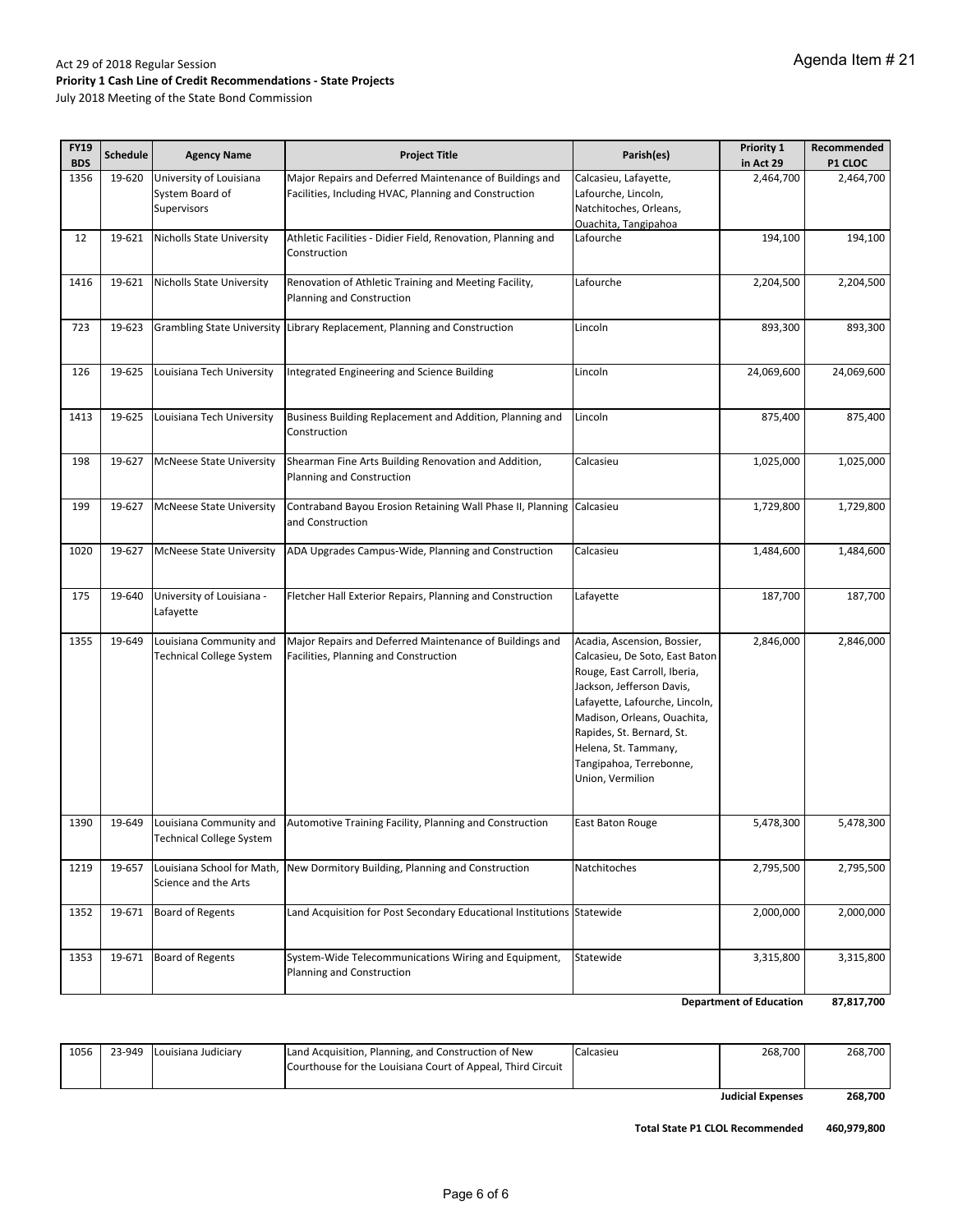July 2018 Meeting of the State Bond Commission

| <b>FY19</b><br><b>BDS</b> | <b>Schedule</b> | <b>Agency Name</b>                                            | <b>Project Title</b>                                                                                                                                         | Parish(es)              | Priority 1<br>in Act 29 | Recommended<br>P1 CLOC |
|---------------------------|-----------------|---------------------------------------------------------------|--------------------------------------------------------------------------------------------------------------------------------------------------------------|-------------------------|-------------------------|------------------------|
| 399                       | 36-L16          | South Lafourche Levee                                         | Larose to Golden Meadow Hurricane Protection System,                                                                                                         | Lafourche               | 1,883,800               | 1,883,800              |
|                           |                 | District                                                      | Planning and Construction                                                                                                                                    |                         |                         |                        |
| 1180                      | 36-L25          | Grand Isle Independent                                        | Breakwater Protection, Planning and Construction                                                                                                             | Jefferson               | 193,000                 | 193,000                |
|                           |                 | Levee District                                                |                                                                                                                                                              |                         |                         |                        |
| 1417                      | 36-L35          | St. Mary Levee District                                       | Franklin Canal Levee and Floodgate Project, Planning and<br>Construction                                                                                     | St. Mary                | 630,000                 | 630,000                |
| 1046                      | 36-P03          | Greater Baton Rouge Port                                      | Inland Rivers Marine Terminal Dock and Access Roadway                                                                                                        | <b>West Baton Rouge</b> | 6,567,800               | 6,567,800              |
|                           |                 | Commission                                                    | Construction Project, Planning and Construction                                                                                                              |                         |                         |                        |
| 686                       | 36-P05          | West Calcasieu Port                                           | New Bulkhead along Gulf Intracoastal Waterway - West<br>Calcasieu Port                                                                                       | Calcasieu               | 200,000                 | 200,000                |
| 645                       | 36-P10          | Greater Lafourche Port<br>Commission                          | Minor Cheramie Road Paving, Planning and Construction                                                                                                        | Lafourche               | 1,700,000               | 1,700,000              |
| 367                       | 36-P17          | Port of New Orleans                                           | Milan Upland Yard Improvements                                                                                                                               | Orleans                 | 1,176,200               | 1,176,200              |
| 368                       | 36-P17          | Port of New Orleans                                           | Cruise Ship Terminal, Planning and Construction                                                                                                              | Orleans                 | 197,200                 | 197,200                |
| 620                       | 36-P21          | Port of South Louisiana                                       | Administration Building, also known as the Business<br>Development Center                                                                                    | St. John the Baptist    | 4,129,550               | 4,129,550              |
| 621                       | 36-P21          | Port of South Louisiana                                       | Globalplex Rail Siding (\$5,577,932 Local/Federal/Other<br>Match)                                                                                            | St. John the Baptist    | 346,700                 | 346,700                |
| 623                       | 36-P21          | Port of South Louisiana                                       | Globalplex Terminal Building #71 and Other Globalplex<br>Terminal Building Upgrades, Planning and Construction                                               | St. John the Baptist    | 2,840,000               | 2,840,000              |
| 554                       | 36-P23          | Terrebonne Port<br>Commission                                 | Slip Dredging, Houma Navigation Canal Dredging and<br>Improvements for Terrebonne Port Commission<br>Government Multi-Use Complex, Planning and Construction | Terrebonne              | 1,122,400               | 1,122,400              |
| 1282                      | 36-P26          | Lake Charles Harbor and<br><b>Terminal District</b>           | Dredging at District-owned Facilities, Planning and<br>Construction                                                                                          | Calcasieu               | 250,000                 | 250,000                |
| 546                       | 36-P41          | Jefferson Parish Economic<br>Development and Port<br>District | Jefferson Parish Business Park: Science and Technology<br><b>Academy and Conference Center</b>                                                               | Jefferson               | 1,821,000               | 1,821,000              |
| 285                       | 36-P43          |                                                               | Columbia Port Commission Railroad Spur, Planning and Construction                                                                                            | Caldwell                | 155,000                 | 155,000                |

**23,212,650 Levee District and Ports**

| 1418 | 50-J03 | <b>Ascension Parish</b> | Lamar Dixon Expo Center Recreational Complex, Planning<br>and Construction                                                                   | Ascension      | 300.000   | 300,000   |
|------|--------|-------------------------|----------------------------------------------------------------------------------------------------------------------------------------------|----------------|-----------|-----------|
| 1198 | 50-J05 | <b>Avoyelles Parish</b> | Parishwide Roadway Improvements, Planning and<br>Construction                                                                                | Avoyelles      | 745,000   | 745,000   |
| 310  | 50-J08 | <b>Bossier Parish</b>   | Sewerage District No. 1 of the Parish of Bossier, Planning<br>and Construction (\$28,000,000 Local Match)                                    | <b>Bossier</b> | 210.700   | 210.700   |
| 314  | 50-J08 | <b>Bossier Parish</b>   | Extension of Crouch Road to Swan Lake<br>Road/Reconstruction of Swan Lake Road To I-220, Planning<br>and Construction (Local Match Required) | <b>Bossier</b> | 101,300   | 101,300   |
| 457  | 50-J10 | Calcasieu Parish        | <b>Gravity Sewer Trunk Mains and Pumping Stations South</b><br>Ward 3 and South Ward 4, Planning and Construction                            | Calcasieu      | 1,077,600 | 1,077,600 |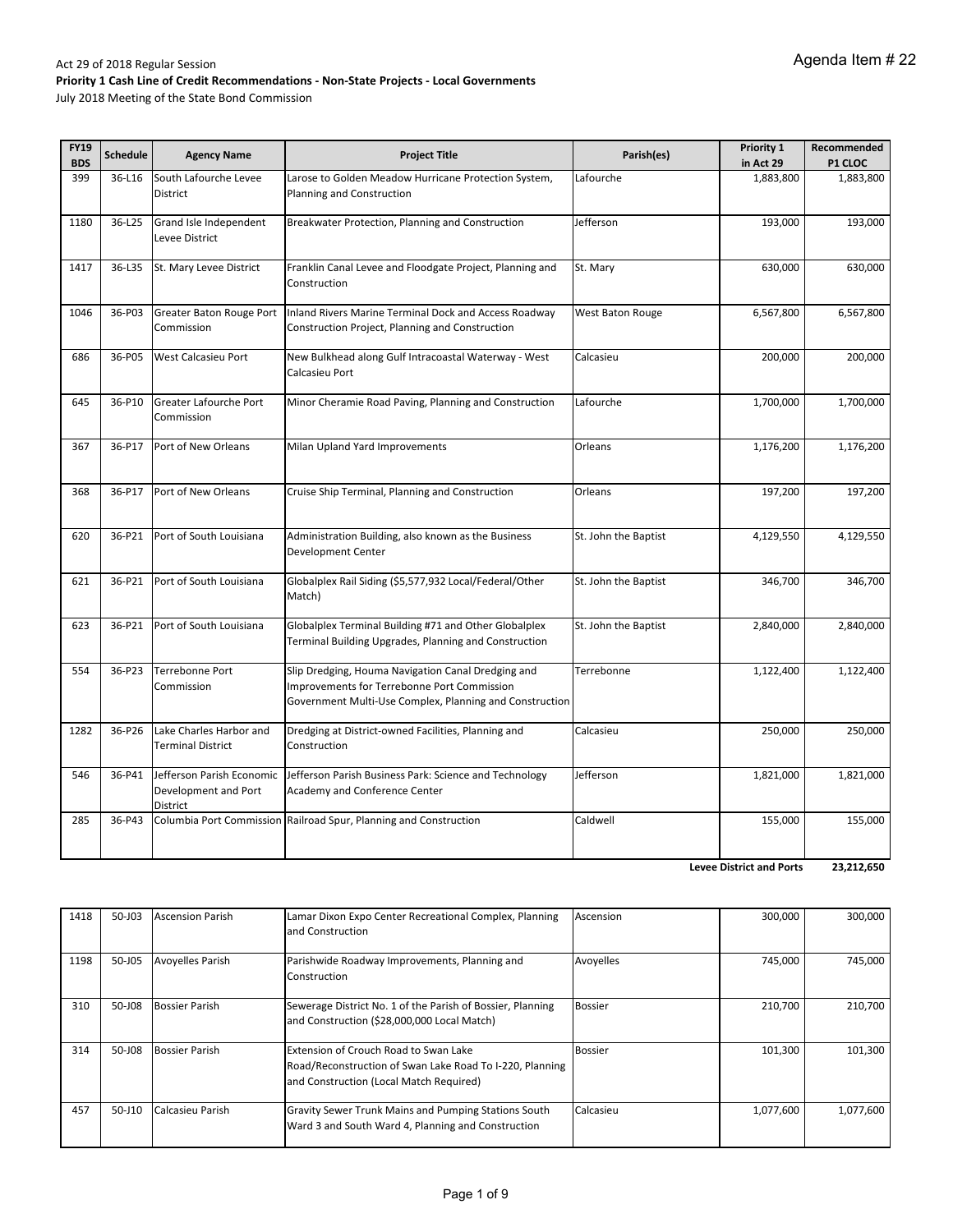| <b>FY19</b><br><b>BDS</b> | <b>Schedule</b> | <b>Agency Name</b>  | <b>Project Title</b>                                                                                                                                                                                    | Parish(es) | Priority 1           | Recommended        |
|---------------------------|-----------------|---------------------|---------------------------------------------------------------------------------------------------------------------------------------------------------------------------------------------------------|------------|----------------------|--------------------|
| 839                       | $50 - J15$      | Concordia Parish    | Concordia Parish Courthouse District Courtroom Security                                                                                                                                                 | Concordia  | in Act 29<br>315,000 | P1 CLOC<br>315,000 |
|                           |                 |                     | and Safety Renovations                                                                                                                                                                                  |            |                      |                    |
| 616                       | 50-J21          | Franklin Parish     | Franklin Parish Activity Center, Planning and Construction                                                                                                                                              | Franklin   | 67,700               | 67,700             |
|                           |                 |                     | (\$250,000 Local Match)                                                                                                                                                                                 |            |                      |                    |
| 1122                      | 50-J21          | Franklin Parish     | Bayou Macon Cut-Off No. 1 Drainage Structure<br>Improvements, Planning and Construction                                                                                                                 | Franklin   | 415,000              | 415,000            |
| 1223                      | 50-J22          | <b>Grant Parish</b> | Southern Grant Sewerage System Improvements, Study,<br>Design, Planning and Construction                                                                                                                | Grant      | 1,325,100            | 1,325,100          |
| 245                       | 50-J23          | Iberia Parish       | Robert B. Green Veterans Memorial Building Renovation,<br>Upgrade and Expansion Project for Robert B. Green<br>American Legion Post 533 and Perry Thompson VFW Post<br>12065, Planning and Construction | Iberia     | 200,000              | 200,000            |
| 1419                      | $50 - J23$      | Iberia Parish       | Wastewater System Improvements for the Acadiana<br>Regional Airport (\$667,000 Non-State Match)                                                                                                         | Iberia     | 409,600              | 409,600            |
| 61                        | 50-J26          | Jefferson Parish    | Ames Boulevard Widening from Two Lanes to Three Lanes<br>between Barataria Boulevard and Bayou Boeuf Drive (2.0<br>miles) with Installation of Subsurface Drainage                                      | Jefferson  | 338,700              | 338,700            |
| 64                        | $50 - 126$      | Jefferson Parish    | Avondale Booster Club and Playground Upgrades, Planning<br>and Construction                                                                                                                             | Jefferson  | 603,900              | 603,900            |
| 69                        | $50 - 126$      | Jefferson Parish    | Brown Avenue Canal Improvements Between the Westbank Jefferson<br>Expressway and Harold Street, Planning and Construction                                                                               |            | 1,000,000            | 1,000,000          |
| 86                        | $50 - 126$      | Jefferson Parish    | Gretna Government Complex Parking Lot, Planning and<br>Construction                                                                                                                                     | Jefferson  | 111,600              | 111,600            |
| 103                       | $50 - 126$      | Jefferson Parish    | Parish Line Drainage Pump Station Capacity Increase,<br>Planning and Construction                                                                                                                       | Jefferson  | 4,950,000            | 4,950,000          |
| 105                       | $50 - 126$      | Jefferson Parish    | Riverside Senior Center, Planning and Construction                                                                                                                                                      | Jefferson  | 61,900               | 61,900             |
| 110                       | 50-J26          | Jefferson Parish    | South Kenner Road Rehabilitation from Live Oak Boulevard<br>to River Road, Planning and Construction                                                                                                    | Jefferson  | 1,617,900            | 1,617,900          |
| 111                       | 50-J26          | Jefferson Parish    | Terry Parkway Drainage Between Carol Sue Drive and<br>Industry Canal (\$500,000 Local Match)                                                                                                            | Jefferson  | 419,400              | 419,400            |
| 137                       | 50-J26          | Jefferson Parish    | Preservation and Restoration of Historic Structures for<br>Hope Haven/Madonna Manor Campus, Planning and<br>Construction                                                                                | Jefferson  | 1,000,000            | 1,000,000          |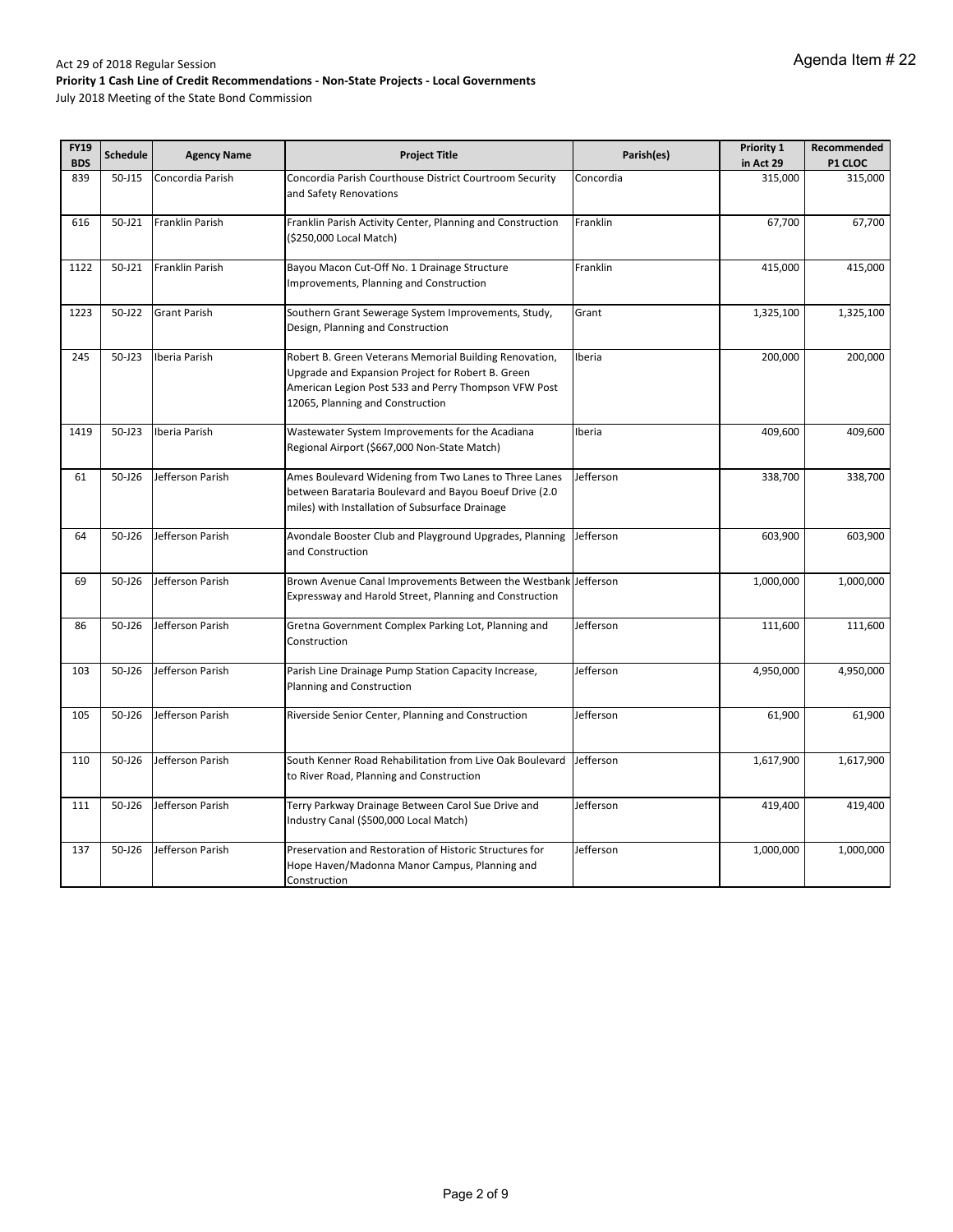| <b>FY19</b> | <b>Schedule</b> | <b>Agency Name</b>          | <b>Project Title</b>                                                                                                                           | Parish(es)           | Priority 1 | Recommended |
|-------------|-----------------|-----------------------------|------------------------------------------------------------------------------------------------------------------------------------------------|----------------------|------------|-------------|
| <b>BDS</b>  |                 |                             |                                                                                                                                                |                      | in Act 29  | P1 CLOC     |
| 1420        | 50-J26          | Jefferson Parish            | Upper Kraak Ditch Drainage Pump Station Pump<br>Replacement and Generator Installation                                                         | Jefferson            | 150,850    | 150,850     |
| 1385        | 50-J27          | Jefferson Davis Parish      | Acquisition and Renovation of Existing Building and site for<br>Regional Consolidated Jail Facility, Acquisition, Planning and<br>Construction | Jefferson Davis      | 5,909,700  | 5,909,700   |
| 150         | 50-J28          | Lafayette Parish            | Kaliste Saloom Widening                                                                                                                        | Lafayette            | 190,500    | 190,500     |
| 151         | 50-J28          | Lafayette Parish            | Governmental Complex, Jail Physical Plant Upgrade,<br>Planning and Construction (\$4,980,000 Non-State Match)                                  | Lafayette            | 1,401,500  | 1,401,500   |
| 740         | 50-J29          | Lafourche Parish            | South Lafourche Airport Corridor Project                                                                                                       | Lafourche            | 341,400    | 341,400     |
| 451         | 50-J32          | Livingston Parish           | Cook Road Extension Economic Development Corridor<br>(Pete's Highway Frontage Road)                                                            | Livingston           | 1,396,000  | 1,396,000   |
| 1446        | 50-J33          | <b>Madison Parish</b>       | Charles Brown Road (Tendal Road) Repairs, Planning and<br>Construction                                                                         | Madison              | 189,100    | 189,100     |
| 532         | 50-J35          | Natchitoches Parish         | Hard Surfacing of Coco Bed Road, Phase 1, Planning and<br>Construction                                                                         | Natchitoches         | 280,000    | 280,000     |
| 535         | 50-J35          | Natchitoches Parish         | Courthouse Security Improvements, Planning and<br>Construction                                                                                 | Natchitoches         | 480,000    | 480,000     |
| 537         | $50 - 135$      | Natchitoches Parish         | Resurfacing of Roads in Payne Subdivision, Planning and<br>Construction                                                                        | Natchitoches         | 200,000    | 200,000     |
| 446         | 50-J37          | <b>Ouachita Parish</b>      | Hannah's Run Control Structure, Planning and Construction                                                                                      | Ouachita             | 500,000    | 500,000     |
| 219         | 50-J38          | <b>Plaquemines Parish</b>   | Empire Bridge Lighting, Planning and Construction                                                                                              | Plaquemines          | 100,000    | 100,000     |
| 1074        | 50-J39          | Pointe Coupee Parish        | False River Ecosystem Restoration Project, Planning and<br>Construction                                                                        | Pointe Coupee        | 1,378,200  | 1,378,200   |
| 724         | 50-J43          | Sabine Parish               | Water Treatment and Supply System Study                                                                                                        | Sabine               | 164,500    | 164,500     |
| 870         | 50-J43          | Sabine Parish               | Plainview Road Rehabilitation, Planning and Construction                                                                                       | Sabine               | 30,700     | 30,700      |
| 1041        | 50-J46          | St. Helena Parish           | Audubon Library, Planning and Construction                                                                                                     | St. Helena           | 850,000    | 850,000     |
| 441         | 50-J47          | St. James Parish            | St. James Parish Land Acquisition, Planning and<br>Construction                                                                                | St. James            | 1,000,000  | 1,000,000   |
| 1471        | 50-J48          | St. John the Baptist Parish | East Bank Courthouse, Planning and Construction                                                                                                | St. John the Baptist | 30,000     | 30,000      |
| 1001        | 50-J49          | St. Landry Parish           | Central St. Landry Economic Development District,<br>Infrastructure Improvements, Planning, Engineering,<br>Utilities, and Construction        | St. Landry           | 186,300    | 186,300     |
| 562         | 50-J50          | St. Martin Parish           | Road Improvements on Four-Mile Bayou Road                                                                                                      | St. Martin           | 645,000    | 645,000     |
| 508         | 50-J51          | St. Mary Parish             | Reconstruction of Chitimacha Trail Road from LA 328 to LA<br>670 for St. Mary Parish Government Within Existing Rights-<br>of-Way              | St. Mary             | 760,000    | 760,000     |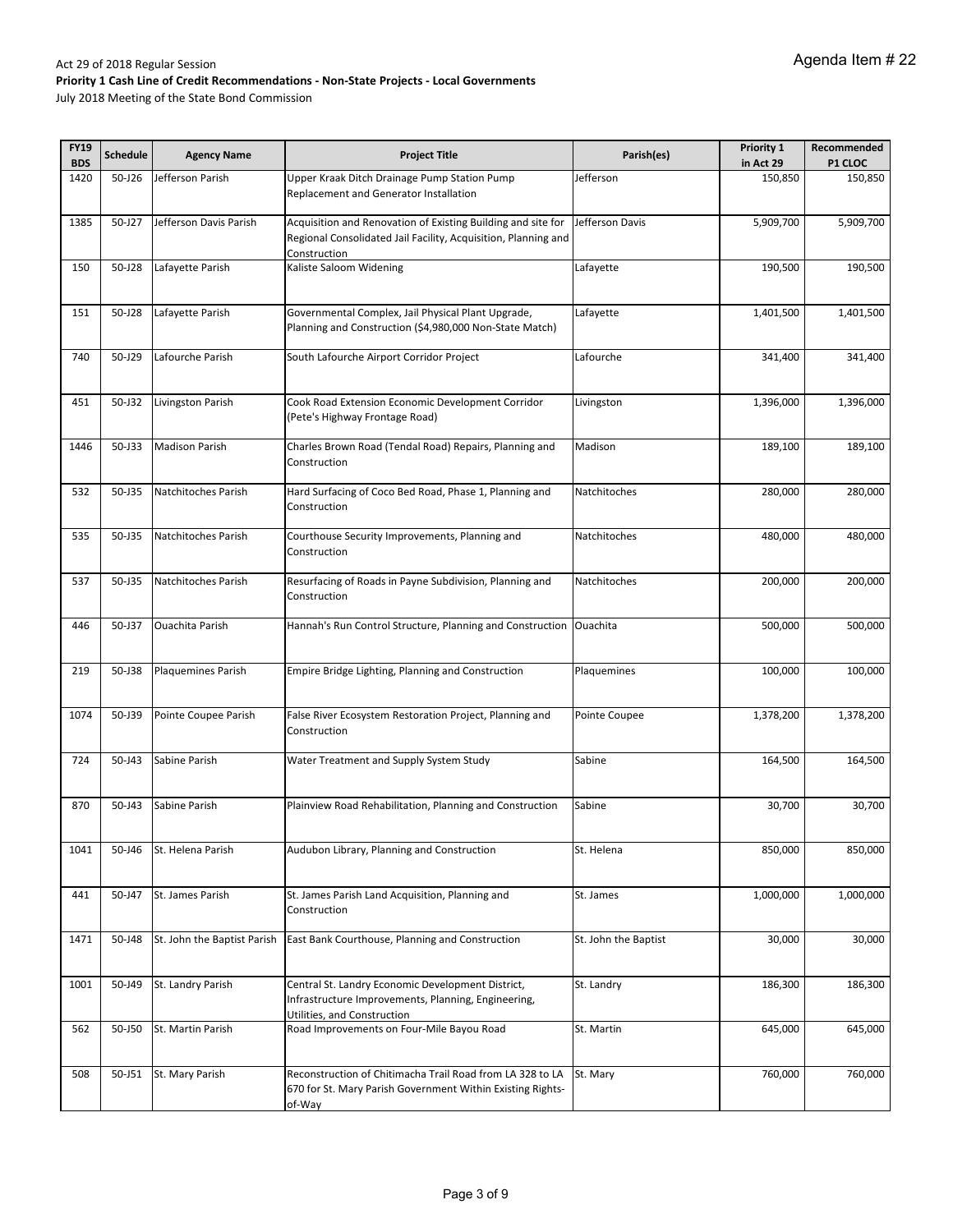July 2018 Meeting of the State Bond Commission

| <b>FY19</b><br><b>BDS</b> | <b>Schedule</b> | <b>Agency Name</b>         | <b>Project Title</b>                                                                                                                                      | Parish(es)          | Priority 1           | Recommended               |
|---------------------------|-----------------|----------------------------|-----------------------------------------------------------------------------------------------------------------------------------------------------------|---------------------|----------------------|---------------------------|
| 509                       | 50-J51          | St. Mary Parish            | Reconstruction of Flattown Road from Chitimacha Trail to<br>Ralph Darden Memorial Parkway for St. Mary Parish<br>Government Within Existing Rights-of-Way | St. Mary            | in Act 29<br>450,000 | <b>P1 CLOC</b><br>450,000 |
| 967                       | 50-J52          | St. Tammany Parish         | University Square Learning Center Facilities, Planning and<br>Construction                                                                                | St. Tammany         | 210,000              | 210,000                   |
| 969                       | 50-J52          | St. Tammany Parish         | St. Tammany Parish Fishing Pier, Planning and Construction St. Tammany                                                                                    |                     | 390,000              | 390,000                   |
| 789                       | 50-J55          | Terrebonne Parish          | Renovate the LePetit Terrebonne Theater Building, Planning Terrebonne<br>and Construction                                                                 |                     | 700,000              | 700,000                   |
| 1025                      | 50-J55          | Terrebonne Parish          | South Louisiana Wetland Discovery Center - Phase 2 - Bayou Terrebonne<br>Country Institute, Planning and Construction                                     |                     | 250,000              | 250,000                   |
| 1184                      | 50-J55          | Terrebonne Parish          | Terrebonne Sports Complex, Planning and Construction                                                                                                      | Terrebonne          | 9,900                | 9,900                     |
| 1421                      | 50-J55          | <b>Terrebonne Parish</b>   | Terrebonne Parish Emergency Operations Center, Planning<br>and Construction                                                                               | Terrebonne          | 236,400              | 236,400                   |
| 1428                      | 50-J55          | Terrebonne Parish          | Thompson Road Extension, Land Acquisition, Planning and<br>Construction (\$2,000,000 Local Match)                                                         | Terrebonne          | 697,200              | 697,200                   |
| 974                       | 50-J58          | Vernon Parish              | Vernon/Fort Polk Thoroughfare Electrical Power Extension,<br>and Utilities Including Generators                                                           | Vernon              | 480,000              | 480,000                   |
| 981                       | 50-J58          | Vernon Parish              | Vernon/Fort Polk Thoroughfare Plan, Planning and<br>Construction                                                                                          | Vernon              | 1,385,800            | 1,385,800                 |
| 984                       | 50-J58          | Vernon Parish              | Catfish Hut Road and Bridge Repair and/or Replacement,<br>Planning and Construction                                                                       | Vernon              | 325,000              | 325,000                   |
| 885                       | 50-J62          | <b>West Carroll Parish</b> | West Carroll Parish Courthouse Renovations, Planning and<br>Construction                                                                                  | <b>West Carroll</b> | 300,000              | 300,000                   |
|                           |                 |                            |                                                                                                                                                           |                     | Parishwide           | 36,888,450                |

**36,888,450**

| 257  | 50-M06 | Amite                | Town of Amite City Water Improvement Project, Planning<br>and Construction                  | Tangipahoa | 66,500    | 66,500    |
|------|--------|----------------------|---------------------------------------------------------------------------------------------|------------|-----------|-----------|
| 1422 | 50-M24 | <b>Berwick</b>       | Sewerage Collection System Along Old Spanish Trail and LA<br>182, Planning and Construction | St. Mary   | 1,394,100 | 1,394,100 |
| 1133 | 50-M32 | Broussard            | Reconstruct South Bernard Road From LA Hwy 182 to US<br>Hwy 90, Planning and Construction   | Lafayette  | 995,000   | 995,000   |
| 141  | 50-M39 | Carencro             | Wastewater and City Infrastructure Flood Damages,<br>Planning and Construction              | Lafayette  | 5,324,800 | 5,324,800 |
| 270  | 50-M54 | <b>Cotton Valley</b> | Sewerage System Improvements, Planning and<br>Construction                                  | Webster    | 1,260,000 | 1,260,000 |
| 1057 | 50-M60 | Delcambre            | Water Distribution and Storage System Improvements,<br>Planning and Construction            | Vermilion  | 300       | 300       |
| 466  | 50-M64 | Dequincy             | Buxton Creek Emergency Drainage Improvements, Planning<br>and Construction                  | Calcasieu  | 624,700   | 624,700   |
| 1163 | 50-M70 | Doyline              | Village of Doyline Wastewater Treatment Facility Upgrades                                   | Webster    | 45,000    | 45,000    |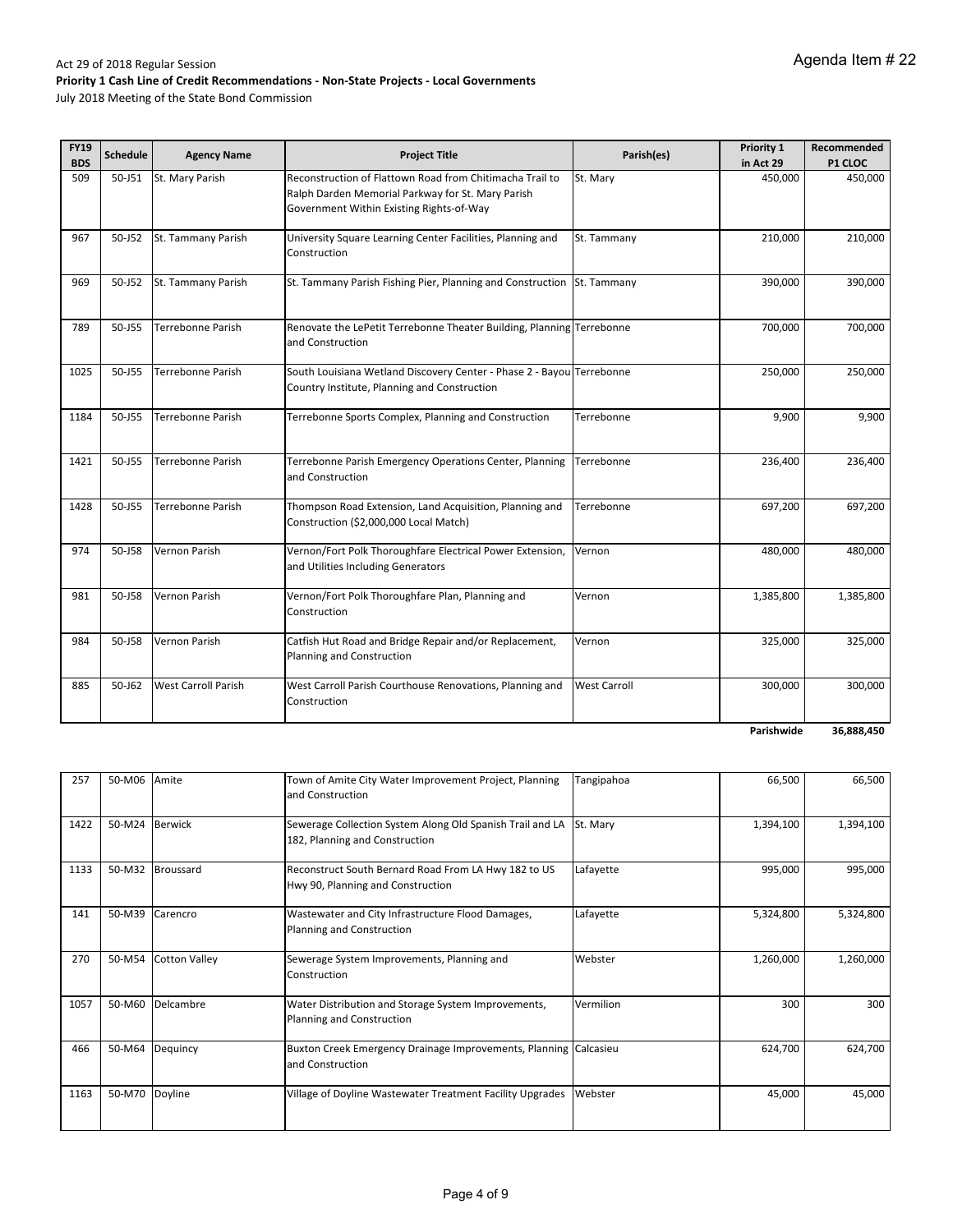| <b>FY19</b> | <b>Schedule</b>  | <b>Agency Name</b> | <b>Project Title</b>                                                                                                      | Parish(es) | Priority 1 | Recommended |
|-------------|------------------|--------------------|---------------------------------------------------------------------------------------------------------------------------|------------|------------|-------------|
| <b>BDS</b>  |                  |                    |                                                                                                                           |            | in Act 29  | P1 CLOC     |
| 930         | 50-M74           | Duson              | Duson Sewer System and Street Infrastructure<br>Improvements, Planning and Construction                                   | Acadia     | 505,000    | 505,000     |
| 990         | 50-M89           | Florien            | Village of Florien Town Hall, Planning and Construction                                                                   | Sabine     | 425,000    | 425,000     |
| 279         | 50-M93           | <b>Forest Hill</b> | Renovation of Community Facilities, Planning and<br>Construction (\$375,000 Local Match)                                  | Rapides    | 39,900     | 39,900      |
| 296         | 50-M94           | Franklin           | Renovation of Old Crowell Elementary Building, Planning<br>and Construction                                               | St. Mary   | 223,800    | 223,800     |
| 1143        | 50-MA3           | Golden Meadow      | Upgrade to North Sewerage Treatment Plant, Planning and<br>Construction                                                   | Lafourche  | 15,200     | 15,200      |
| 1186        |                  | 50-MA6 Grambling   | Wastewater System Expansion                                                                                               | Lincoln    | 195,000    | 195,000     |
| 1269        |                  | 50-MB1 Grand Isle  | Historic Recreation Center/Community Center, Planning<br>and Construction                                                 | Jefferson  | 17,000     | 17,000      |
| 251         | 50-MB5           | Gretna             | Downtown Drainage Improvements, Planning and<br>Construction                                                              | Jefferson  | 1,581,100  | 1,581,100   |
| 252         | 50-MB5           | Gretna             | City Hall Exterior and Interior Renovation, Planning and<br>Construction                                                  | Jefferson  | 54,800     | 54,800      |
| 883         | 50-MB9           | Hammond            | Gateway to Hammond, Phase I, Planning and Construction                                                                    | Tangipahoa | 600,000    | 600,000     |
| 884         |                  | 50-MB9 Hammond     | Air Traffic Control Tower Elevator, Planning and<br>Construction                                                          | Tangipahoa | 140,000    | 140,000     |
| 1089        | 50-ME1           | Jean Lafitte       | Lafitte Seafood Pavilion and Market, Planning and<br>Construction                                                         | Jefferson  | 61,800     | 61,800      |
| 304         | 50-ME6           | Jonesville         | Renovations to National Guard Armory Building                                                                             | Catahoula  | 34,300     | 34,300      |
| 1450        | 50-MF2           | Kentwood           | Recreational Facility Property Acquisition, Planning, Site<br>Preparation, Master Recreation Plan and Construction        | Tangipahoa | 200,000    | 200,000     |
| 579         | 50-MF9           | Lake Charles       | Wastewater Treatment Plant, Plant B/C Force Main<br>Segment No. 2, Planning and Construction (\$4,195,000<br>.ocal Match) | Calcasieu  | 947,700    | 947,700     |
| 855         | 50-MG3 Leesville |                    | Street Rehabilitation and Extension                                                                                       | Vernon     | 755,000    | 755,000     |
| 856         | 50-MG3 Leesville |                    | Water System Rehabilitation Including Generators, Planning Vernon<br>and Construction                                     |            | 375,000    | 375,000     |
| 1027        | 50-MG7           | Livingston         | Water Tower and Well, Acquisition, Planning and<br>Construction                                                           | Livingston | 500,000    | 500,000     |
| 643         | 50-MG9           | Lockport           | Lockport Street Improvements, Planning and Construction                                                                   | Lafourche  | 990,000    | 990,000     |
| 609         | 50-MH9           | Mangham            | <b>Mangham Recreation Complex</b>                                                                                         | Richland   | 548,400    | 548,400     |
| 374         | 50-MI4           | Maringouin         | Governmental/Multi-Purpose Facility, Planning and<br>Construction                                                         | Iberville  | 2,300      | 2,300       |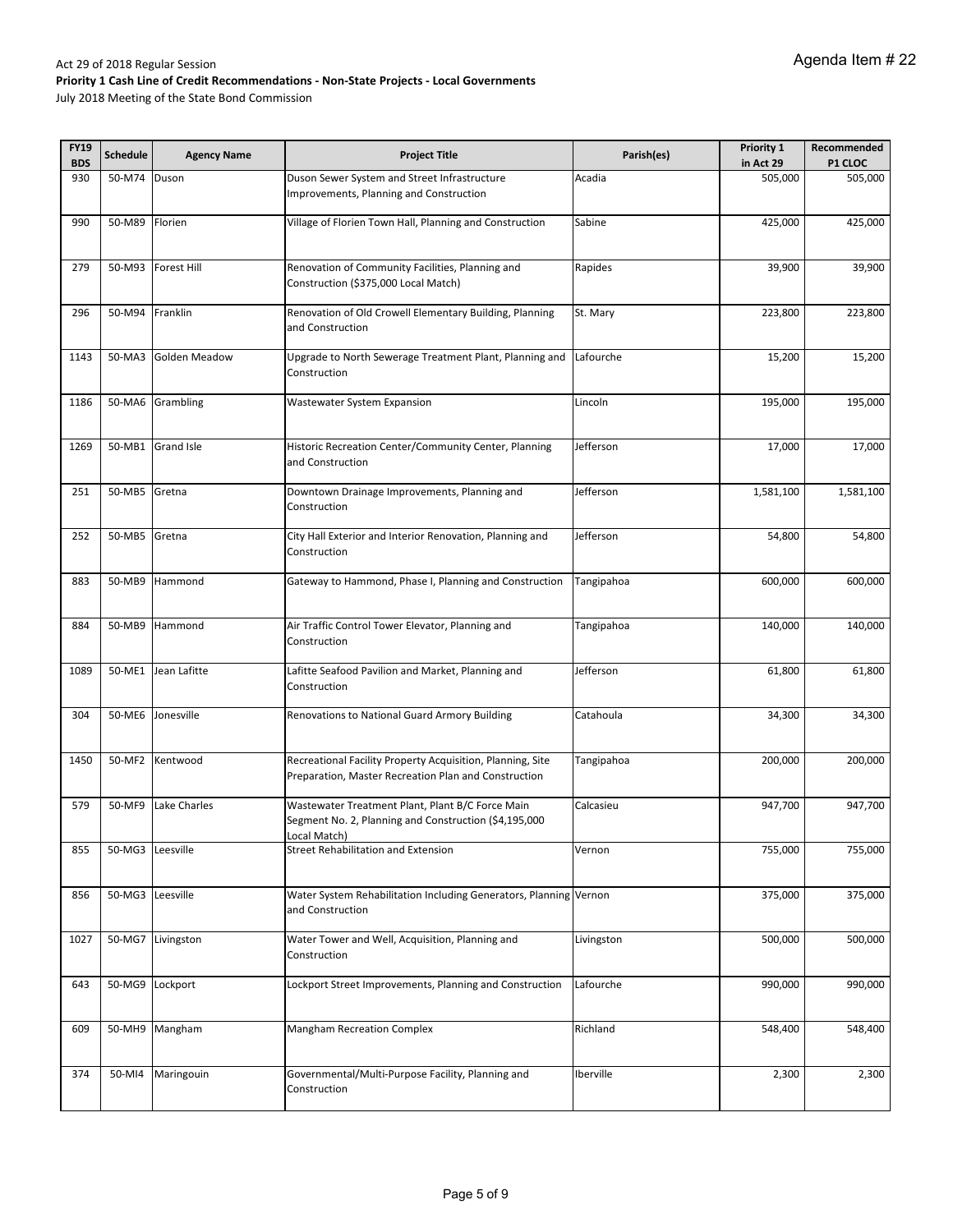| <b>FY19</b><br><b>BDS</b> | <b>Schedule</b> | <b>Agency Name</b>      | <b>Project Title</b>                                                                                                                                                  | Parish(es)     | Priority 1<br>in Act 29 | Recommended<br>P1 CLOC |
|---------------------------|-----------------|-------------------------|-----------------------------------------------------------------------------------------------------------------------------------------------------------------------|----------------|-------------------------|------------------------|
| 238                       | 50-MJ5          | Minden                  | Potable Water Ground Storage Tank, Planning and<br>Construction                                                                                                       | Webster        | 145,100                 | 145,100                |
| 1235                      | 50-MJ6          | Monroe                  | -20 Interchange Improvement and Kansas Garrett<br>Connector, Kansas Lane Connector, Planning and<br>Construction (\$1,000,000 Local and \$6,000,000 Federal<br>Match) | Ouachita       | 6,369,900               | 6,369,900              |
| 1423                      | 50-MJ6          | Monroe                  | Monroe Regional Airport Terminal, Planning and<br>Construction (\$40,500,000 Federal and/or Local Match)                                                              | Ouachita       | 696,100                 | 696,100                |
| 1067                      | 50-MK2          | <b>Morgan City</b>      | Water Plant Improvements, Planning and Construction                                                                                                                   | St. Mary       | 50,000                  | 50,000                 |
| 1338                      | 50-ML2          | New Llano               | Water System Improvements, Construction (\$800,000 Local Vernon<br>Match)                                                                                             |                | 306,500                 | 306,500                |
| 671                       | 50-ML3          | <b>New Orleans</b>      | Fourth District Police Station, Planning and Construction                                                                                                             | Orleans        | 300,000                 | 300,000                |
| 672                       | 50-ML3          | <b>New Orleans</b>      | West Bank Park Improvements and George W. Carver<br>Playground Renovations, Including New Soccer and<br>Recreational Facilities, and Skateboard Park Planning and     | Orleans        | 910,900                 | 910,900                |
| 673                       | 50-ML3          | <b>New Orleans</b>      | Construction<br>New Consolidated Westbank Fire Station, Planning and<br>Construction                                                                                  | Orleans        | 375,000                 | 375,000                |
| 680                       | 50-ML3          | <b>New Orleans</b>      | Algiers Playgrounds and Parks, Renovation of Restrooms,<br>Lighting, Fencing, and Playground Equipment                                                                | Orleans        | 225,900                 | 225,900                |
| 682                       | 50-ML3          | <b>New Orleans</b>      | Eastern New Orleans Hospital, Equipment, Acquisition,<br>Installation, Planning and Construction                                                                      | Orleans        | 2,613,000               | 2,613,000              |
| 1424                      | 50-ML3          | <b>New Orleans</b>      | Rosenwald Community Center, Planning and Construction                                                                                                                 | Orleans        | 182,400                 | 182,400                |
| 692                       |                 | 50-ML4 New Roads        | Industrial Park Development Project, Planning and<br>Construction                                                                                                     | Pointe Coupee  | 1,000,000               | 1,000,000              |
| 606                       | 50-MM4 Oil City |                         | Water Treatment Plant Improvements, Planning and<br>Construction                                                                                                      | Caddo          | 1,918,400               | 1,918,400              |
| 1189                      | 50-MM5 Olla     |                         | Downtown Area Sidewalk, Ramps, Curbing, and Fencing<br>Enhancements                                                                                                   | LaSalle        | 56,200                  | 56,200                 |
| 401                       |                 | 50-MN5 Plain Dealing    | Wastewater Treatment Plant Improvement, Planning and<br>Construction                                                                                                  | <b>Bossier</b> | 13,600                  | 13,600                 |
| 608                       | 50-MO9          | Rayville                | Wastewater Transport and Treatment Facilities for<br>Economic Development                                                                                             | Richland       | 714,700                 | 714,700                |
| 1204                      | 50-MO9          | Rayville                | Water Service Facilities for Economic Development,<br>Planning and Construction                                                                                       | Richland       | 660,200                 | 660,200                |
| 370                       |                 | 50-MQ3 St. Francisville | Burnet Road Bridge Replacement, Planning and<br>Construction                                                                                                          | West Feliciana | 492,100                 | 492,100                |
| 272                       | 50-MQ8 Scott    |                         | Water and Sewer Line Installation along Apollo Road<br><b>Extension, Planning and Construction</b>                                                                    | Lafayette      | 196,100                 | 196,100                |
| 760                       | 50-MR1          | Shreveport              | C.C. Antoine Park, Planning and Construction                                                                                                                          | Caddo          | 477,300                 | 477,300                |
| 1441                      | 50-MR1          | Shreveport              | C.C. Antoine Museum and Arts Center, Planning and<br>Construction (\$64,000 Local Match)                                                                              | Caddo          | 325,000                 | 325,000                |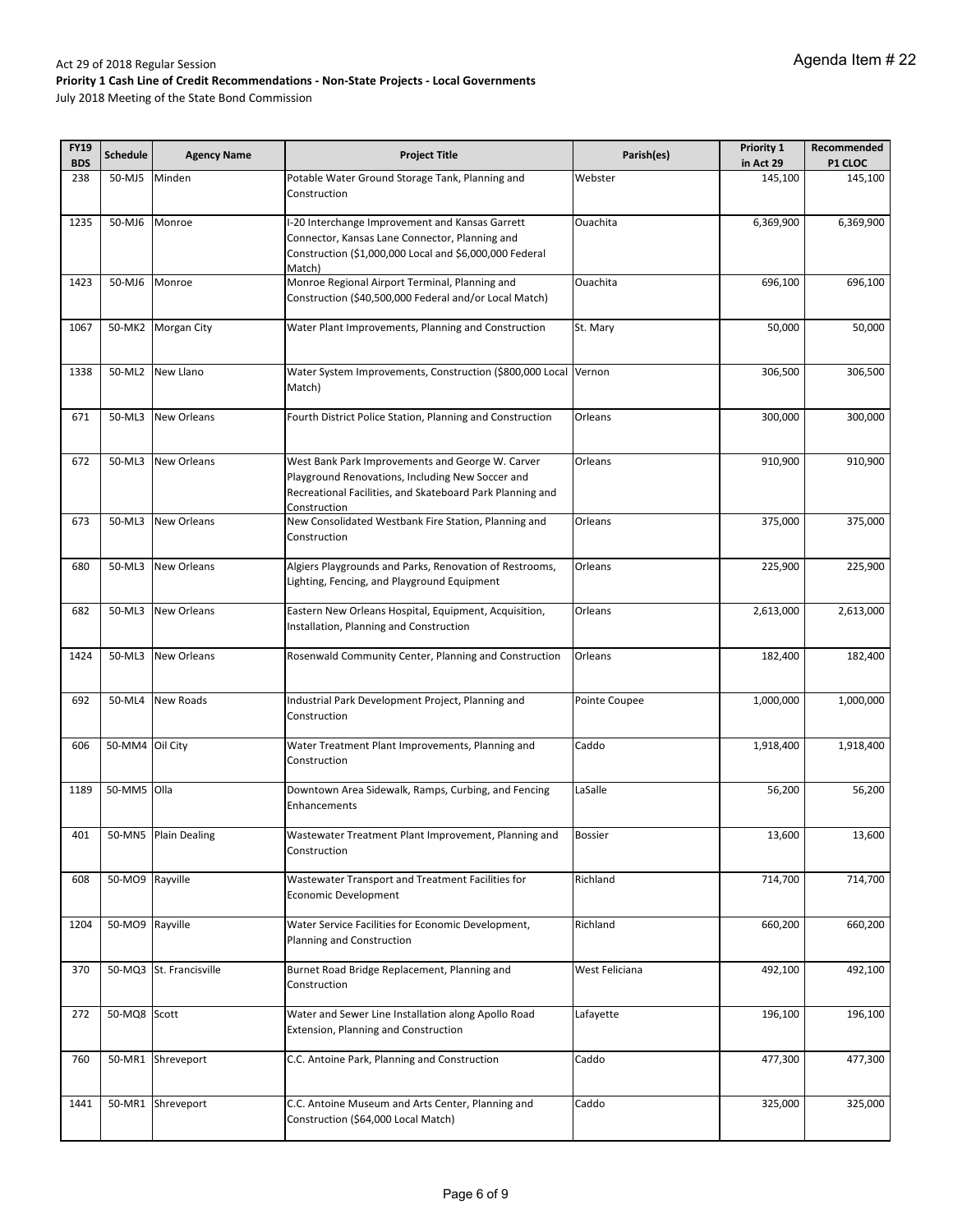| <b>FY19</b> | <b>Schedule</b> | <b>Agency Name</b> | <b>Project Title</b>                                                                                                       | Parish(es)       | Priority 1 | Recommended |
|-------------|-----------------|--------------------|----------------------------------------------------------------------------------------------------------------------------|------------------|------------|-------------|
| <b>BDS</b>  |                 |                    |                                                                                                                            |                  | in Act 29  | P1 CLOC     |
| 636         | 50-MR2          | Sibley             | Wastewater Treatment Facilities Improvements, Planning<br>and Construction                                                 | Webster          | 303,800    | 303,800     |
| 340         | 50-MS4          | Springfield        | Water System Planning and Construction                                                                                     | Livingston       | 724,900    | 724,900     |
| 1348        | 50-MS5          | Springhill         | <b>Recreational Complex</b>                                                                                                | Webster          | 500,000    | 500,000     |
| 460         | 50-MS9          | Sulphur            | Upgrade Regional Sewerage Pumping Stations (Arizona and<br>Highway 108), Planning and Construction                         | Calcasieu        | 300,000    | 300,000     |
| 1203        | 50-MT3          | Tallulah           | Emergency Water Production, Transmission and Treatment, Madison<br>Acquisition, Planning and Construction                  |                  | 500,000    | 500,000     |
| 283         | 50-MU2 Vidalia  |                    | Development of a Slackwater Port on the Mississippi River,<br>Planning and Construction                                    | Concordia        | 8,908,400  | 8,908,400   |
| 921         | 50-MU6 Vivian   |                    | Water and Wastewater System Improvements and<br>Extension, Planning and Construction                                       | Caddo            | 932,600    | 932,600     |
| 748         | 50-MV3          | Westlake           | Police and Emergency Response Facility, Planning and<br>Construction                                                       | Calcasieu        | 1,000,000  | 1,000,000   |
| 750         | 50-MV3          | Westlake           | New Water Well, Planning and Construction                                                                                  | Calcasieu        | 550,000    | 550,000     |
| 351         | 50-MV4          | Westwego           | The WHARF, Planning, Construction, and Site Preparation                                                                    | Jefferson        | 200,000    | 200,000     |
| 352         | 50-MV4          | Westwego           | Water Tower, Line and Improvements                                                                                         | Jefferson        | 450,000    | 450,000     |
| 358         | 50-MV4          | Westwego           | Emergency Preparedness Building, Planning and<br>Construction                                                              | Jefferson        | 1,061,500  | 1,061,500   |
| 360         | 50-MV4          | Westwego           | Fire Station, Planning and Construction                                                                                    | Jefferson        | 3,160,200  | 3,160,200   |
| 361         | 50-MV4          | Westwego           | Park Land and Improvements, Including Improvements to<br>Existing Parks and Land Acquisition, Planning and<br>Construction | Jefferson        | 1,402,200  | 1,402,200   |
| 362         | 50-MV4          | Westwego           | Sala Avenue Street and Infrastructure Improvements                                                                         | Jefferson        | 400,000    | 400,000     |
| 363         | 50-MV4          | Westwego           | Street Improvements, including the Placement of Fire<br><b>Hydrants, Planning and Construction</b>                         | Jefferson        | 500,000    | 500,000     |
| 781         | 50-MV4          | Westwego           | Water Plant Improvements, Planning and Construction                                                                        | Jefferson        | 2,799,000  | 2,799,000   |
| 1414        | 50-MV7          | Winnfield          | Port DeLuce Reservoir, Planning and Construction                                                                           | Winn             | 496,200    | 496,200     |
| 1415        | 50-MV8          | Winnsboro          | Winnsboro Farmer's Market, Planning and Construction                                                                       | Franklin         | 166,700    | 166,700     |
| 266         | 50-MW2          | Youngsville        | Infrastructure Improvements for the Youngsville Sports<br>Complex, Planning and Construction                               | Lafayette        | 112,800    | 112,800     |
| 297         | 50-MW3 Zachary  |                    | Water System Improvements, Planning and Construction                                                                       | East Baton Rouge | 1,630,000  | 1,630,000   |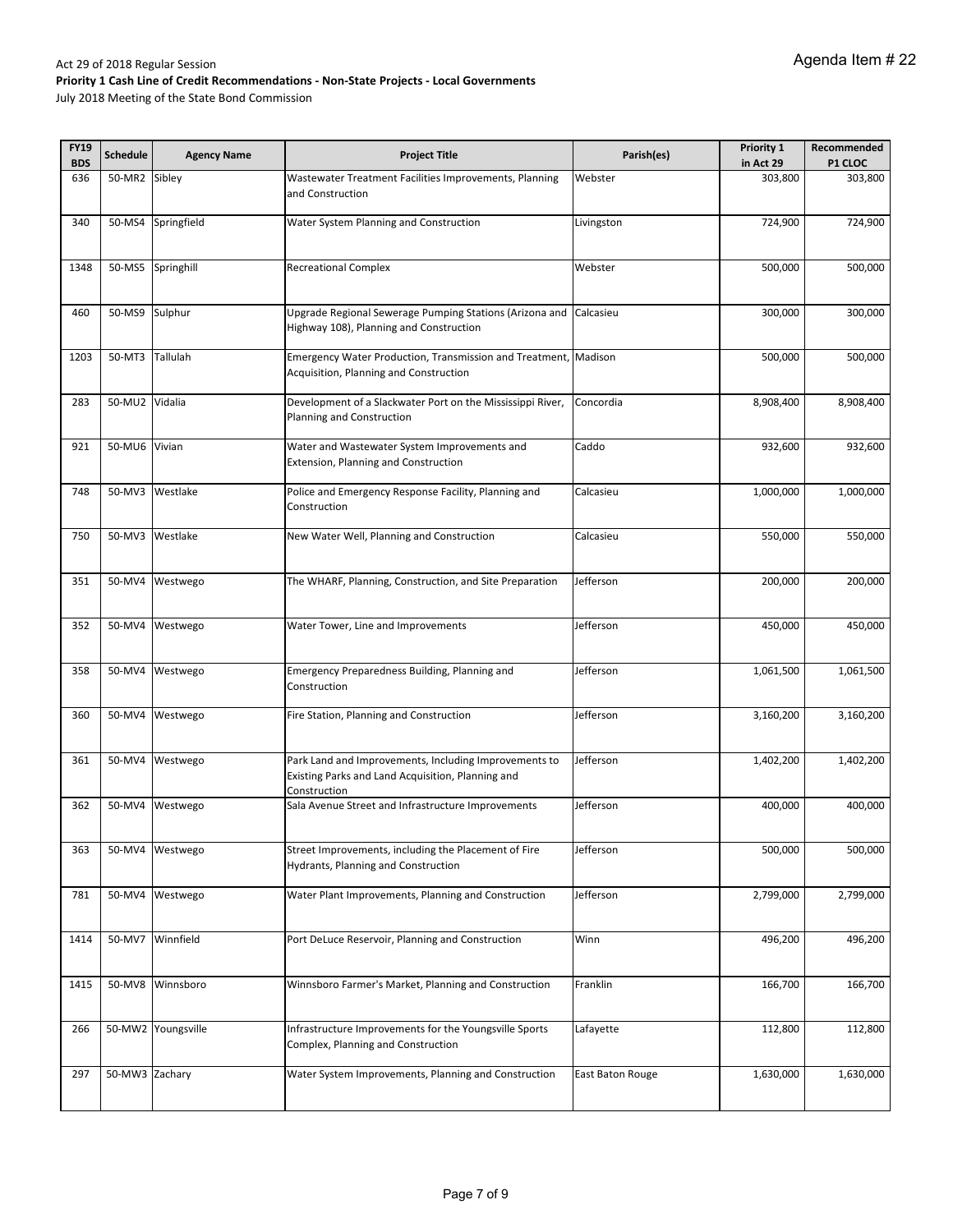| <b>FY19</b><br><b>BDS</b> | Schedule       | <b>Agency Name</b> | <b>Project Title</b>           | Parish(es)       | <b>Priority 1</b><br>in Act 29 | Recommended<br>P1 CLOC |
|---------------------------|----------------|--------------------|--------------------------------|------------------|--------------------------------|------------------------|
| 612                       | 50-MW8 Central |                    | <b>Administration Building</b> | East Baton Rouge | 461,300                        | 461,300                |
|                           |                |                    |                                |                  |                                |                        |
|                           |                |                    |                                |                  |                                |                        |
|                           |                |                    |                                |                  | <b>Municipalities</b>          | 62,509,700             |

| 887  | 50-N13 | Chennault International<br><b>Airport Authority</b>                    | New Air Cargo Facility, Planning and Construction<br>(\$1,100,000 Local Match)                                            | Calcasieu                                       | 350,000   | 350,000   |
|------|--------|------------------------------------------------------------------------|---------------------------------------------------------------------------------------------------------------------------|-------------------------------------------------|-----------|-----------|
| 888  | 50-N13 | Chennault International<br>Airport Authority                           | New Aviation Hangar and Ground Support Equipment<br>Facility, Planning and Construction (\$1,000,000 Local<br>Match)      | Calcasieu                                       | 260,000   | 260,000   |
| 649  | 50-N18 | Iberia Parish Airport<br>Authority                                     | Rehabilitation of Hangar #88 and Associated Parking Lot,<br>Planning and Construction                                     | Iberia                                          | 500,000   | 500,000   |
| 725  | 50-N41 | <b>Baton Rouge Metro</b><br>Airport                                    | Airport Aviation Business Park, Planning and Construction                                                                 | East Baton Rouge                                | 250,700   | 250,700   |
| 468  | 50-NA2 | Lafayette Airport<br>Commission                                        | Construction of a New Passenger Facility Terminal at<br>Lafayette Regional Airport, Planning and Construction             | Lafayette                                       | 3,000,000 | 3,000,000 |
| 1426 | 50-NA2 | Lafayette Airport<br>Commission                                        | Construction of Cargo Facilities, Planning and Construction                                                               | Lafayette                                       | 301,700   | 301,700   |
| 1048 | 50-NC2 | <b>Baton Rouge Recreation</b><br>and Parks Commission                  | Children's Museum, Planning and Construction (\$5,000,000<br>Local Match)                                                 | East Baton Rouge                                | 115,500   | 115,500   |
| 1049 | 50-NC2 | <b>Baton Rouge Recreation</b><br>and Parks Commission                  | Central Community Sports Park, Planning and Construction                                                                  | East Baton Rouge                                | 26,000    | 26,000    |
| 1050 | 50-NC2 | <b>Baton Rouge Recreation</b><br>and Parks Commission                  | Anna T. Jordan Site and Facility Improvements (Non-State<br>Match Required)                                               | East Baton Rouge                                | 120,300   | 120,300   |
| 1427 | 50-NJ8 | North Louisiana<br>Criminalistics Lab                                  | Replacement of Shreveport Facility, Planning and<br>Construction                                                          | Caddo                                           | 333,700   | 333,700   |
| 1253 | 50-NJZ | <b>Gravity Drainage District</b><br>#8 of Ward #1, Calcasieu<br>Parish | Belfield Ditch Drainage Improvement Project, Planning and<br>Construction                                                 | Calcasieu                                       | 910,000   | 910,000   |
| 831  | 50-NMB | Waterworks District #1 of<br>Ward #1 of Calcasieu<br>Parish            | Topsy Road Waterline Improvements (Welcome Road to<br>Parish Road), Planning and Construction                             | Calcasieu                                       | 225,000   | 225,000   |
| 1007 | 50-NML | City of Gretna Police<br>Department                                    | Gretna Police Department, Construction of Armory,<br>Elevation/Flood Proofing/Wind Retrofit, Planning and<br>Construction | Jefferson                                       | 3,051,800 | 3,051,800 |
| 1017 | 50-NP3 | Bayou Lafourche Fresh<br><b>Water District</b>                         | Donaldsonville Flood Control, Planning and Construction                                                                   | Ascension, Assumption,<br>Lafourche, Terrebonne | 765,000   | 765,000   |
| 1005 | 50-NPD | Iberia Economic<br>Development Authority                               | Progress Point Business Park and Airport Gateway, Land<br>Acquisition, Planning and Construction                          | Iberia                                          | 2,337,500 | 2,337,500 |
| 455  | 50-NQV | <b>Beauregard Waterworks</b><br>District #6                            | Water System Improvements, Planning and Construction                                                                      | Beauregard                                      | 78,500    | 78,500    |
| 173  | 50-NRO | Natchitoches<br><b>Communications District</b>                         | Natchitoches Parish Emergency Communications District,<br>Planning and Construction                                       | Natchitoches                                    | 2,465,200 | 2,465,200 |
| 1179 | 50-NTB | Calcasieu Waterworks<br>District 12 Ward 3                             | Waterworks District 12, Ward 3 - Water System<br>Improvements, Planning and Construction                                  | Calcasieu                                       | 496,600   | 496,600   |
| 581  | 50-NTK | Water Supply Initiative                                                | The Union Lincoln Regional Development of Alternative Water Supply from Lake<br>D'Arbonne for Lincoln and Union Parishes  | Lincoln, Union                                  | 1,709,700 | 1,709,700 |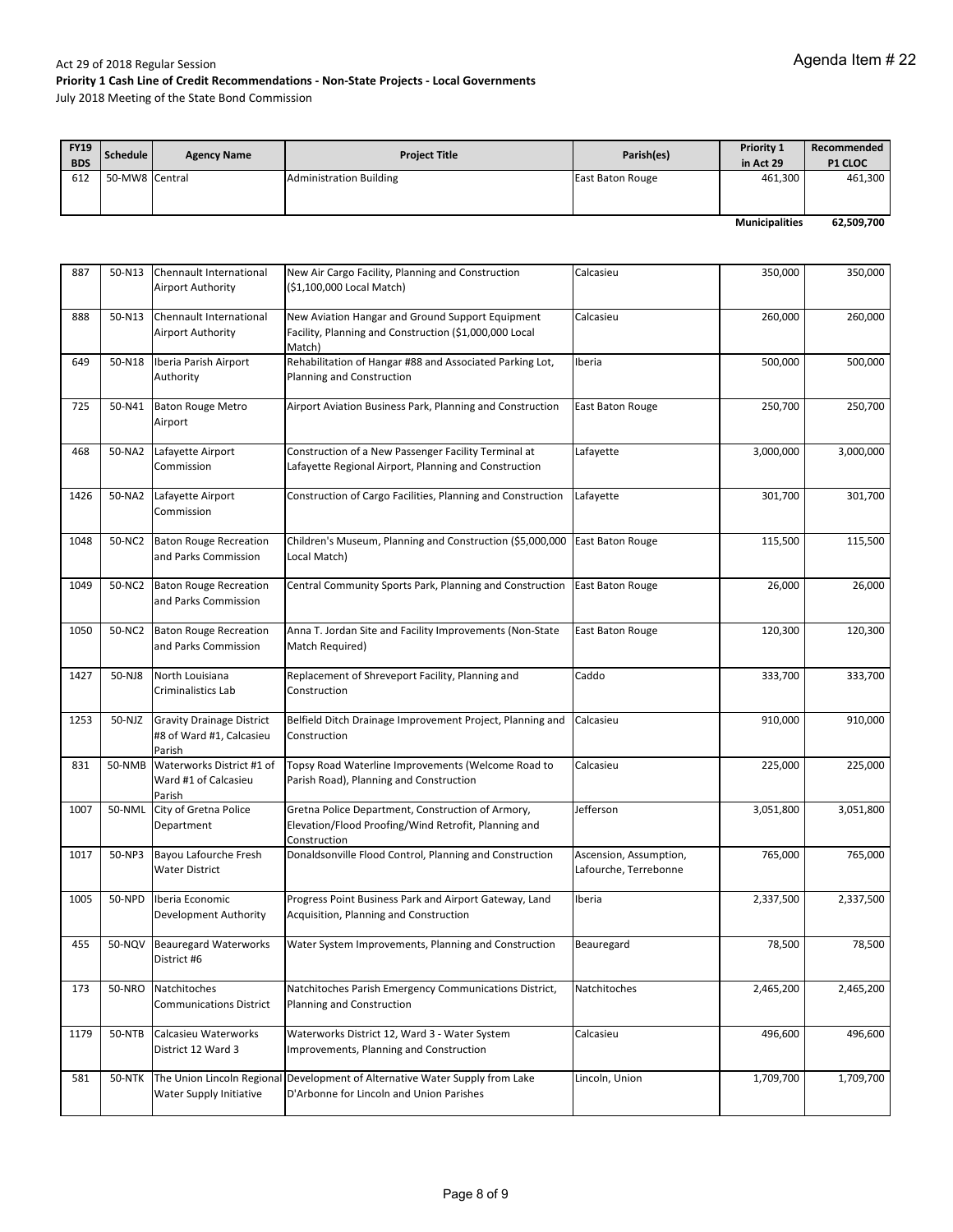July 2018 Meeting of the State Bond Commission

| <b>FY19</b> | Schedule | <b>Agency Name</b>        | <b>Project Title</b>                                                                    | Parish(es) | Priority 1 | Recommended    |
|-------------|----------|---------------------------|-----------------------------------------------------------------------------------------|------------|------------|----------------|
| <b>BDS</b>  |          |                           |                                                                                         |            | in Act 29  | <b>P1 CLOC</b> |
| 821         |          |                           | 50-NUO Houston River Waterworks Elevated Water Tank and Associated Piping, Planning and | Calcasieu  | 605.000    | 605.000        |
|             |          | District 11               | Construction                                                                            |            |            |                |
| 1451        | 50-NZB   | Livingston Parish Airport | Livingston Parish Executive Airport, Planning and                                       | Livingston | 15,000     | 15,000         |
|             |          | District                  | Construction                                                                            |            |            |                |
|             |          |                           |                                                                                         |            |            | $1 - 21 - 22$  |

**17,917,200 Other Local Governments**

| 1429 | 50-S10 Calcasieu Parish School | Renovations to Lake Charles Boston Stadium, Planning and Calcasieu |                | 177,000              | 177,000   |
|------|--------------------------------|--------------------------------------------------------------------|----------------|----------------------|-----------|
|      | Board                          | Construction                                                       |                |                      |           |
|      |                                |                                                                    |                |                      |           |
| 280  | 50-S63 West Feliciana Parish   | Julius Freyhan Cultural/Conference Center, Planning and            | West Feliciana | 1,599,000            | 1.599.000 |
|      | School Board                   | Construction                                                       |                |                      |           |
|      |                                |                                                                    |                |                      |           |
|      |                                |                                                                    |                | <b>School Boards</b> | 1,776,000 |

**Total P1 CLOC Recommended 142,304,000**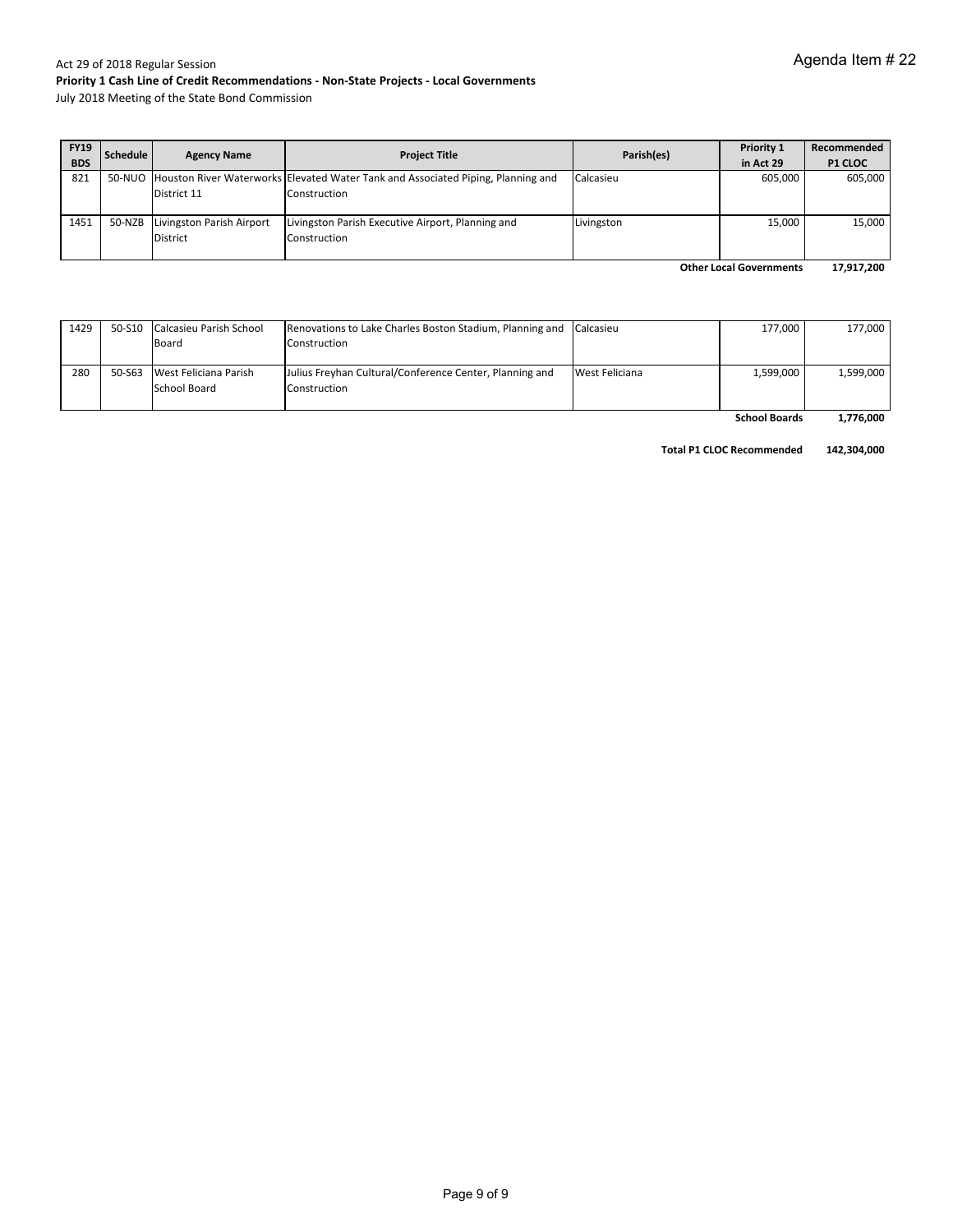July 2018 Meeting of the State Bond Commission

| FY19 BDS | <b>Schedule</b> | <b>Agency Name</b>                                              | <b>Project Title</b>                                                                                                                                             | Parish(es)              | Priority 1<br>in Act 29 | Recommended<br><b>P1 CLOC</b> |
|----------|-----------------|-----------------------------------------------------------------|------------------------------------------------------------------------------------------------------------------------------------------------------------------|-------------------------|-------------------------|-------------------------------|
| 1023     | 50-N02          | Tulane University                                               | Tulane River and Coastal Center, Planning and<br>Construction                                                                                                    | Orleans                 | 685,500                 | 685,500                       |
| 618      | 50-N03          | The Audubon Nature<br>Institute, Inc.                           | Audubon 2020 Exhibits                                                                                                                                            | Orleans                 | 5,907,900               | 5,907,900                     |
| 948      | 50-N12          | Louisiana Children's<br>Museum                                  | Early Learning Village, Planning, Design,<br>Construction and Equipment                                                                                          | Orleans                 | 11,471,300              | 11,471,300                    |
| 800      | 50-N25          | <b>WYES TV New Orleans</b>                                      | WYES Katrina Rebuilding/Equipment Project                                                                                                                        | Orleans                 | 1,504,000               | 1,504,000                     |
| 993      | 50-N34          | Odyssey House Louisiana,<br>Inc.                                | Odyssey House Louisiana Renovation Project,<br>Planning and Construction                                                                                         | Orleans                 | 1,011,500               | 1,011,500                     |
| 1459     | 50-N74          | The National World War II<br>Museum, Inc.                       | Capital Expansion Project, including Parking<br>Structure, Skybridge, Andrew Higgins Plaza,<br>Train Station Experience and Canopy, Planning<br>and Construction | Orleans                 | 13,900,000              | 13,900,000                    |
| 253      | 50-NBB          | The Lighthouse for the<br>Blind in New Orleans,<br>Incorporated | Economic Development Project, Planning and<br>Construction                                                                                                       | Orleans                 | 4,205,100               | 4,205,100                     |
| 403      | 50-NGQ          | The Strand Theater of<br><b>Shreveport Corporation</b>          | Repair and Renovation to the Strand Theatre of Caddo<br>Shreveport                                                                                               |                         | 26,600                  | 26,600                        |
| 829      | 50-NJ9          | Dryades YMCA                                                    | Technical Training Center, Planning and<br>Construction                                                                                                          | Orleans                 | 1,139,500               | 1,139,500                     |
| 1225     | 50-NMD          | Belmont Waterworks, Inc.                                        | Water System Improvements, Planning and<br>Construction                                                                                                          | Sabine                  | 470,800                 | 470,800                       |
| 1130     | 50-NMG          | Livingston Association for<br>Retarded Children, Inc.           | New Facility for Livingston Association for<br>Retarded Children, Inc. Planning and<br>Construction                                                              | Livingston              | 530,000                 | 530,000                       |
| 48       | 50-NNL          | Hungarian Settlement<br>Historical Society, Inc.                | Hungarian Settlement Historical Museum,<br>Planning and Construction                                                                                             | Livingston              | 172,000                 | 172,000                       |
| 730      | <b>50-NTL</b>   | Girl Scouts Louisiana East                                      | <b>Emergency Repairs to Lake Valve and Spillway</b><br>at Girl Scout Camp Whispering Pines, Planning<br>and Construction                                         | Tangipahoa              | 850,000                 | 850,000                       |
| 762      | 50-NVW          | Our Lady of the Lake<br>Children's Hospital                     | Our Lady of the Lake Children's Hospital,<br>Acquisition, Planning and Construction                                                                              | East Baton Rouge        | 5,000,000               | 5,000,000                     |
| 302      | 50-NWR          | Louisiana Swamp Base,<br>Inc.                                   | Camp Atchafalaya Swamp Base, Planning,<br>Design and Construction                                                                                                | St. Martin              | 780,000                 | 780,000                       |
| 1031     | 50-NWW          | <b>THRIVE Foundation</b>                                        | New Facility, Planning and Construction                                                                                                                          | <b>East Baton Rouge</b> | 244,000                 | 244,000                       |
| 120      | 50-NXE          | <b>Ochsner Clinic Foundation</b>                                | Ochsner Transplant Center of Excellence -<br>Innovation Center, Planning and Construction                                                                        | Jefferson               | 3,500,000               | 3,500,000                     |

**Total P1 CLOC Recommended 51,398,200**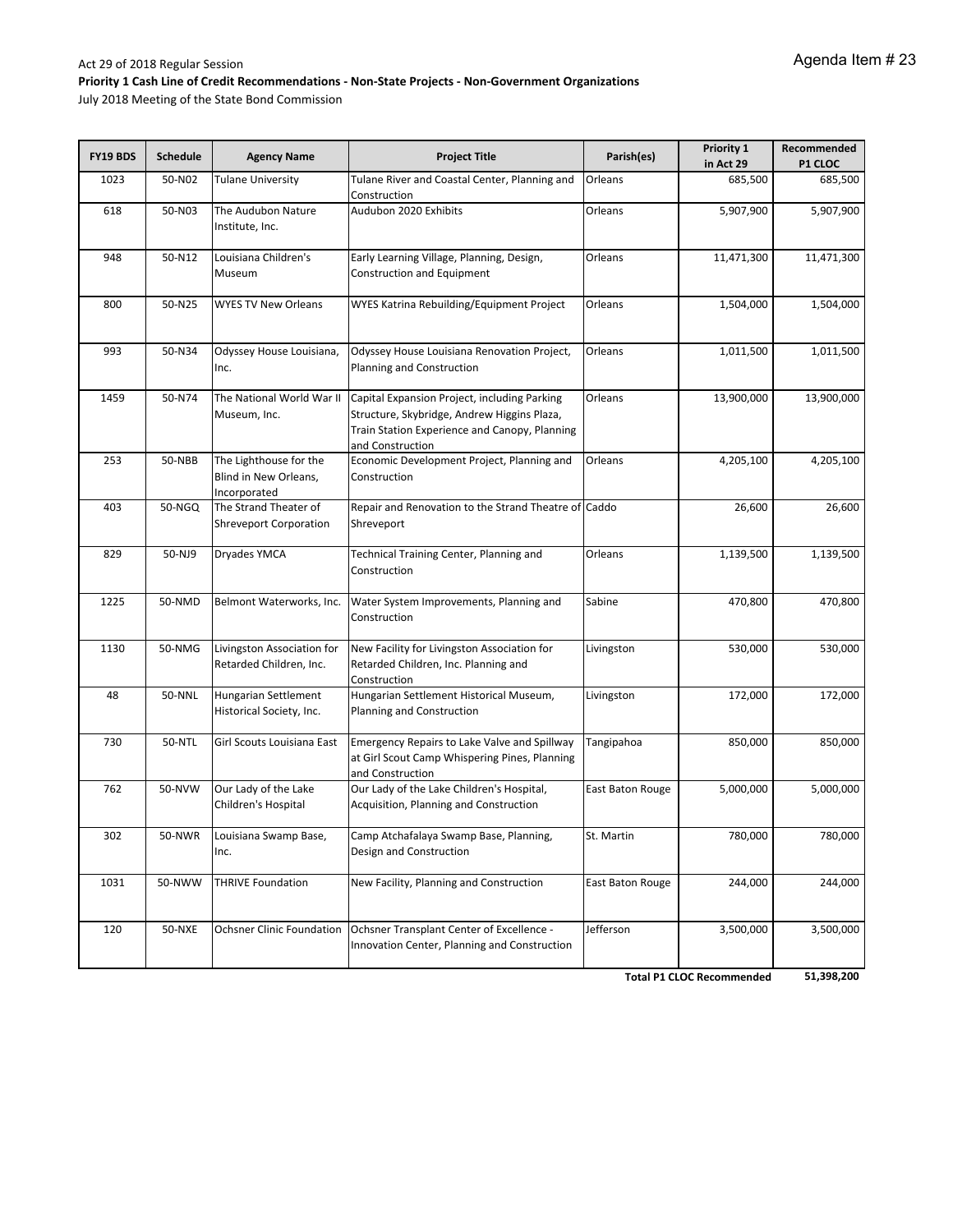#### Act 29 of 2018 Regular Session **Priority 5 Noncash Line of Credit Recommendations ‐ State Projects** July 2018 Meeting of the State Bond Commission

| <b>FY19</b>                       | Schedule | <b>Agency Name</b>         | <b>Project Title</b>                                          | Parish(es) | <b>Priority 5</b> | Recommended    |
|-----------------------------------|----------|----------------------------|---------------------------------------------------------------|------------|-------------------|----------------|
| <b>BDS</b>                        |          |                            |                                                               |            | in Act 29         | <b>P5 NLOC</b> |
| 1210                              | 01-107   | Division of Administration | Outpatient Clinics in Rapides Parish, Planning and            | Rapides    | 121,700           | 121,700        |
|                                   |          |                            | Construction                                                  |            |                   |                |
|                                   |          |                            |                                                               |            |                   |                |
| 1375                              | 01-107   |                            | Division of Administration Community Water Enrichment Program | Statewide  | 5,000,000         | 5,000,000      |
|                                   |          |                            |                                                               |            |                   |                |
| <b>Division of Administration</b> |          |                            |                                                               |            | 5,121,700         |                |

| Coastal Drotestian and Posteration Authority<br>42 EAQ AAQ |  |                                                               |                                                                                                                                                                        |                                                                               |            |            |  |
|------------------------------------------------------------|--|---------------------------------------------------------------|------------------------------------------------------------------------------------------------------------------------------------------------------------------------|-------------------------------------------------------------------------------|------------|------------|--|
| 156                                                        |  | 01-109 Coastal Protection and<br><b>Restoration Authority</b> | Lafitte Area Tidal Protection, Planning and Construction                                                                                                               | Jefferson                                                                     | 11,000,000 | 5.500.000  |  |
|                                                            |  | <b>Restoration Authority</b>                                  | Planning, Design, Right of Way and Construction of Levees,<br>Floodgates and Other Flood Control Systems (\$100,000,000 Pointe Coupee, St. Martin, St.<br>Local Match) | Iberia, Iberville, Lafourche,<br>Mary, Terrebonne, West<br><b>Baton Rouge</b> |            |            |  |
| 154                                                        |  | 01-109 Coastal Protection and                                 | Morganza to Gulf of Mexico Flood Control Feasibility Study, Ascension, Assumption,                                                                                     |                                                                               | 38,000,000 | 38,000,000 |  |

**43,500,000 Coastal Protection and Restoration Authority**

| 1347                                             | 01-124 | Louisiana Stadium and<br><b>Exposition District</b> | Zephyr Field Improvements                            | Jefferson | 3,000,000  | 3,000,000  |
|--------------------------------------------------|--------|-----------------------------------------------------|------------------------------------------------------|-----------|------------|------------|
|                                                  |        |                                                     |                                                      |           |            |            |
| 1349                                             | 01-124 | Louisiana Stadium and                               | Bayou Segnette Recreation Complex, Land Acquisition, | Jefferson | 18,100,000 | 18,100,000 |
|                                                  |        | <b>Exposition District</b>                          | Planning and Construction                            |           |            |            |
| <b>Louisiana Stadium and Exposition District</b> |        |                                                     |                                                      |           | 21.100.000 |            |

| <b>Department of Economic Development</b> |  |                           |                                                       | 7.000.000 |           |           |
|-------------------------------------------|--|---------------------------|-------------------------------------------------------|-----------|-----------|-----------|
|                                           |  | Development               | Assistance                                            |           |           |           |
| 941                                       |  | 05-252 Office of Business | Economic Development Award Program for Infrastructure | Statewide | 7.000.000 | 7.000.000 |

| 1148 | 06-263 | <b>Office of State Museum</b> | Construction of Civil Rights Museum, Planning and<br>Construction                            | Orleans        | 765,000    | 765.000    |
|------|--------|-------------------------------|----------------------------------------------------------------------------------------------|----------------|------------|------------|
| 407  | 06-264 | <b>Office of State Parks</b>  | Bayou Segnette State Park, Land Acquisition, Additional<br>Cabins, Planning and Construction | Jefferson      | 2,000,000  | 2,000,000  |
| 409  | 06-264 | <b>Office of State Parks</b>  | Tunica Hills State Preservation Area, Acquisition, Planning<br>and Construction              | West Feliciana | 10,242,100 | 10,242,100 |
| 411  | 06-264 | <b>Office of State Parks</b>  | Fort Pike State Historic Site, Planning and Construction                                     | Orleans        | 117,900    | 117.900    |
| 248  | 06-A20 | New Orleans City Park         | City Park Maintenance Complex Improvements, Planning<br>and Construction                     | Orleans        | 1,450,800  | 1,450,800  |

**14,575,800 Department of Culture, Recreation and Tourism**

| 382 | 07-270 DOTD - Administration   | LA 3034 Improvements                                                                                     | East Baton Rouge | 14,000,000 | 14,000,000 |
|-----|--------------------------------|----------------------------------------------------------------------------------------------------------|------------------|------------|------------|
| 383 | 07-270   DOTD - Administration | LA 1 Improvements, Phase 2, Planning, Engineering, Right of Lafourche<br>Way, Utilities and Construction |                  | 75.000.000 | 75,000,000 |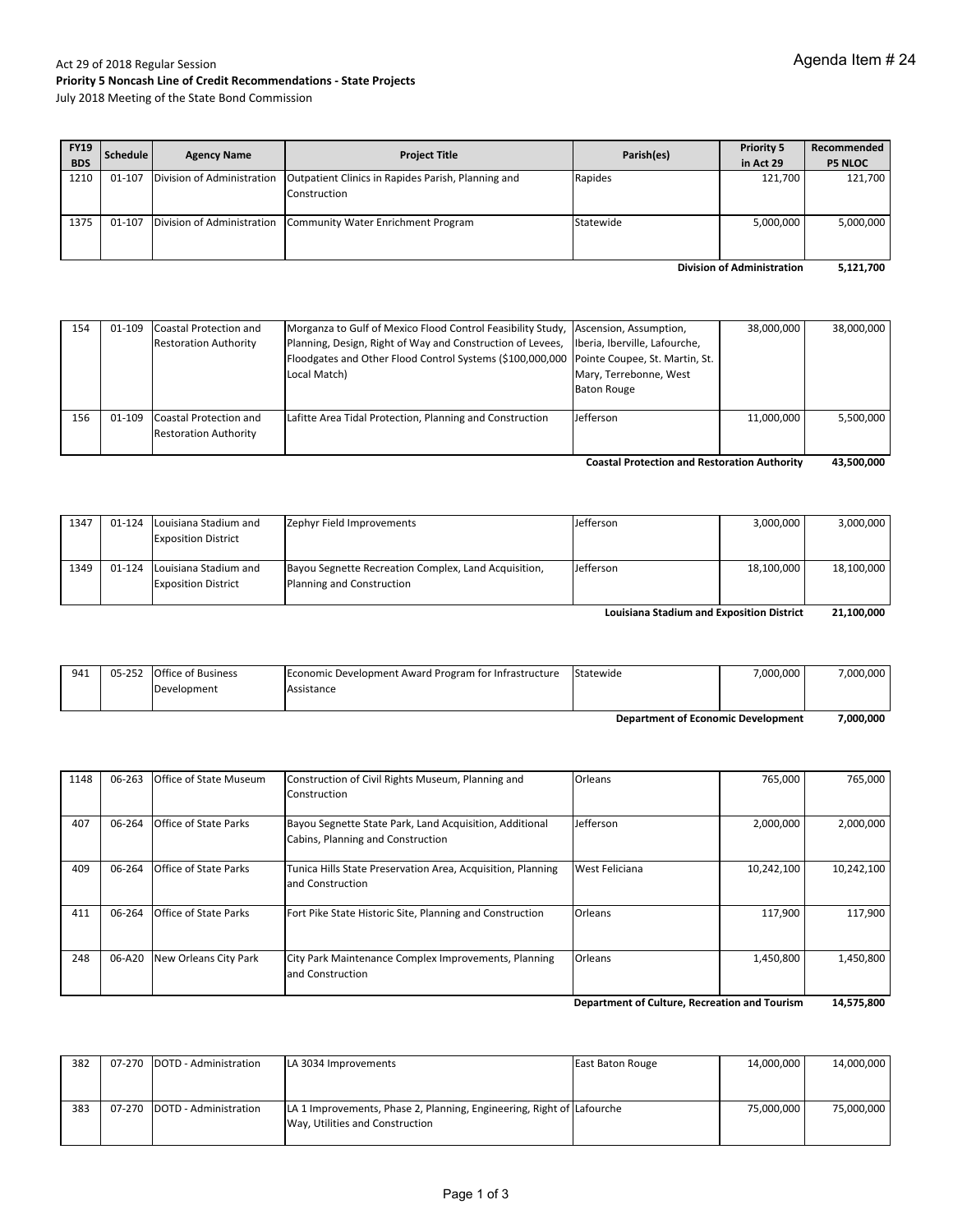#### Act 29 of 2018 Regular Session **Priority 5 Noncash Line of Credit Recommendations ‐ State Projects** July 2018 Meeting of the State Bond Commission

| <b>FY19</b><br><b>BDS</b> | <b>Schedule</b> | <b>Agency Name</b>            | <b>Project Title</b>                                                                                                                                                           | Parish(es)                                   | <b>Priority 5</b><br>in Act 29 | Recommended<br><b>P5 NLOC</b> |
|---------------------------|-----------------|-------------------------------|--------------------------------------------------------------------------------------------------------------------------------------------------------------------------------|----------------------------------------------|--------------------------------|-------------------------------|
| 386                       | 07-270          | <b>DOTD - Administration</b>  | Pecue Lane/I-10 Interchange, Planning, Design, Rights of<br>Way, Utilities and Construction                                                                                    | <b>East Baton Rouge</b>                      | 34,000,000                     | 34,000,000                    |
| 387                       | 07-270          | DOTD - Administration         | Hooper Road Widening and Sewer Improvements<br>(Blackwater Bayou to Sullivan Road) Planning, Engineering,<br><b>Utilities and Construction</b>                                 | East Baton Rouge                             | 9,575,000                      | 9,575,000                     |
| 388                       | 07-270          | <b>DOTD - Administration</b>  | LA 44 Widening, I-10 to LA 22, Planning, Utilities, Right of<br>Way and Construction                                                                                           | Ascension                                    | 9,500,000                      | 9,500,000                     |
| 389                       | 07-270          | DOTD - Administration         | Evaluation of Regional Freeway System Expansion                                                                                                                                | East Baton Rouge, West<br><b>Baton Rouge</b> | 2,500,000                      | 2,500,000                     |
| 390                       | 07-270          | <b>DOTD - Administration</b>  | Highway 397 in Calcasieu Parish, North and South Turning<br>Lanes                                                                                                              | Calcasieu                                    | 2,000,000                      | 2,000,000                     |
| 444                       | 07-270          | <b>DOTD - Administration</b>  | Highway Program (Up to \$4,000,000 for Secretary's<br>Emergency Fund)                                                                                                          | Statewide                                    | 50,000,000                     | 13,120,000                    |
| 185                       | 07-274          | DOTD - Public<br>Improvements | Acadiana Gulf of Mexico Access Channel (AGMAC), Port of<br>Iberia, Planning, Design, Construction, Rights-of-Way,<br>Relocations and Utilities (Federal 4 Match \$100,000,000) | Iberia, Vermilion                            | 5,000,000                      | 3,500,000                     |
| 277                       | 07-274          | DOTD - Public<br>Improvements | Comite River Diversion Canal Planning, Right of Way,<br><b>Utilities and Construction</b>                                                                                      | Ascension, East Baton Rouge,<br>Livingston   | 57,000,000                     | 57,000,000                    |
| 365                       | 07-274          | DOTD - Public<br>Improvements | Bayou Dechene Reservoir, Planning, Land Acquisition and<br>Construction                                                                                                        | Caldwell                                     | 2,000,000                      | 2,000,000                     |
| 476                       | 07-274          | DOTD - Public<br>Improvements | Water Resources Management Program, Studies, Planning<br>and Construction                                                                                                      | Statewide                                    | 1,000,000                      | 1,000,000                     |

**223,195,000 Department of Transportation and Development**

| <b>Department of Public Safety and Corrections</b> |        |                                       |                                                                                 |                  |            | 18,929,800 |
|----------------------------------------------------|--------|---------------------------------------|---------------------------------------------------------------------------------|------------------|------------|------------|
| 842                                                | 08-419 | Office of State Police                | Renovate Training Academy, Planning and Construction                            | East Baton Rouge | 16,175,000 | 16,175,000 |
| 171                                                | 08-416 | <b>Rayburn Correctional</b><br>Center | Security Perimeter Fence, Planning and Construction                             | Washington       | 2,033,100  | 2,033,100  |
| 212                                                | 08-402 | Louisiana State<br>Penitentiary       | Electrical Distribution System Upgrade, Planning and<br>Construction            | West Feliciana   | 25,500     | 25,500     |
| 211                                                | 08-402 | Louisiana State<br>Penitentiary       | Main Prison Shower and Cellblock Plumbing Upgrade,<br>Planning and Construction | West Feliciana   | 77,600     | 77,600     |
| 210                                                | 08-402 | Louisiana State<br>Penitentiary       | Emergency Water Filter System Replacement, Planning and<br>Construction         | West Feliciana   | 618,600    | 618,600    |

| 343 | 09-320 Office of Aging and Adult | Repair and Upgrade to Sewer System, Planning and                                             | East Feliciana | 2,580,000  | 2,580,000  |
|-----|----------------------------------|----------------------------------------------------------------------------------------------|----------------|------------|------------|
|     | Services                         | Construction                                                                                 |                |            |            |
|     |                                  |                                                                                              |                |            |            |
| 249 |                                  | 09-330 Office of Behavioral Health Central Louisiana State Hospital Relocation to Pinecrest, | Rapides        | 22,786,500 | 22,786,500 |
|     |                                  | Planning and Construction                                                                    |                |            |            |
|     |                                  |                                                                                              |                |            |            |
| 651 |                                  | 09-330 Office of Behavioral Health Center Building and Fire Alarm System Renovation and      | East Feliciana | 5.507.200  | 5.507.200  |
|     |                                  | Restoration, East Louisiana State Hospital, Planning and                                     |                |            |            |
|     |                                  | Construction                                                                                 |                |            |            |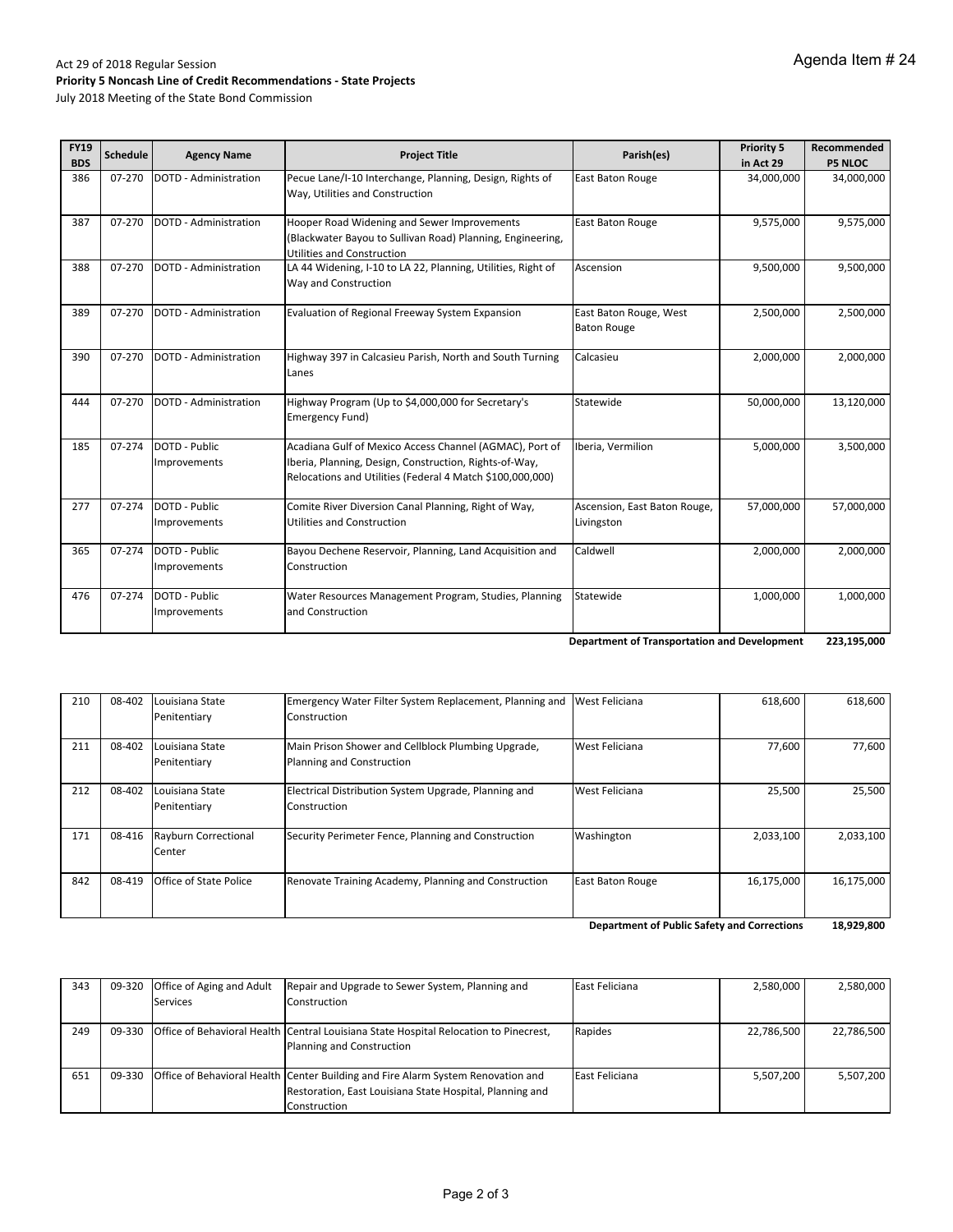July 2018 Meeting of the State Bond Commission

| <b>FY19</b><br><b>BDS</b> | Schedule | <b>Agency Name</b> | <b>Project Title</b>                                                                                                             | Parish(es) | <b>Priority 5</b><br>in Act 29 | Recommended<br><b>P5 NLOC</b> |
|---------------------------|----------|--------------------|----------------------------------------------------------------------------------------------------------------------------------|------------|--------------------------------|-------------------------------|
| 652                       |          |                    | 09-330 Office of Behavioral Health Fire Alarm System Replacement for Ten Buildings, Planning East Feliciana<br>land Construction |            | 2.453.200                      | 2,453,200                     |

**33,326,900 Louisiana Department of Health**

| 287                                  |  | 16-513 Office of Wildlife | Region 5/Lake Charles Office, Planning and Construction | Calcasieu | 10,160,600 | 10,160,600 |
|--------------------------------------|--|---------------------------|---------------------------------------------------------|-----------|------------|------------|
|                                      |  |                           |                                                         |           |            |            |
|                                      |  |                           |                                                         |           |            |            |
| 288                                  |  | 16-513 Office of Wildlife | Woodworth Central Office Complex                        | Rapides   | 11,709,900 | 11,709,900 |
|                                      |  |                           |                                                         |           |            |            |
|                                      |  |                           |                                                         |           |            |            |
| Department of Wildlife and Fisheries |  |                           |                                                         |           | 21,870,500 |            |

| 14   |        | 19-601 LSU Baton Rouge                             | <b>LSU Memorial Tower Renovations</b>                                                                     | East Baton Rouge        | 2,000,000               | 2,000,000         |
|------|--------|----------------------------------------------------|-----------------------------------------------------------------------------------------------------------|-------------------------|-------------------------|-------------------|
| 23   | 19-601 | <b>LSU Baton Rouge</b>                             | Renovate Old Engineering Shops for Art Department,<br>Planning and Construction                           | <b>East Baton Rouge</b> | 6,351,100               | 6,351,100         |
| 8    |        | Shreveport                                         | 19-604S LSU Health Sciences Center Inpatient Critical Care Renovation, Planning and<br>Construction       | Caddo                   | 3,428,200               | 3,428,200         |
| 46   | 19-607 | <b>LSU Agricultural Center</b>                     | Animal and Food Science Facilities Renovations and<br>Modernizations, Phase II, Planning and Construction | <b>East Baton Rouge</b> | 168,500                 | 168,500           |
| 56   | 19-610 | <b>LSU Health Care Services</b><br><b>Division</b> | Air Handling Unit Replacement, Chabert, Planning and<br>Construction                                      | Terrebonne              | 38,000                  | 38,000            |
| 492  | 19-616 | Southern University -<br><b>Baton Rouge</b>        | Southern University Laboratory School Addition and<br>Upgrades, Planning and Construction                 | East Baton Rouge        | 6,306,400               | 6,306,400         |
| 493  | 19-616 | Southern University -<br><b>Baton Rouge</b>        | Repair of Sloughing Off of Ravine, Planning and<br>Construction                                           | East Baton Rouge        | 1,000,600               | 1,000,600         |
| 1449 | 19-618 | Southern University -<br>Shreveport                | Workforce Training and Technology Center, Planning and<br>Construction                                    | Caddo                   | 476,000                 | 476,000           |
| 723  | 19-623 |                                                    | Grambling State University Library Replacement, Planning and Construction                                 | Lincoln                 | 7,500,000               | 7,500,000         |
| 35   | 19-631 | Northwestern State<br>University                   | South Jefferson Street Extension                                                                          | Natchitoches            | 59,000                  | 59,000            |
| 175  | 19-640 | University of Louisiana -<br>Lafayette             | Fletcher Hall Exterior Repairs, Planning and Construction                                                 | Lafayette               | 186,300                 | 186,300           |
| 1219 | 19-657 | Louisiana School for Math.<br>Science and the Arts | New Dormitory Building, Planning and Construction                                                         | Natchitoches            | 23,360,100              | 23,360,100        |
| 1352 | 19-671 | <b>Board of Regents</b>                            | Land Acquisition for Post Secondary Educational Institutions Statewide                                    |                         | 2,000,000               | 2,000,000         |
|      |        |                                                    |                                                                                                           |                         | Donartmant of Education | <b>ED 074 200</b> |

**52,874,200 Department of Education**

**Total P5 NLOC Recommended 441,493,900**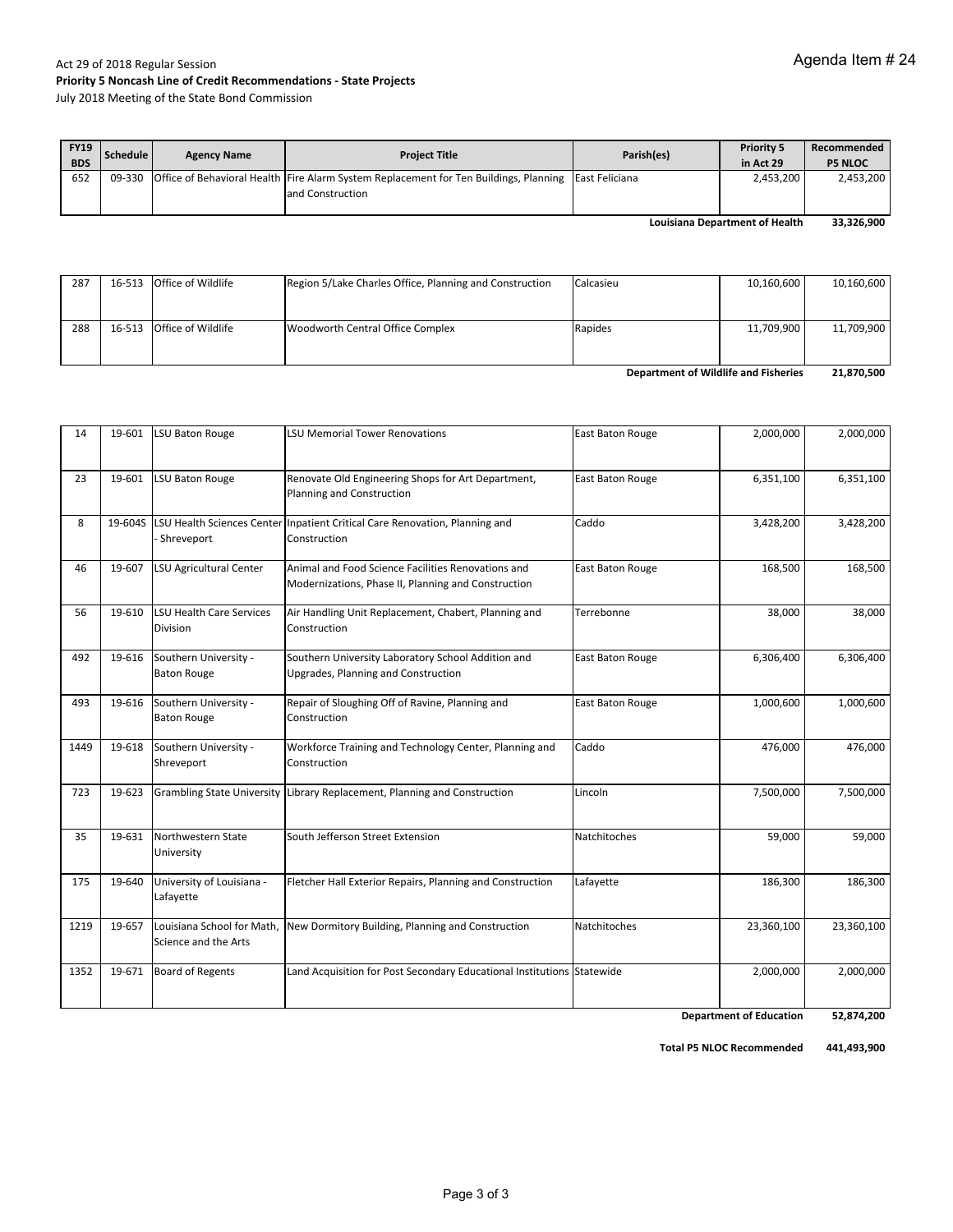July 2018 Meeting of the State Bond Commission

| <b>FY19</b><br><b>BDS</b> | <b>Schedule</b> | <b>Agency Name</b>                       | <b>Project Title</b>                                                                                                                                         | Parish(es)                                      | <b>Priority 5</b><br>in Act 29 | Recommended<br><b>P5 NLOC</b> |
|---------------------------|-----------------|------------------------------------------|--------------------------------------------------------------------------------------------------------------------------------------------------------------|-------------------------------------------------|--------------------------------|-------------------------------|
| 619                       | 36-L13          | Pontchartrain Levee<br><b>District</b>   | Lake Pontchartrain West Shore Hurricane Protection<br>Project                                                                                                | St. Charles, St. James, St. John<br>the Baptist | 8,500,000                      | 8,500,000                     |
| 1083                      | 36-L13          | Pontchartrain Levee<br><b>District</b>   | East St. Charles Urban Flood Control Project                                                                                                                 | St. Charles, St. John the<br><b>Baptist</b>     | 500,000                        | 500,000                       |
| 399                       | 36-L16          | South Lafourche Levee<br>District        | Larose to Golden Meadow Hurricane Protection System,<br>Planning and Construction                                                                            | Lafourche                                       | 12,000,000                     | 12,000,000                    |
| 1180                      | 36-L25          | Grand Isle Independent<br>Levee District | Breakwater Protection, Planning and Construction                                                                                                             | Jefferson                                       | 678,700                        | 678,700                       |
| 1046                      | 36-P03          | Greater Baton Rouge Port<br>Commission   | Inland Rivers Marine Terminal Dock and Access Roadway<br>Construction Project, Planning and Construction                                                     | <b>West Baton Rouge</b>                         | 15,652,600                     | 15,652,600                    |
| 367                       | 36-P17          | Port of New Orleans                      | Milan Upland Yard Improvements                                                                                                                               | Orleans                                         | 9,601,100                      | 9,601,100                     |
| 368                       | 36-P17          | Port of New Orleans                      | Cruise Ship Terminal, Planning and Construction                                                                                                              | Orleans                                         | 6,690,000                      | 6,690,000                     |
| 621                       | 36-P21          | Port of South Louisiana                  | Globalplex Rail Siding (\$5,577,932 Local/Federal/Other<br>Match)                                                                                            | St. John the Baptist                            | 2,516,800                      | 2,516,800                     |
| 554                       | 36-P23          | Terrebonne Port<br>Commission            | Slip Dredging, Houma Navigation Canal Dredging and<br>Improvements for Terrebonne Port Commission<br>Government Multi-Use Complex, Planning and Construction | Terrebonne                                      | 2,770,300                      | 2,770,300                     |
| 285                       | 36-P43          |                                          | Columbia Port Commission Railroad Spur, Planning and Construction                                                                                            | Caldwell                                        | 1,841,000                      | 1,841,000                     |

**60,750,500 Levee Districts and Ports**

| 310  | 50-J08     | <b>Bossier Parish</b> | Sewerage District No. 1 of the Parish of Bossier, Planning<br>and Construction (\$28,000,000 Local Match)                                                          | <b>Bossier</b> | 255,000   | 255,000   |
|------|------------|-----------------------|--------------------------------------------------------------------------------------------------------------------------------------------------------------------|----------------|-----------|-----------|
| 314  | 50-J08     | <b>Bossier Parish</b> | Extension of Crouch Road to Swan Lake<br>Road/Reconstruction of Swan Lake Road To I-220, Planning<br>and Construction (Local Match Required)                       | <b>Bossier</b> | 124,200   | 124,200   |
| 616  | $50 - 121$ | Franklin Parish       | Franklin Parish Activity Center, Planning and Construction<br>(\$250,000 Local Match)                                                                              | Franklin       | 1,360,000 | 1,360,000 |
| 1223 | $50 - J22$ | <b>Grant Parish</b>   | Southern Grant Sewerage System Improvements, Study,<br>Design, Planning and Construction                                                                           | Grant          | 1,597,100 | 1,597,100 |
| 61   | $50 - 126$ | Jefferson Parish      | Ames Boulevard Widening from Two Lanes to Three Lanes<br>between Barataria Boulevard and Bayou Boeuf Drive (2.0<br>miles) with Installation of Subsurface Drainage | Jefferson      | 3,576,300 | 3,576,300 |
| 67   | $50 - 126$ | Jefferson Parish      | Bonnabel Canal Rehabilitation and Bank Stabilization<br>(Veterans Boulevard to West Esplanade), Planning and<br>Construction                                       | Jefferson      | 370,800   | 370,800   |
| 86   | 50-J26     | Jefferson Parish      | Gretna Government Complex Parking Lot, Planning and<br>Construction                                                                                                | Jefferson      | 328,400   | 328,400   |
| 89   | 50-J26     | Jefferson Parish      | Kennedy Heights Playground Improvements, Planning and<br>Construction                                                                                              | Jefferson      | 65,000    | 65,000    |
| 90   | 50-J26     | Jefferson Parish      | Lafreniere Park Marsh Island Restoration, Planning and<br>Construction                                                                                             | Jefferson      | 1,125,000 | 1,125,000 |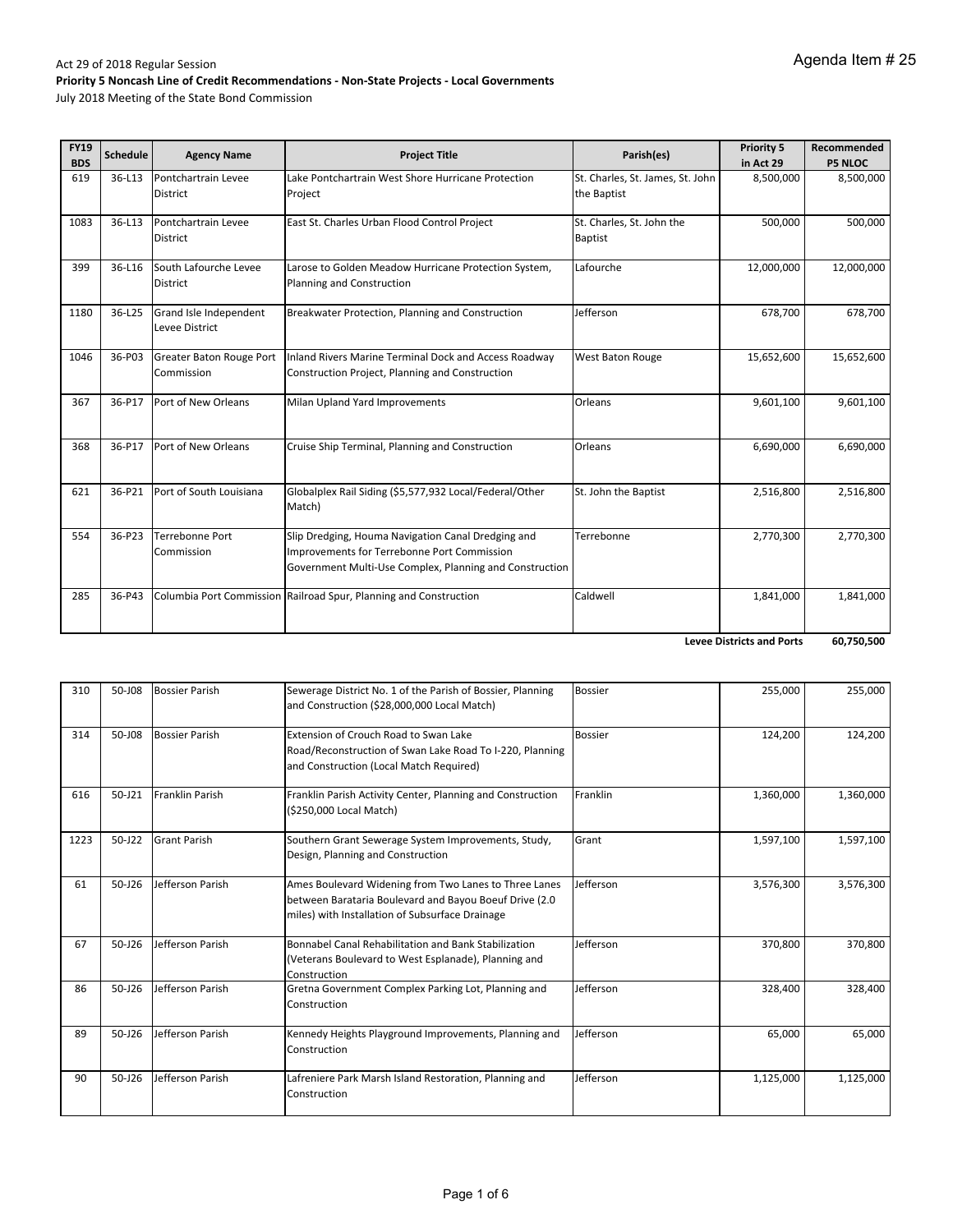| <b>FY19</b><br><b>BDS</b> | <b>Schedule</b> | <b>Agency Name</b> | <b>Project Title</b>                                                                                                                                                                                  | Parish(es) | <b>Priority 5</b><br>in Act 29 | Recommended<br><b>P5 NLOC</b> |
|---------------------------|-----------------|--------------------|-------------------------------------------------------------------------------------------------------------------------------------------------------------------------------------------------------|------------|--------------------------------|-------------------------------|
| 96                        | 50-J26          | Jefferson Parish   | Latigue Street Roadway Improvements, Planning and<br>Construction                                                                                                                                     | Jefferson  | 70,000                         | 70,000                        |
| 102                       | $50 - 126$      | Jefferson Parish   | Parc des Familles, Construction of Utilities, Restrooms,<br>Pavilions and Roadways in Raw Undeveloped Wooded Area<br>in Order to Initiate Construction of Regional Park, Planning<br>and Construction | Jefferson  | 743,300                        | 743,300                       |
| 105                       | $50 - 126$      | Jefferson Parish   | Riverside Senior Center, Planning and Construction                                                                                                                                                    | Jefferson  | 1,455,000                      | 1,455,000                     |
| 110                       | $50 - 126$      | Jefferson Parish   | South Kenner Road Rehabilitation from Live Oak Boulevard<br>to River Road, Planning and Construction                                                                                                  | Jefferson  | 4,794,400                      | 4,794,400                     |
| 112                       | $50 - 126$      | Jefferson Parish   | Waggaman Playground Improvements, Planning and<br>Construction                                                                                                                                        | Jefferson  | 50,000                         | 50,000                        |
| 116                       | $50 - 126$      | Jefferson Parish   | Woodmere Community Center, Real Estate Acquisition,<br>Planning and Construction (\$15,000 Local Match)                                                                                               | Jefferson  | 191,800                        | 191,800                       |
| 137                       | $50 - 126$      | Jefferson Parish   | Preservation and Restoration of Historic Structures for<br>Hope Haven/Madonna Manor Campus, Planning and<br>Construction                                                                              | Jefferson  | 4,000,000                      | 4,000,000                     |
| 150                       | 50-J28          | Lafayette Parish   | Kaliste Saloom Widening                                                                                                                                                                               | Lafayette  | 10,633,300                     | 10,633,300                    |
| 151                       | 50-J28          | Lafayette Parish   | Governmental Complex, Jail Physical Plant Upgrade,<br>Planning and Construction (\$4,980,000 Non-State Match)                                                                                         | Lafayette  | 99,700                         | 99,700                        |
| 740                       | $50 - 129$      | Lafourche Parish   | South Lafourche Airport Corridor Project                                                                                                                                                              | Lafourche  | 122,000                        | 122,000                       |
| 451                       | 50-J32          | Livingston Parish  | Cook Road Extension Economic Development Corridor<br>(Pete's Highway Frontage Road)                                                                                                                   | Livingston | 2,660,900                      | 2,660,900                     |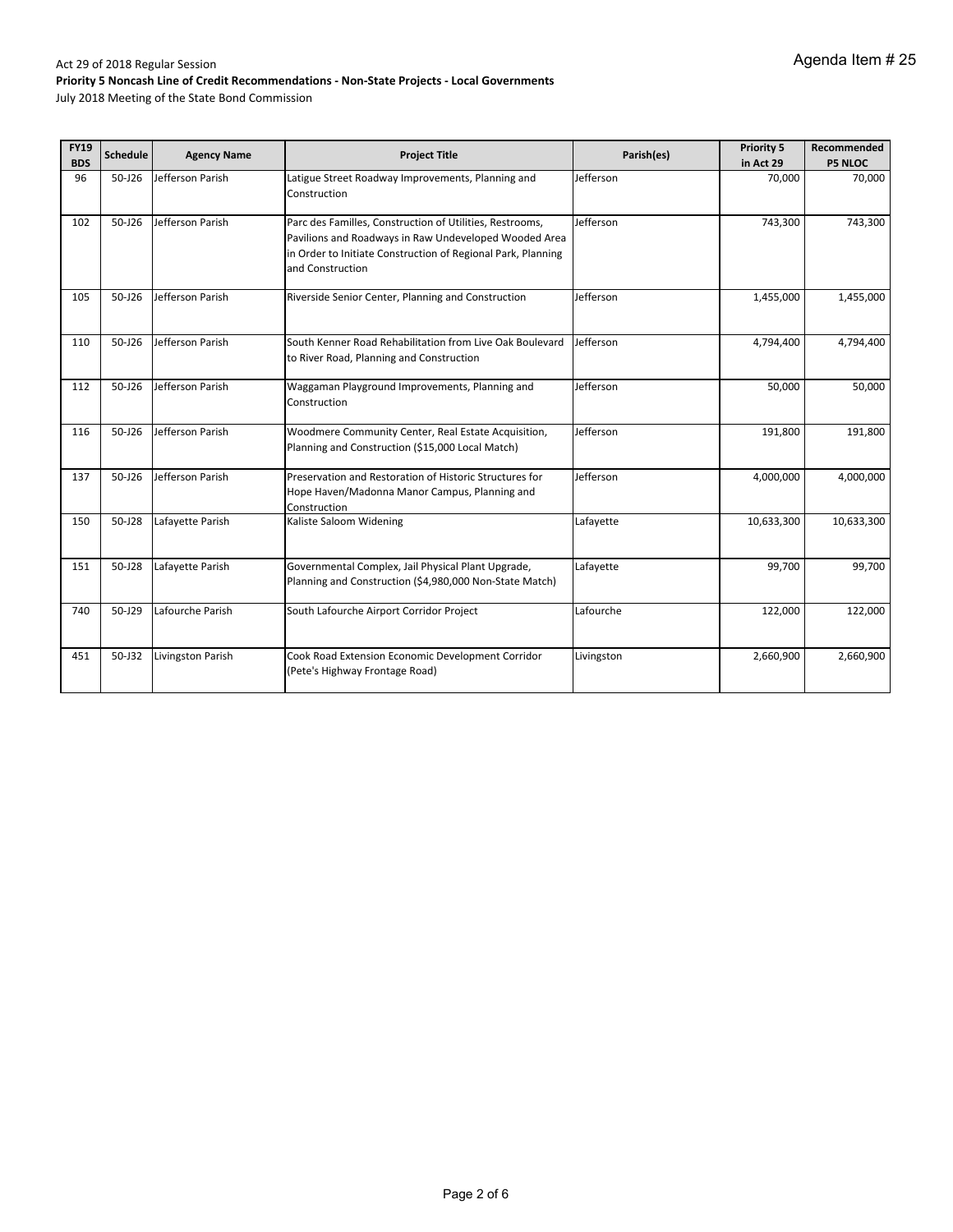July 2018 Meeting of the State Bond Commission

| <b>FY19</b><br><b>BDS</b> | <b>Schedule</b> | <b>Agency Name</b>        | <b>Project Title</b>                                                                                                                  | Parish(es)   | <b>Priority 5</b><br>in Act 29 | Recommended<br><b>P5 NLOC</b> |
|---------------------------|-----------------|---------------------------|---------------------------------------------------------------------------------------------------------------------------------------|--------------|--------------------------------|-------------------------------|
| 1116                      | 50-J34          | Morehouse Parish          | Public Works Center, Planning and Construction                                                                                        | Morehouse    | 325,000                        | 325,000                       |
| 533                       | 50-J35          | Natchitoches Parish       | Resurfacing of Blanchard Road, Planning and Construction                                                                              | Natchitoches | 280,000                        | 280,000                       |
| 534                       | 50-J35          | Natchitoches Parish       | Old River Bridge, Planning and Construction                                                                                           | Natchitoches | 610,000                        | 610,000                       |
| 537                       | 50-J35          | Natchitoches Parish       | Resurfacing of Roads in Payne Subdivision, Planning and<br>Construction                                                               | Natchitoches | 300,000                        | 300,000                       |
| 538                       | 50-J35          | Natchitoches Parish       | Resurfacing of Fish Hatchery Road                                                                                                     | Natchitoches | 125,000                        | 125,000                       |
| 219                       | 50-J38          | <b>Plaquemines Parish</b> | Empire Bridge Lighting, Planning and Construction                                                                                     | Plaquemines  | 100,000                        | 100,000                       |
| 870                       | $50 - 143$      | Sabine Parish             | Plainview Road Rehabilitation, Planning and Construction                                                                              | Sabine       | 4,305,600                      | 4,305,600                     |
| 1041                      | 50-J46          | St. Helena Parish         | Audubon Library, Planning and Construction                                                                                            | St. Helena   | 250,000                        | 250,000                       |
| 441                       | 50-J47          | St. James Parish          | St. James Parish Land Acquisition, Planning and<br>Construction                                                                       | St. James    | 4,000,000                      | 4,000,000                     |
| 442                       | 50-J47          | St. James Parish          | Blind River Freshwater Diversion                                                                                                      | St. James    | 350,000                        | 350,000                       |
| 510                       | 50-J51          | St. Mary Parish           | Reconstruction of Charenton Beach Road from LA Hwy 87<br>to the West Atchafalaya Basin Protection Levee, Planning<br>and Construction | St. Mary     | 500,000                        | 500,000                       |
| 1404                      | 50-J51          | St. Mary Parish           | Infrastructure Improvements and Construction of a<br>Welding Training Center Facility at the Charenton Canal<br>Industrial Park       | St. Mary     | 527,000                        | 27,000                        |
| 967                       | 50-J52          | St. Tammany Parish        | University Square Learning Center Facilities, Planning and<br>Construction                                                            | St. Tammany  | 10,630,000                     | 10,630,000                    |
| 1025                      | 50-J55          | Terrebonne Parish         | South Louisiana Wetland Discovery Center - Phase 2 - Bayou Terrebonne<br>Country Institute, Planning and Construction                 |              | 740,000                        | 740,000                       |
| 1102                      | 50-J55          | Terrebonne Parish         | Bayou LaCarpe Watershed Project, Location C, Design and<br>Construction                                                               | Terrebonne   | 750,000                        | 750,000                       |
| 1184                      | 50-J55          | Terrebonne Parish         | Terrebonne Sports Complex, Planning and Construction                                                                                  | Terrebonne   | 1,984,000                      | 1,984,000                     |
| 976                       | 50-J58          | Vernon Parish             | Visitor Center, Planning and Construction                                                                                             | Vernon       | 350,000                        | 350,000                       |
| 981                       | 50-J58          | Vernon Parish             | Vernon/Fort Polk Thoroughfare Plan, Planning and<br>Construction                                                                      | Vernon       | 7,461,500                      | 7,461,500                     |

**66,710,300 Parishwide**

| 570 |              | 50-M05 Alexandria | Sugarhouse Road/Eddie Williams Boulevard to LA Highway    | Rapides    | 7.620.000 | 7,620,000 |
|-----|--------------|-------------------|-----------------------------------------------------------|------------|-----------|-----------|
|     |              |                   | 1, Phase I and II, Planning and Construction (\$5,000,000 |            |           |           |
|     |              |                   | Local Match)                                              |            |           |           |
| 257 | 50-M06 Amite |                   | Town of Amite City Water Improvement Project, Planning    | Tangipahoa | 600.000   | 600.000   |
|     |              |                   | and Construction                                          |            |           |           |
|     |              |                   |                                                           |            |           |           |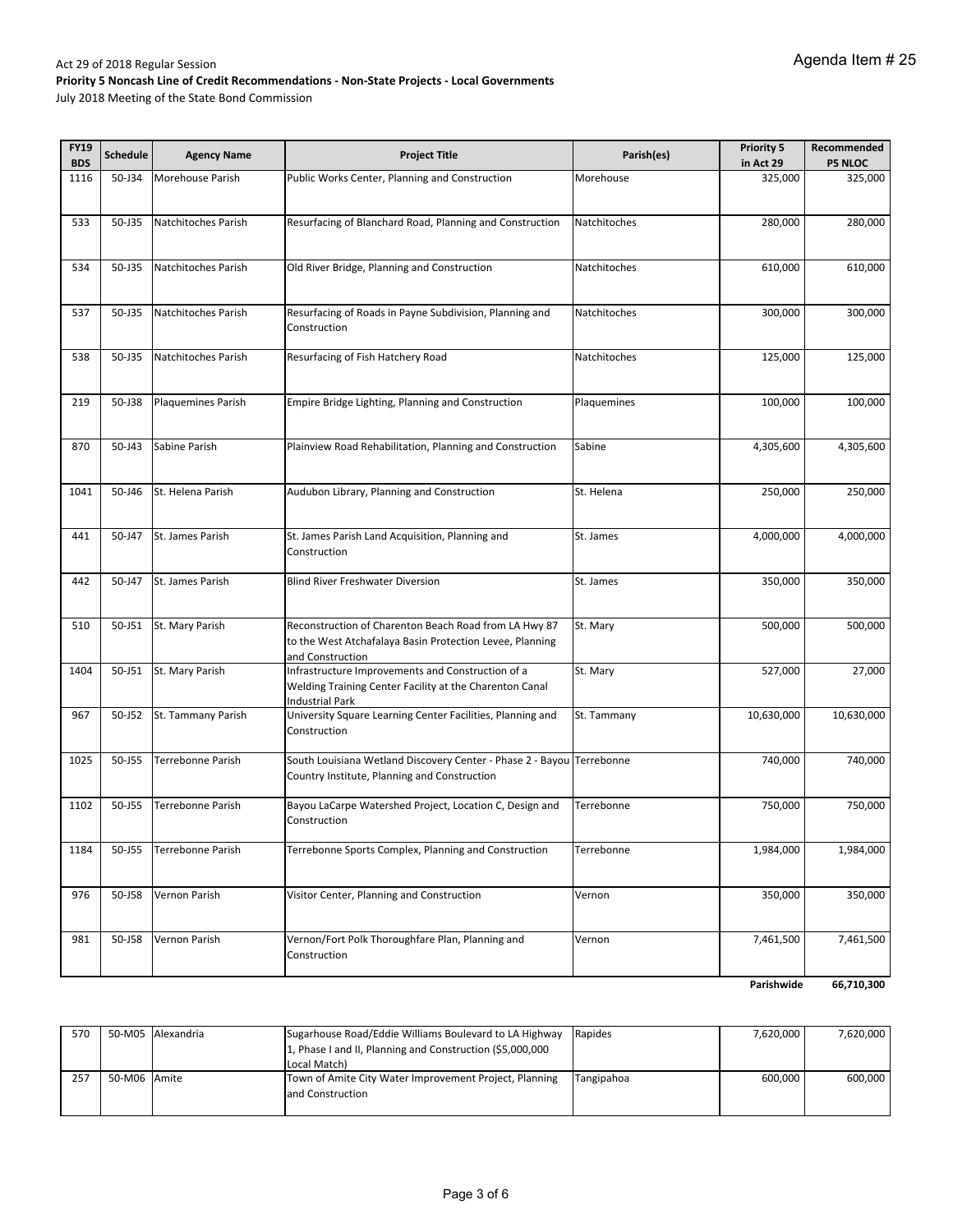| <b>FY19</b><br><b>BDS</b> | <b>Schedule</b> | <b>Agency Name</b>   | <b>Project Title</b>                                                                                                                                                  | Parish(es) | <b>Priority 5</b><br>in Act 29 | Recommended<br><b>P5 NLOC</b> |
|---------------------------|-----------------|----------------------|-----------------------------------------------------------------------------------------------------------------------------------------------------------------------|------------|--------------------------------|-------------------------------|
| 863                       | 50-M19          | Bastrop              | Bastrop City Hall - Roof Construction and Green Lighting,<br>Morehouse<br>Planning and Construction                                                                   |            | 20,000                         | 20,000                        |
| 1133                      | 50-M32          | Broussard            | Reconstruct South Bernard Road From LA Hwy 182 to US<br>Hwy 90, Planning and Construction                                                                             | Lafayette  | 4,000,000                      | 4,000,000                     |
| 1339                      | 50-M43          | Cheneyville          | After School Education Center, Planning and Construction                                                                                                              | Rapides    | 510,000                        | 510,000                       |
| 1057                      | 50-M60          | Delcambre            | Water Distribution and Storage System Improvements,<br>Planning and Construction                                                                                      | Vermilion  | 216,500                        | 216,500                       |
| 464                       | 50-M65          | DeRidder             | Community Recreational Building and Shelter, Planning and<br>Construction and/or Acquisition and Rehabilitation of the<br>Existing Facility (\$1,500,000 Local Match) | Beauregard | 2,063,100                      | 2,063,100                     |
| 467                       | 50-M65          | DeRidder             | Education and Job Training Center, Planning and<br>Construction                                                                                                       | Beauregard | 205,000                        | 205,000                       |
| 1163                      | 50-M70          | Doyline              | Village of Doyline Wastewater Treatment Facility Upgrades                                                                                                             | Webster    | 370,000                        | 370,000                       |
| 296                       | 50-M94          | Franklin             | Renovation of Old Crowell Elementary Building, Planning<br>and Construction                                                                                           | St. Mary   | 1,065,300                      | 1,065,300                     |
| 1141                      | 50-MA3          | Golden Meadow        | Median Turning Lane near Town Hall                                                                                                                                    | Lafourche  | 16,400                         | 16,400                        |
| 1143                      | 50-MA3          | <b>Golden Meadow</b> | Upgrade to North Sewerage Treatment Plant, Planning and<br>Construction                                                                                               | Lafourche  | 159,800                        | 159,800                       |
| 1269                      | 50-MB1          | <b>Grand Isle</b>    | Historic Recreation Center/Community Center, Planning<br>and Construction                                                                                             | Jefferson  | 824,600                        | 824,600                       |
| 252                       | 50-MB5          | Gretna               | City Hall Exterior and Interior Renovation, Planning and<br>Construction                                                                                              | Jefferson  | 2,960,900                      | 2,960,900                     |
| 462                       | 50-MD1          | Hornbeck             | <b>Emergency Connection with West Vernon Waterworks</b><br>District and Inline Booster Station, Planning and<br>Construction                                          | Vernon     | 95,700                         | 95,700                        |
| 304                       | 50-ME6          | Jonesville           | Renovations to National Guard Armory Building                                                                                                                         | Catahoula  | 285,700                        | 285,700                       |
| 1101                      | 50-ME6          | Jonesville           | Pumping Station Upgrade, Planning and Construction                                                                                                                    | Catahoula  | 55,000                         | 55,000                        |
| 575                       | 50-MF9          | Lake Charles         | Lakefront Development                                                                                                                                                 | Calcasieu  | 200,000                        | 200,000                       |
| 579                       | 50-MF9          | Lake Charles         | Wastewater Treatment Plant, Plant B/C Force Main<br>Segment No. 2, Planning and Construction (\$4,195,000<br>Local Match)                                             | Calcasieu  | 5,530,000                      | 5,530,000                     |
| 580                       | 50-MF9          | Lake Charles         | Infrastructure Improvements for Economic Development,<br>Planning and Construction (\$2,000,000 Local Match)                                                          | Calcasieu  | 2,250,000                      | 2,250,000                     |
| 609                       | 50-MH9          | Mangham              | Mangham Recreation Complex                                                                                                                                            | Richland   | 1,020,000                      | 1,020,000                     |
| 688                       | 50-MI1          | Mansfield            | Wastewater Collection System Improvements, Planning and DeSoto<br>Construction                                                                                        |            | 50,000                         | 50,000                        |
| 374                       | 50-MI4          | Maringouin           | Governmental/Multi-Purpose Facility, Planning and<br>Construction                                                                                                     | Iberville  | 300,000                        | 300,000                       |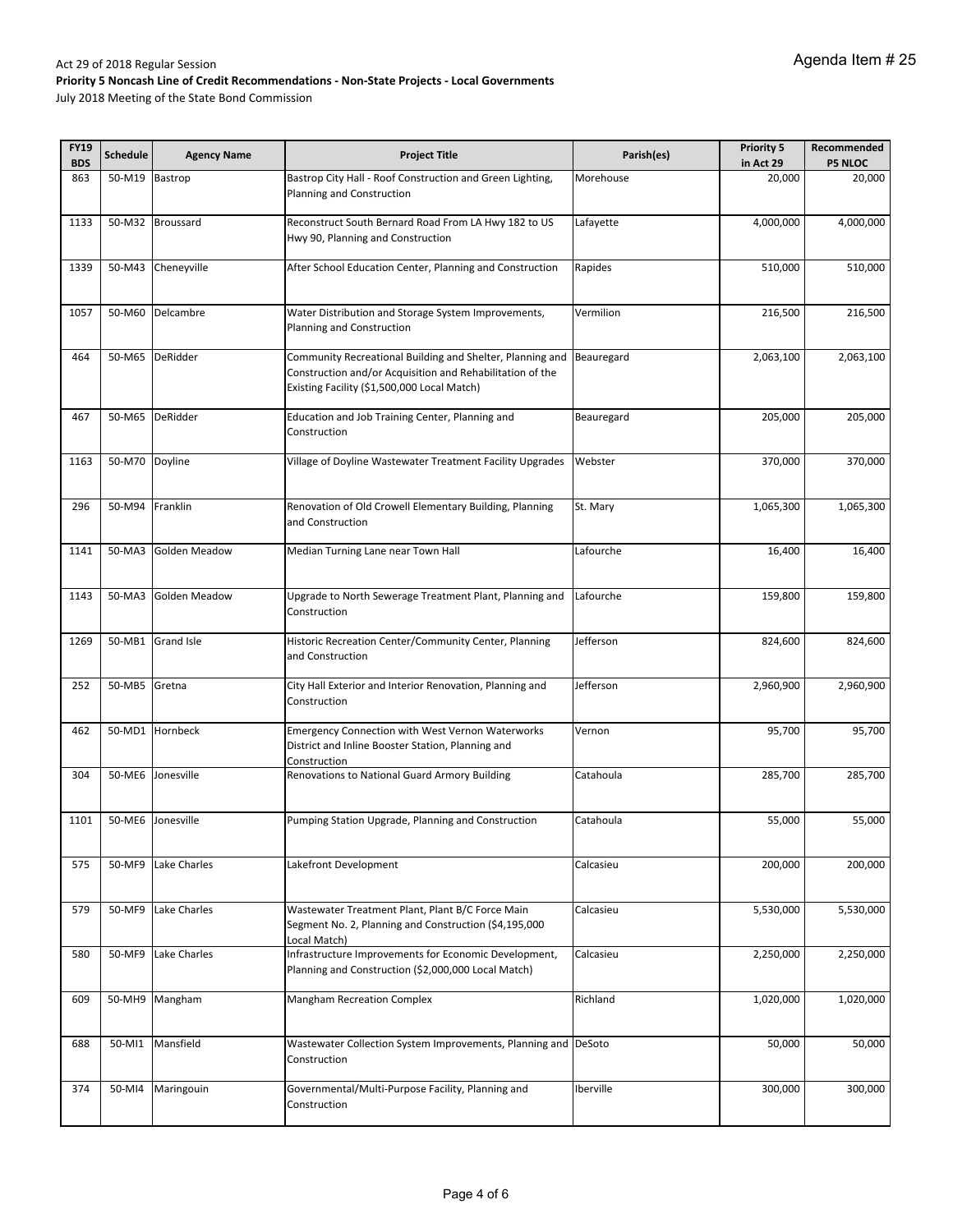| <b>FY19</b><br><b>BDS</b> | <b>Schedule</b> | <b>Agency Name</b>   | <b>Project Title</b>                                              | Parish(es)     | <b>Priority 5</b><br>in Act 29 | Recommended<br><b>P5 NLOC</b> |
|---------------------------|-----------------|----------------------|-------------------------------------------------------------------|----------------|--------------------------------|-------------------------------|
| 238                       | 50-MJ5          | Minden               | Potable Water Ground Storage Tank, Planning and                   | Webster        | 686,300                        | 686,300                       |
|                           |                 |                      | Construction                                                      |                |                                |                               |
| 1235                      | 50-MJ6          | Monroe               | -20 Interchange Improvement and Kansas Garrett                    | Ouachita       | 25,600,000                     | 25,600,000                    |
|                           |                 |                      | Connector, Kansas Lane Connector, Planning and                    |                |                                |                               |
|                           |                 |                      | Construction (\$1,000,000 Local and \$6,000,000 Federal           |                |                                |                               |
|                           |                 |                      | Match)                                                            |                |                                |                               |
| 1240                      | 50-MJ6          | Monroe               | Downtown Development District Facilities and                      | Ouachita       | 100,000                        | 100,000                       |
|                           |                 |                      | Infrastructure for River Front, Design and Construction           |                |                                |                               |
| 672                       | 50-ML3          | <b>New Orleans</b>   | West Bank Park Improvements and George W. Carver                  | Orleans        | 12,325,400                     | 12,325,400                    |
|                           |                 |                      | Playground Renovations, Including New Soccer and                  |                |                                |                               |
|                           |                 |                      | Recreational Facilities, and Skateboard Park Planning and         |                |                                |                               |
|                           |                 |                      | Construction                                                      |                |                                |                               |
| 680                       | 50-ML3          | <b>New Orleans</b>   | Algiers Playgrounds and Parks, Renovation of Restrooms,           | Orleans        | 49,100                         | 49,100                        |
|                           |                 |                      | Lighting, Fencing, and Playground Equipment                       |                |                                |                               |
| 1189                      | 50-MM5 Olla     |                      | Downtown Area Sidewalk, Ramps, Curbing, and Fencing               | LaSalle        | 200,000                        | 200,000                       |
|                           |                 |                      | Enhancements                                                      |                |                                |                               |
| 642                       |                 | 50-MM9 Patterson     | Replacement of Water and Gas Meters in Patterson,                 | St. Mary       | 460,000                        | 460,000                       |
|                           |                 |                      | Planning and Construction                                         |                |                                |                               |
| 401                       |                 | 50-MN5 Plain Dealing | Wastewater Treatment Plant Improvement, Planning and              | <b>Bossier</b> | 277,900                        | 277,900                       |
|                           |                 |                      | Construction                                                      |                |                                |                               |
| 899                       | 50-MO8 Rayne    |                      | Martin Luther King Community Center Improvements,                 | Acadia         | 315,000                        | 315,000                       |
|                           |                 |                      | Planning and Construction                                         |                |                                |                               |
|                           |                 |                      |                                                                   |                |                                |                               |
| 1204                      | 50-MO9          | Rayville             | Water Service Facilities for Economic Development,                | Richland       | 8,022,300                      | 8,022,300                     |
|                           |                 |                      | Planning and Construction                                         |                |                                |                               |
| 461                       |                 | 50-MQ1 Rosepine      | Rosepine Wastewater Treatment Plant Improvement,                  | Vernon         | 1,610,000                      | 1,610,000                     |
|                           |                 |                      | Planning and Construction                                         |                |                                |                               |
|                           |                 |                      |                                                                   |                |                                |                               |
| 760                       | 50-MR1          | Shreveport           | C.C. Antoine Park, Planning and Construction                      | Caddo          | 622,700                        | 622,700                       |
|                           |                 |                      |                                                                   |                |                                |                               |
| 634                       | 50-MS5          | Springhill           | Wastewater Collection System Improvements, Planning and Webster   |                | 70,000                         | 70,000                        |
|                           |                 |                      | Construction                                                      |                |                                |                               |
| 1348                      | 50-MS5          | Springhill           | <b>Recreational Complex</b>                                       | Webster        | 2,185,000                      | 2,185,000                     |
|                           |                 |                      |                                                                   |                |                                |                               |
| 460                       | 50-MS9 Sulphur  |                      | Upgrade Regional Sewerage Pumping Stations (Arizona and Calcasieu |                | 3,400,000                      | 2,400,000                     |
|                           |                 |                      | Highway 108), Planning and Construction                           |                |                                |                               |
|                           |                 |                      |                                                                   |                |                                |                               |
| 283                       | 50-MU2 Vidalia  |                      | Development of a Slackwater Port on the Mississippi River,        | Concordia      | 4,250,000                      | 4,250,000                     |
|                           |                 |                      | Planning and Construction                                         |                |                                |                               |
| 349                       |                 | 50-MV4 Westwego      | Performing Arts Center/Community Center Renovations,              | Jefferson      | 1,000,000                      | 1,000,000                     |
|                           |                 |                      | Planning, Construction and Equipment                              |                |                                |                               |
| 357                       |                 | 50-MV4 Westwego      | Drainage Improvements, Phase I                                    | Jefferson      | 26,700                         | 26,700                        |
|                           |                 |                      |                                                                   |                |                                |                               |
| 359                       |                 | 50-MV4 Westwego      | Farmers/Fisheries Market, Planning and Construction               | Jefferson      | 66,600                         | 66,600                        |
|                           |                 |                      |                                                                   |                |                                |                               |
|                           |                 |                      |                                                                   |                |                                |                               |
| 363                       |                 | 50-MV4 Westwego      | Street Improvements, including the Placement of Fire              | Jefferson      | 500,000                        | 500,000                       |
|                           |                 |                      | Hydrants, Planning and Construction                               |                |                                |                               |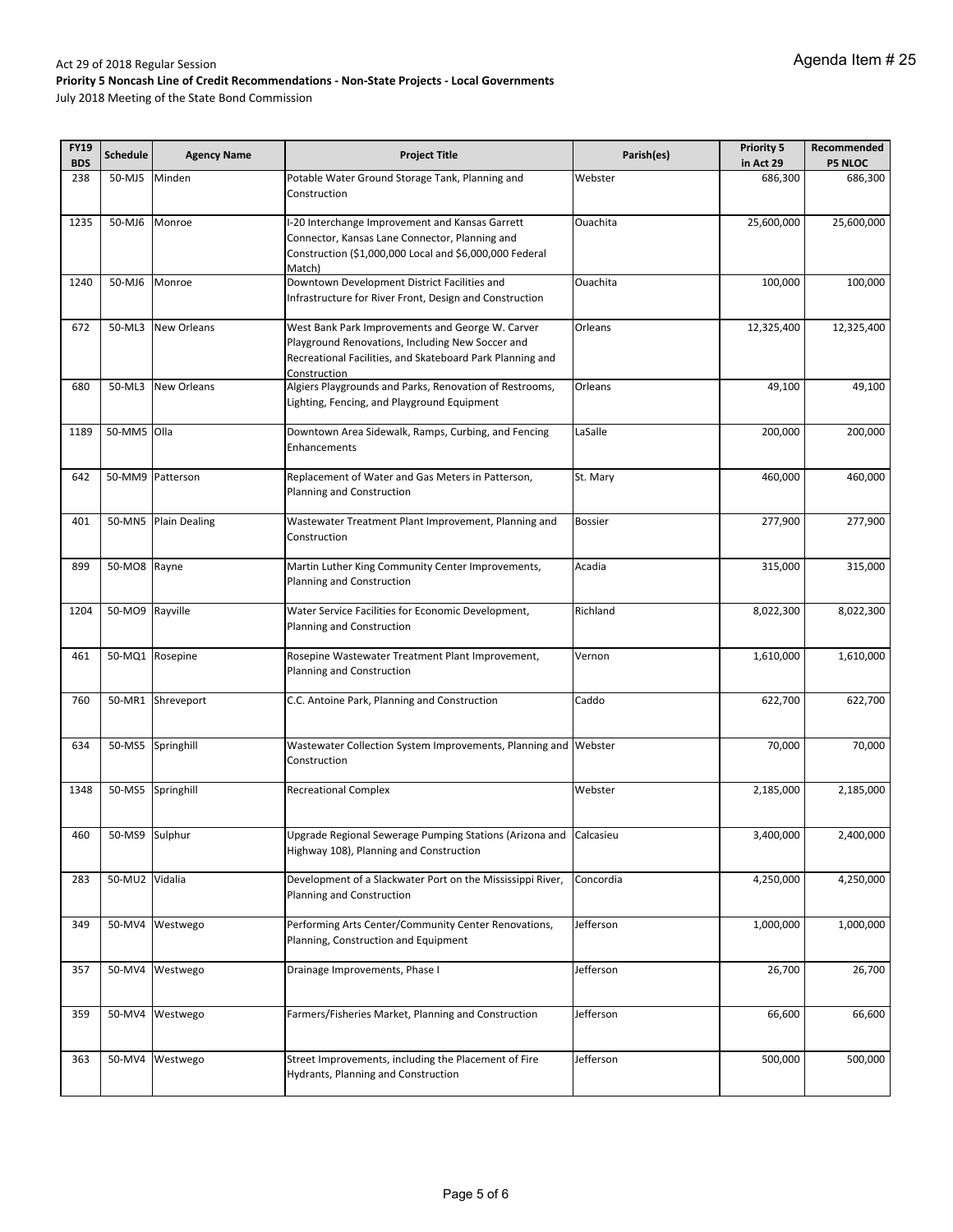July 2018 Meeting of the State Bond Commission

| <b>FY19</b><br><b>BDS</b> | Schedule | <b>Agency Name</b> | <b>Project Title</b>                                                                         | Parish(es) | <b>Priority 5</b><br>in Act 29 | Recommended<br><b>P5 NLOC</b> |
|---------------------------|----------|--------------------|----------------------------------------------------------------------------------------------|------------|--------------------------------|-------------------------------|
| 266                       |          | 50-MW2 Youngsville | Infrastructure Improvements for the Youngsville Sports<br>Complex, Planning and Construction | Lafayette  | 150,000                        | 150,000                       |
|                           |          |                    |                                                                                              |            | <b>Municipalities</b>          | 91,335,000                    |

| 1294 |               | 50-N05 New Orleans Exhibition<br><b>Hall Authority</b>     | <b>Property Development Project</b>                                                                                                       | Orleans                     | 25,000,000 | 25,000,000 |
|------|---------------|------------------------------------------------------------|-------------------------------------------------------------------------------------------------------------------------------------------|-----------------------------|------------|------------|
| 887  | 50-N13        | Chennault International<br><b>Airport Authority</b>        | New Air Cargo Facility, Planning and Construction<br>(\$1,100,000 Local Match)                                                            | 2,750,000<br>Calcasieu      |            | 2,750,000  |
| 468  | 50-NA2        | Lafayette Airport<br>Commission                            | Construction of a New Passenger Facility Terminal at<br>Lafayette Regional Airport, Planning and Construction                             | Lafayette                   | 10,200,000 | 6,500,000  |
| 1048 | 50-NC2        | <b>Baton Rouge Recreation</b><br>and Parks Commission      | Children's Museum, Planning and Construction (\$5,000,000<br>Local Match)                                                                 | <b>East Baton Rouge</b>     | 145,000    |            |
| 1049 | 50-NC2        | <b>Baton Rouge Recreation</b><br>and Parks Commission      | Central Community Sports Park, Planning and Construction                                                                                  | <b>East Baton Rouge</b>     | 230,000    | 230,000    |
| 1050 | 50-NC2        | <b>Baton Rouge Recreation</b><br>and Parks Commission      | Anna T. Jordan Site and Facility Improvements (Non-State<br>East Baton Rouge<br>Match Required)                                           |                             | 100,000    | 100,000    |
| 458  | 50-NCJ        | Ward#5, Calcasieu Parish                                   | Waterworks District #14 of Replacement of Old Starks Water System Lines and Plugging Calcasieu<br>of Old Wells, Planning and Construction |                             | 50,000     | 50,000     |
| 1019 |               | 50-NGA Lincoln Parish Fire<br>Protection District #1       | Renovations to Existing Facility and Additional Buildings,<br>Acquisition, Planning and Construction                                      | Lincoln<br>120,000          |            | 120,000    |
| 483  | 50-NNW        | <b>Beauregard Parish</b><br>Waterworks District #3         | Longacre Road Water Plant Improvements, Planning and<br>Construction                                                                      | 50,000<br>Beauregard        |            | 50,000     |
| 455  |               | 50-NQV Beauregard Waterworks<br>District #6                | Water System Improvements, Planning and Construction                                                                                      | Beauregard                  |            | 1,505,000  |
| 459  |               | 50-NQW Calcasieu Waterworks<br>District #10                | New Water System, Planning and Construction                                                                                               | Calcasieu<br>750,000        |            | 750,000    |
| 1319 | 50-NSX        | Morehouse Parish Sheriff                                   | Operations Center Relocation, Site Development,<br>Renovations and Improvements, Planning and Construction<br>(\$130,000 Local Match)     | Morehouse                   | 14,400     | 14,400     |
| 581  | <b>50-NTK</b> | The Union Lincoln Regional<br>Water Supply Initiative      | Development of Alternative Water Supply from Lake<br>D'Arbonne for Lincoln and Union Parishes                                             | Lincoln, Union<br>2,400,000 |            | 2,400,000  |
| 864  | 50-NUV        | Monroe Downtown<br><b>Economic Development</b><br>District | Monroe Riverwalk, Planning and Construction                                                                                               | Ouachita                    | 116,200    | 116,200    |

**39,730,600 Other Local Goverments**

| 1429 | 50-S10 | Calcasieu Parish School           | Renovations to Lake Charles Boston Stadium, Planning and | Calcasieu           | 823,000              | 823,000   |
|------|--------|-----------------------------------|----------------------------------------------------------|---------------------|----------------------|-----------|
|      |        | Board                             | Construction                                             |                     |                      |           |
|      |        |                                   |                                                          |                     |                      |           |
| 637  |        | 50-S18 East Carroll Parish School | Administration Building, Acquisition and Renovation,     | <b>East Carroll</b> | 280.000              | 280.000   |
|      |        | Board                             | Planning and Construction                                |                     |                      |           |
|      |        |                                   |                                                          |                     |                      |           |
| 280  | 50-S63 | West Feliciana Parish             | Julius Freyhan Cultural/Conference Center, Planning and  | West Feliciana      | 1,499,000            | 1,499,000 |
|      |        | School Board                      | Construction                                             |                     |                      |           |
|      |        |                                   |                                                          |                     |                      |           |
|      |        |                                   |                                                          |                     | <b>School Boards</b> | 2.602.000 |

 **2,602,000**

**Total P5 NLOC Recommended 261,128,400**